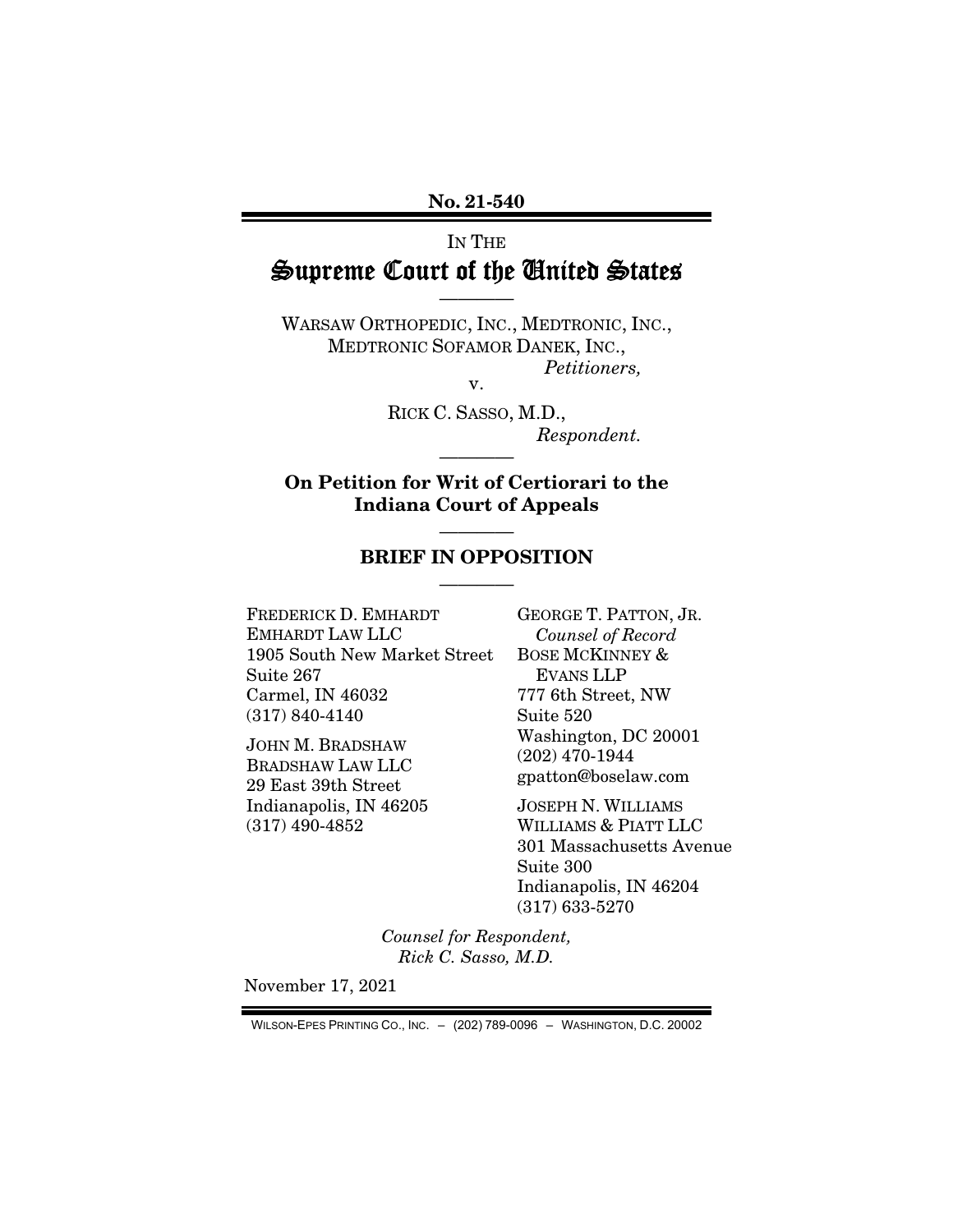#### QUESTION PRESENTED

Did Indiana state courts have subject matter jurisdiction over two separate breach of contract claims, Vertex and Screw Delivery, tried over the month of November 2018 when:

(a) as to Vertex, (i) in 2013, Medtronic reversed its course of performance and announced it had paid Vertex royalties by "mistake" for 17 consecutive quarters and Sasso disagreed; (ii) Sasso sued for breach in state court, Medtronic removed the case, and a federal court examined the claim and remanded; (iii) while in federal court and after, Medtronic admitted a patent covered Vertex but argued it was not within the contract term "arising out of the Intellectual Property Rights" that allowed for continuing royalties; and (iv) both Sasso and Medtronic's negotiator of the Vertex Agreement confirmed the parties mutually understood that patent (which Medtronic agreed covered Vertex) provided continuing royalties, which was reviewed and affirmed on appeal;

(b) as to Screw Delivery, (i) the parties modified the Screw Delivery Agreement immediately after inception in 1999 from paying tiered royalties based on patent coverage to paying royalties regardless of coverage for the term of any patents that might issue, and for seven years if none did; (ii) two patents issued and did not expire until November 23, 2019; (iii) Medtronic paid some royalties under the agreement from 2003 through 2018; (iv) in June 2014, Sasso amended his state court complaint to add the Screw Delivery breach claim, which Medtronic did not remove; (v) in April 2018, after the close of discovery, Medtronic claimed that the agreement required proof of "valid claim coverage" such that the agreement had expired – the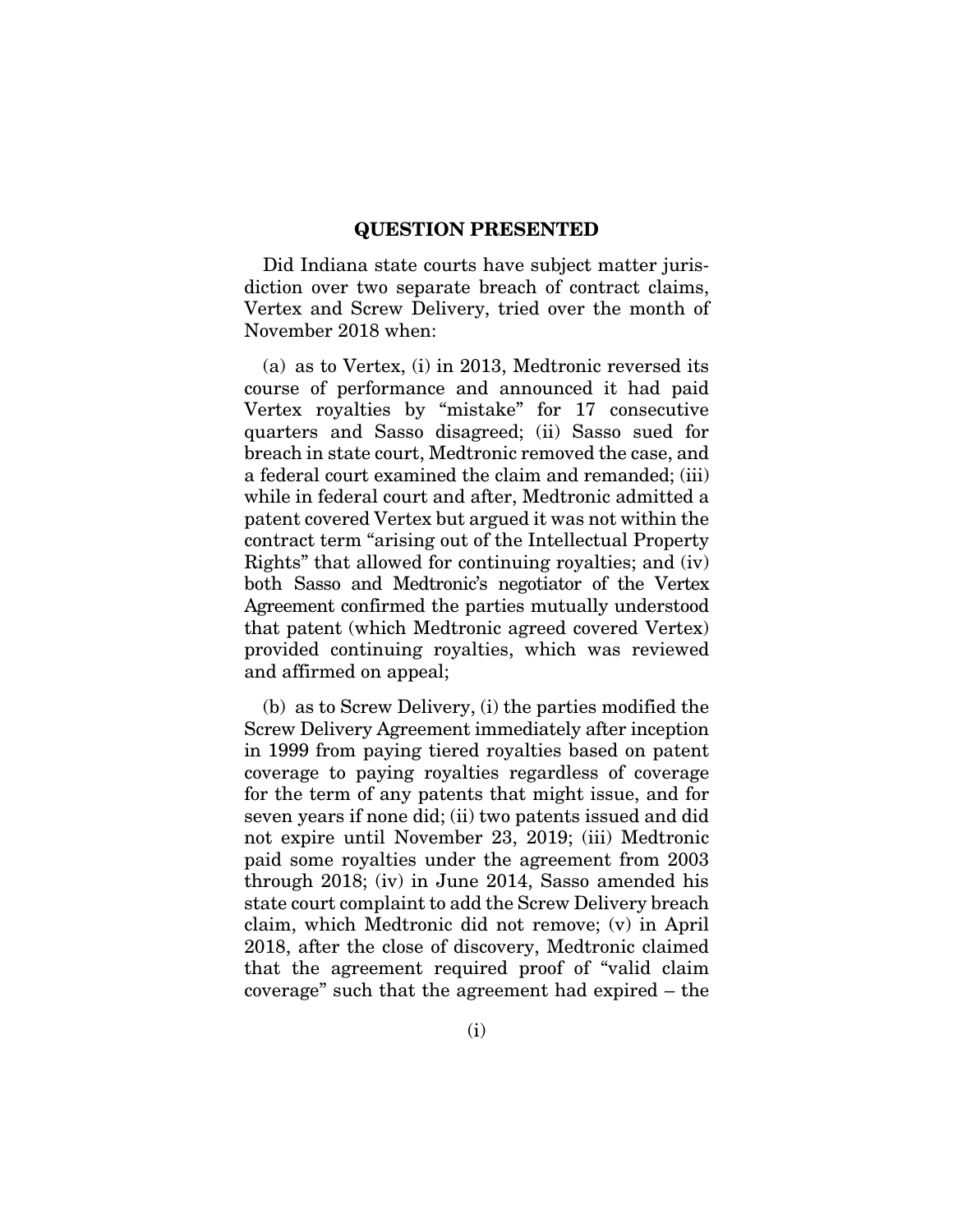opposite of its prior position in litigation – and moved to continue the looming trial; (vi) in May 2018, the trial court denied Medtronic's motion to continue; (vii) in June 2018, Medtronic filed a federal case arguing its new contract interpretation; (viii) in September 2018, just before trial, the state trial court rejected Medtronic's new contract interpretation; (ix) the federal court held the federal case until after trial and dismissed without prejudice on principles of abstention, which dismissal was affirmed on appeal by the Federal Circuit; and (x) the Indiana Court of Appeals then affirmed the pretrial orders and jury verdict?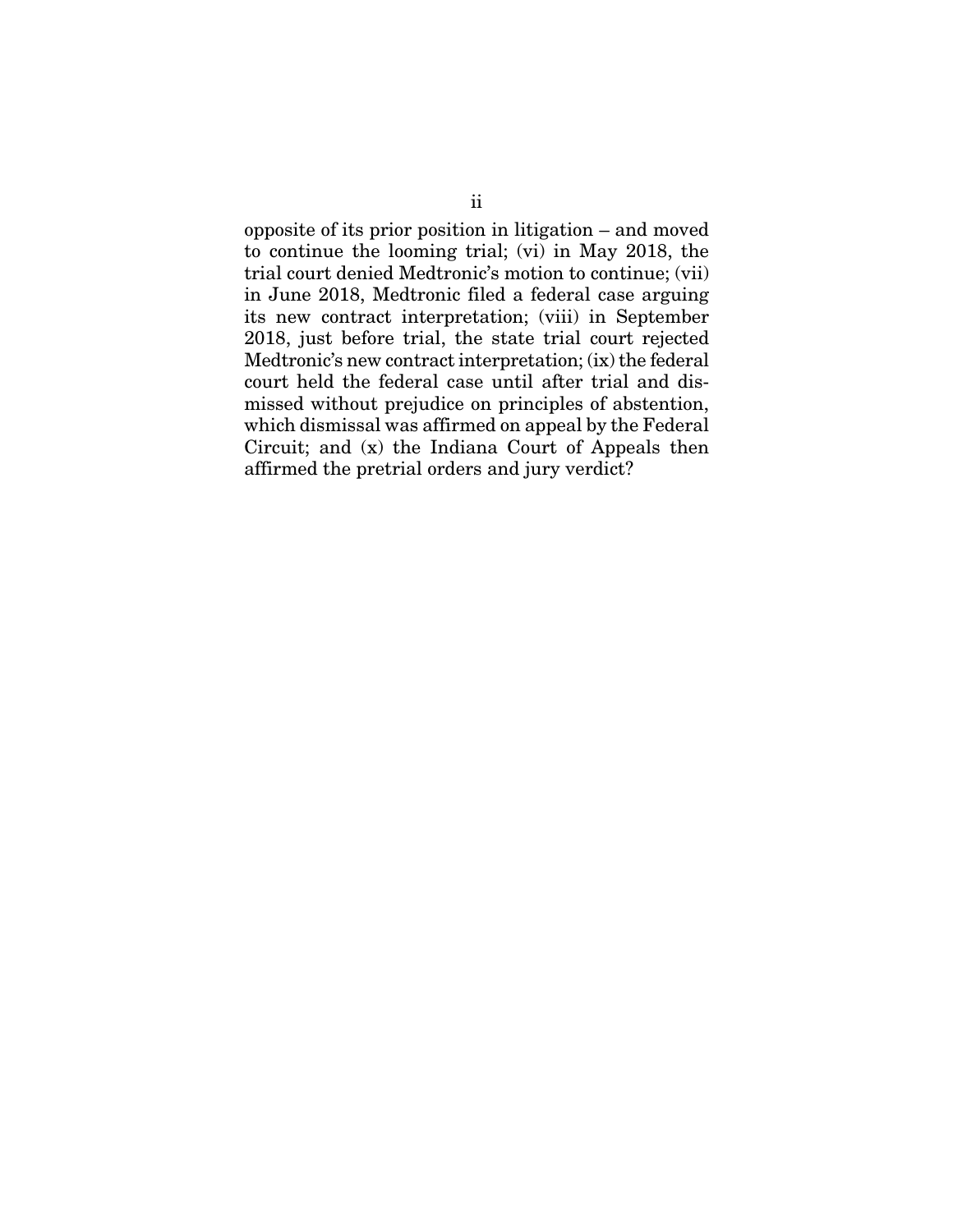## TABLE OF CONTENTS

|--|

|    |                                                                                                                                                                                                                   | $\mathbf{i}$   |
|----|-------------------------------------------------------------------------------------------------------------------------------------------------------------------------------------------------------------------|----------------|
|    |                                                                                                                                                                                                                   | $\rm{vi}$      |
|    |                                                                                                                                                                                                                   | $\mathbf{1}$   |
| 1. | 1999 - 2015: The Screw Delivery Agree-                                                                                                                                                                            | $\mathbf{1}$   |
| 2. | 1998-2013: The Vertex Agreement and                                                                                                                                                                               | $\overline{4}$ |
| 3. | 2013-14: Sasso's original complaint,<br>removal and remand, and the first                                                                                                                                         | 5              |
| 4. | 2015-17: Expert disclosures and the first                                                                                                                                                                         | 7              |
| 5. | 2017: The third amended complaint and<br>answer not raising patent invalidity                                                                                                                                     | 8              |
| 6. | Spring 2018: Raising invalidity for the<br>first time after the close of discovery,<br>with ex parte USPTO reexamination<br>petitions and then a new federal lawsuit<br>filed to circumvent the state court trial | 9              |
| 7. | Summer 2018: Second round of summary<br>judgment motions and exclusion of<br>Medtronic's new invalidity argument                                                                                                  | 11             |
| 8. | November 2018: Jury trial, verdict, and                                                                                                                                                                           | 12             |
| 9. | December 2020: Affirmance on appeal                                                                                                                                                                               | 13             |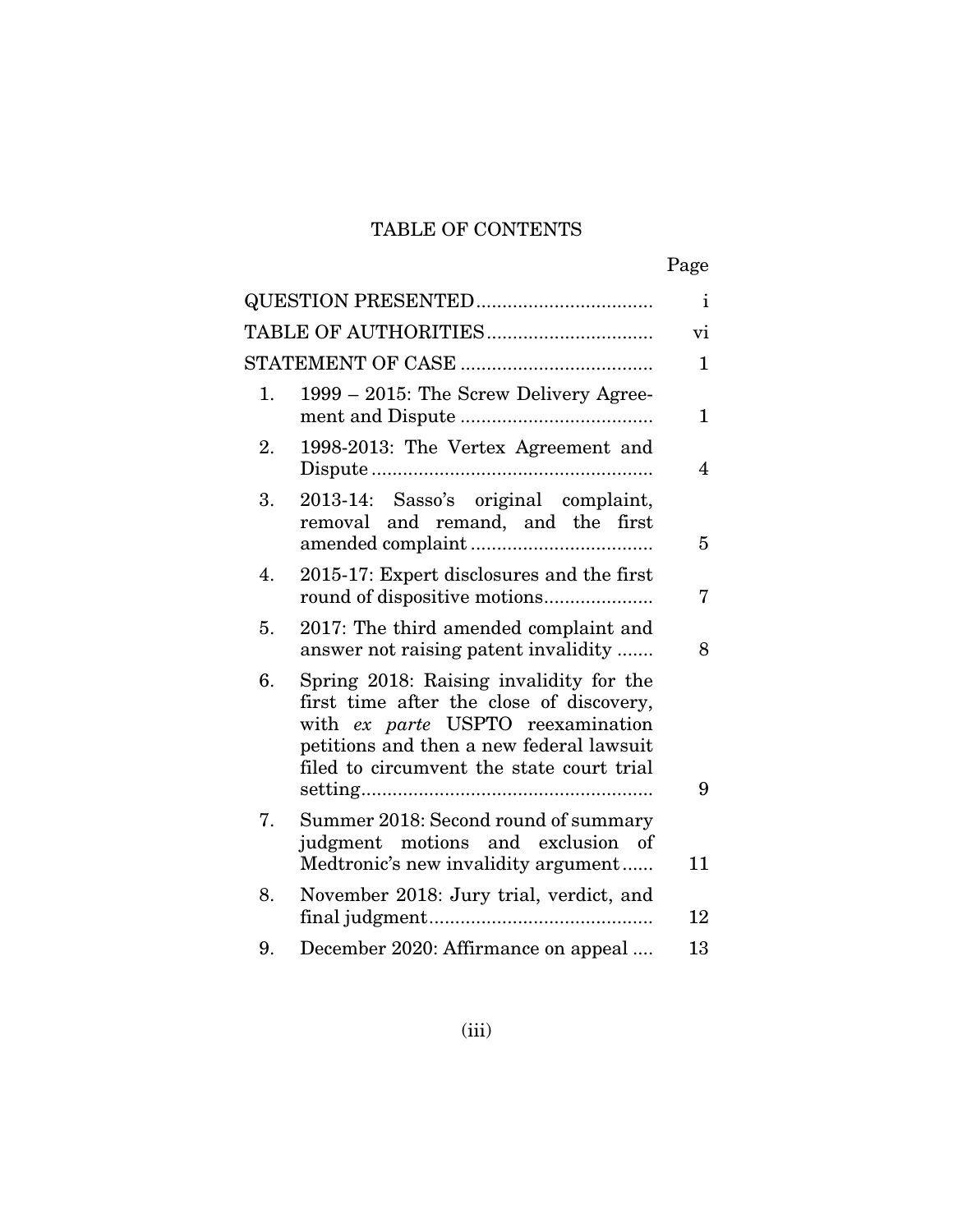## TABLE OF CONTENTS—Continued

|--|

|    | REASONS FOR DENYING THE PETITION                                                                                     | 15 |
|----|----------------------------------------------------------------------------------------------------------------------|----|
| Ι. | This Court lacks subject matter jurisdic-<br>tion under 28 U.S.C. $\S 1257(a)$                                       | 15 |
| Н. | State courts have jurisdiction to resolve<br>contract disputes involving patents                                     | 16 |
|    | III. The Indiana Court of Appeals opinion<br>and the Federal Circuit opinion are not                                 | 17 |
|    | IV. The Indiana Court of Appeals followed<br>precedent in holding that the patent<br>issues in this dispute were not | 19 |
| V. | The Indiana Court of Appeals opinion<br>demonstrates that patent issues were not                                     | 20 |
|    | VI. The Indiana Court of Appeals opinion<br>preserved the federal/state balance                                      | 22 |
|    | VII. Embedded patent issues in a contract<br>case do not create 28 U.S.C. § 1338(a)                                  | 24 |
|    | VIII. Directing appellate traffic among the<br>federal courts of appeal is not at issue                              | 29 |
|    |                                                                                                                      |    |

iv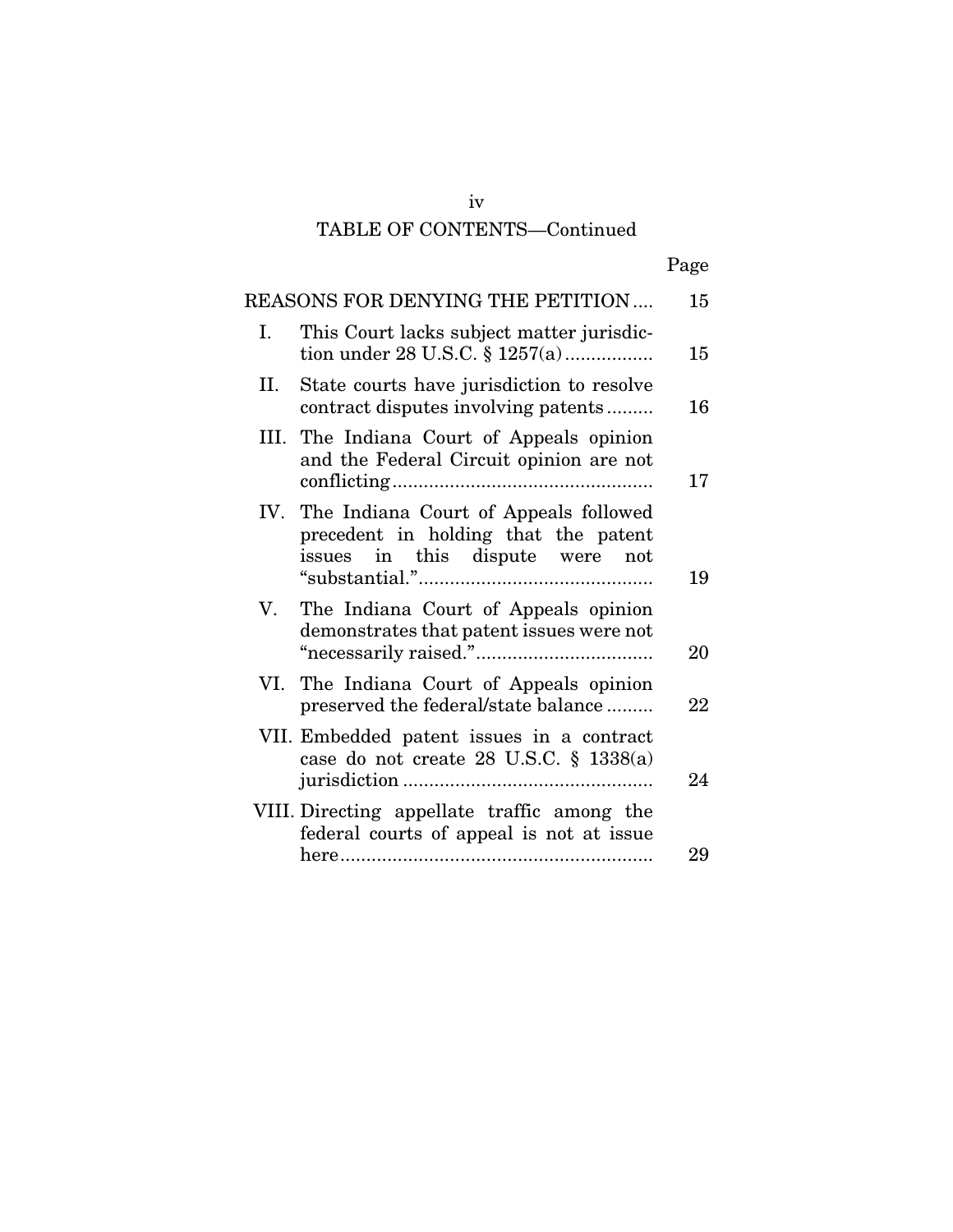## TABLE OF CONTENTS—Continued

| IX. This case would be a poor vehicle for<br>review of questions of patent law jurisdic-<br>tion in contract cases involving patents                                                                                                   |    |
|----------------------------------------------------------------------------------------------------------------------------------------------------------------------------------------------------------------------------------------|----|
| A. The jurisdictional circumstances of this<br>case were made complex by Medtronic's<br>pleading and case management                                                                                                                   | 31 |
| B. Medtronic's "unusual" ex parte<br>reexamination of its own patents with<br>its own prior art after maintaining<br>them for nearly 20 years does not<br>raise legitimate issues of interplay<br>between the USPTO and court          | 31 |
| C. Medtronic should not be able to<br>litigate subject matter jurisdiction<br>in two separate court systems with<br>a complaint based on a discredited<br>interpretation of the Screw Delivery<br>Agreement to manufacture a jurisdic- | 33 |
|                                                                                                                                                                                                                                        | 35 |

v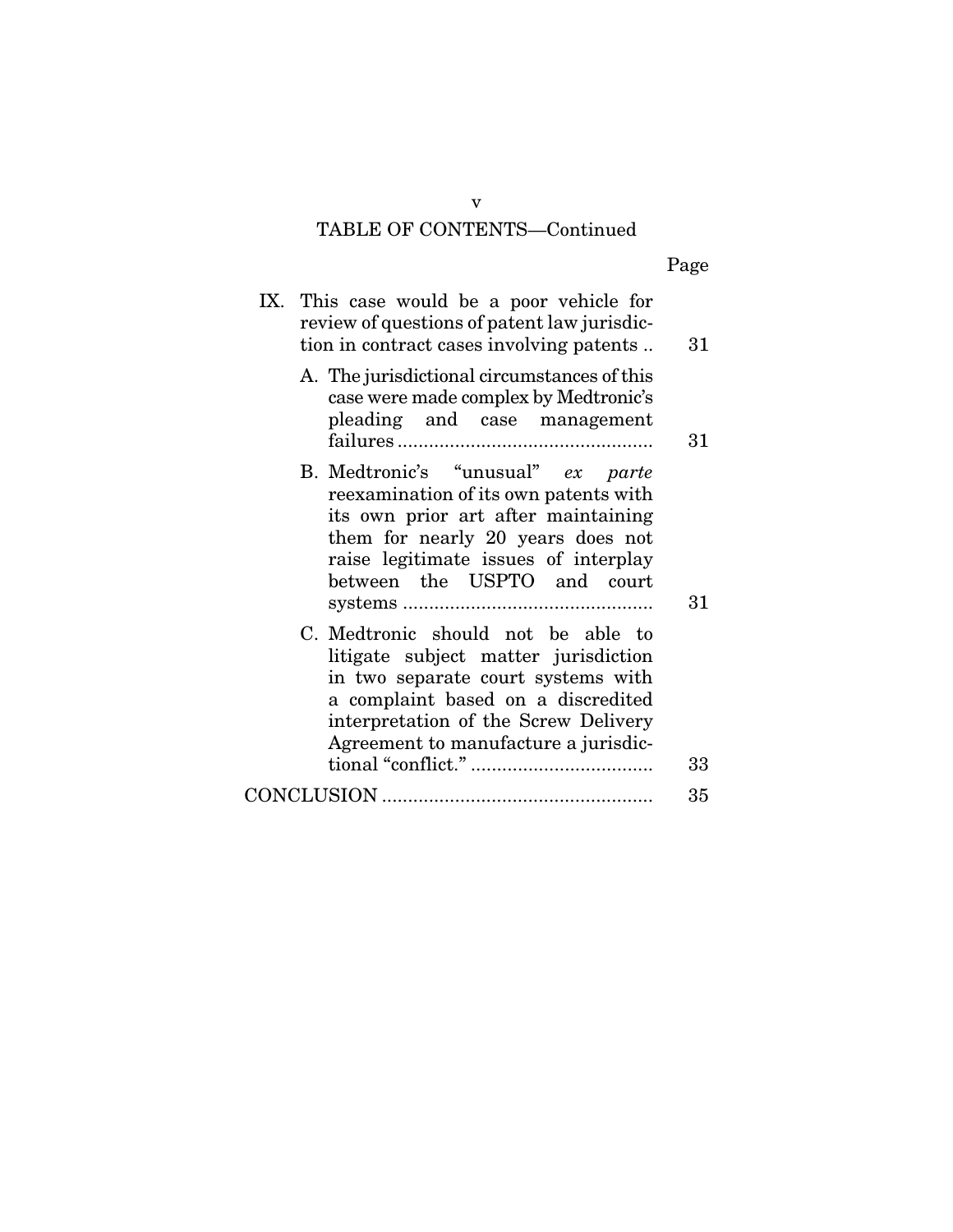## vi TABLE OF AUTHORITIES

 $\begin{tabular}{cc} \textbf{CASES} & \textbf{Page(s)}\\ \end{tabular}$ 

| Arbaugh v. Y&H Corp.,                                                                               | 20 |
|-----------------------------------------------------------------------------------------------------|----|
| Aronson v. Quick Point Pencil Co.,                                                                  |    |
| Booher v. State,<br>773 N.E.2d 814 (Ind.2002)                                                       | 24 |
| Caldera Pharms. v. Regents of Univ. of Cal.,                                                        | 16 |
| Christianson v. Colt Indus. Operating Corp.,                                                        |    |
| Consolidated Kinetics Corp., v.<br>Marshall, Neil & Pauley,<br>521 P.2d 1209 (Wash.Ct.App.1974)     | 16 |
| <i>Empire HealthChoice Assur., Inc. v.</i><br>McVeigh, 547 U.S. 677 (2006)                          | 19 |
| Fox Film Corp. v. Muller,                                                                           | 15 |
| Freedom Express, Inc. v. Merchandise<br>Warehouse Co., Inc.,<br>647 N.E.2d 648 (Ind. Ct. App. 1995) | 23 |
| Gunn v. Minton,                                                                                     |    |
| Harris v. Reed,                                                                                     | 15 |
| Heath v. Zenkich,<br>437 N.E.2d 675 (Ill.Ct.App.1982)                                               | 16 |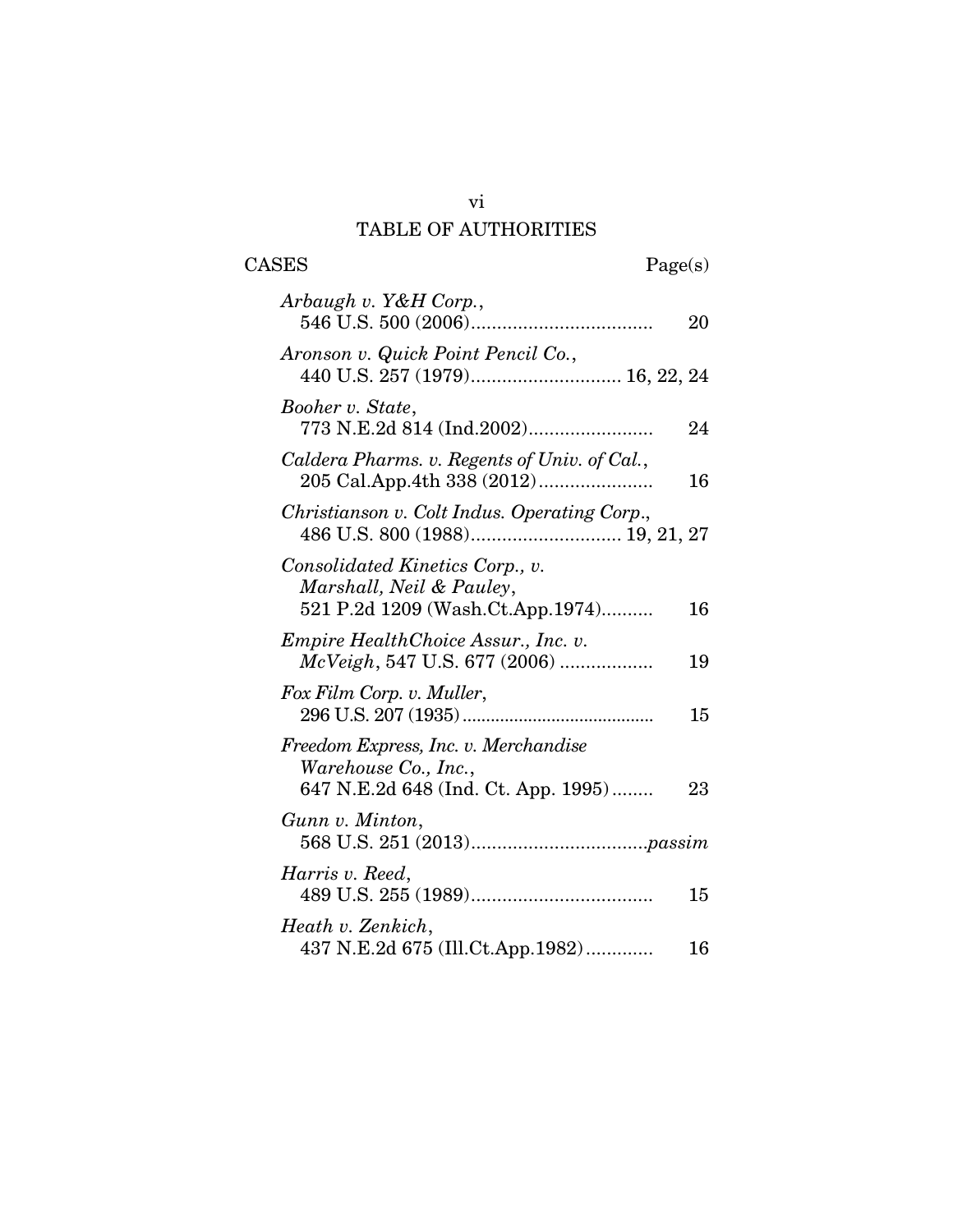# TABLE OF AUTHORITIES—Continued

| Inspired Development Group LLC v.<br>Inspired Products Group LLC,<br>938 F.3d 1355 (Fed. Cir. 2019) 13, 21, 30 |    |
|----------------------------------------------------------------------------------------------------------------|----|
| Jang v. Boston. Scientific. Corp.,<br>532 F.3d 1330 (Fed. Cir. 2008)                                           | 30 |
| Jang v. Boston Scientific Corp.,<br>767 F.3d 1334 (Fed. Cir. 2014) 14, 29, 30                                  |    |
| Key Pharms. v. Hercon Labs. Corp.,<br>161 F.3d 709 (Fed.Cir.1998)                                              | 24 |
| MDS (Canada) Inc. v. RAD Source Techs.,<br><i>Inc.</i> , 720 F.3d 833 (11th Cir. 2013)  13, 19                 |    |
| Medtronic v. Globus,<br>No. 2:06-cv-042248 (E.D. Pa. 2008)                                                     | 12 |
| MGA, Inc. v. LaSalle Mach. Tool, Inc.,<br>384 N.W.2d 159 (Mich.Ct.App.1986)                                    | 16 |
| Microsoft Corp., v. i4i Ltd. P'ship,                                                                           | 28 |
| New Marshall Engine Co. v.<br>Marshall Engine Co.,                                                             |    |
| Ruhrgas AG v. Marathon Oil Co.,                                                                                | 22 |
| Sasso v. Warsaw Orthopedic, Inc.,<br>2020 U.S.Dist.LEXIS 37365 (N.D. Ind.                                      |    |
| Sims v. Pappas,                                                                                                | 33 |

vii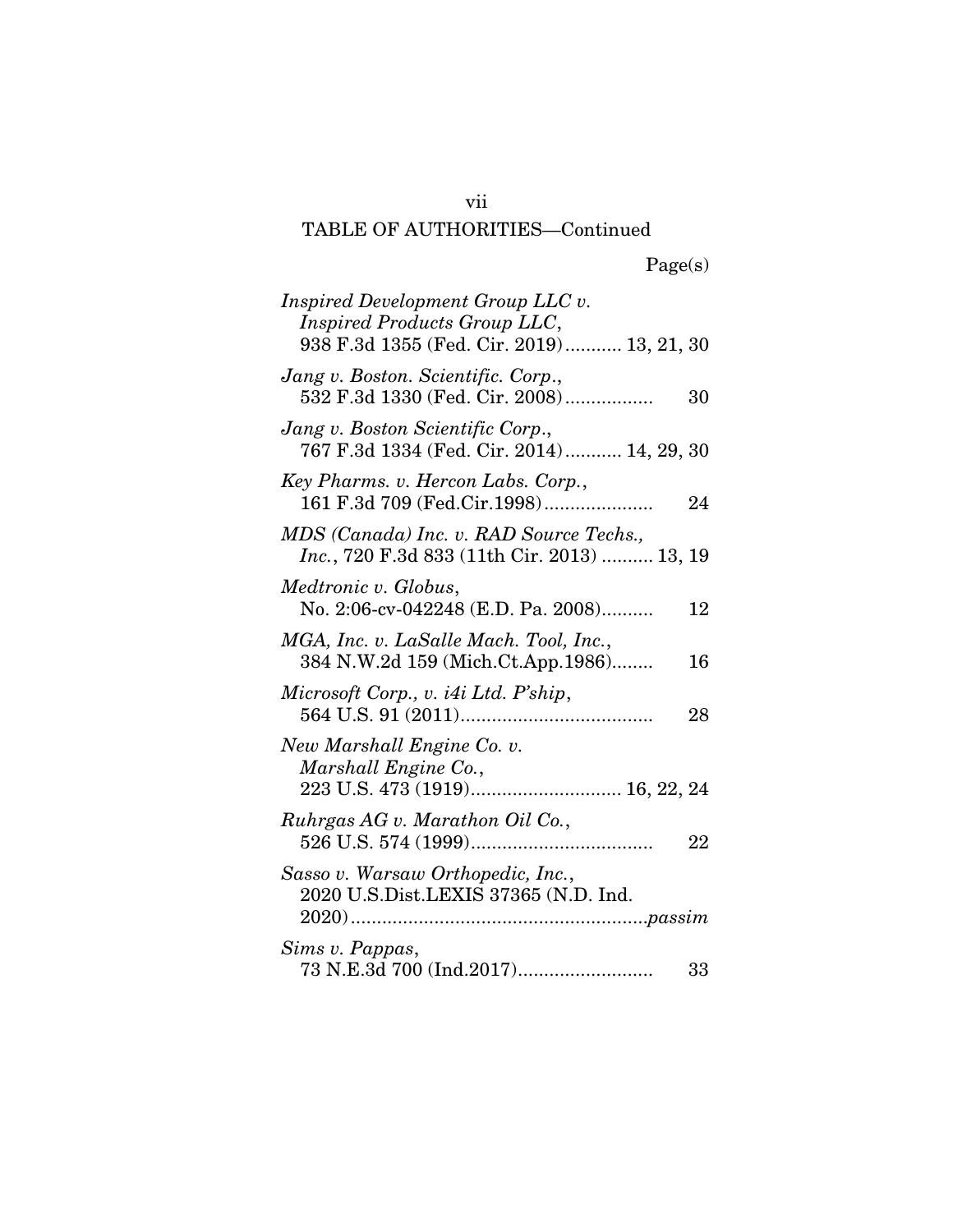## viii

## TABLE OF AUTHORITIES—Continued

|  | Page(s) |
|--|---------|
|  |         |

| Sinochem Int'l Co. v. Malaysia<br>Int'l Shipping Corp.,                                                                                        | 18 |
|------------------------------------------------------------------------------------------------------------------------------------------------|----|
| Speedco, Inc. v. Estes,<br>853 F.2d 909 (Fed.Cir. 1988)                                                                                        | 24 |
| State Farm Fire & Cas. Co. v. Radcliff,<br>987 N.E.2d 121 (Ind.Ct.App.2013)                                                                    | 26 |
| State Farm Mut. Auto. Ins. Co. v. Earl,                                                                                                        | 32 |
| Story v. Leonas,<br>904 N.E.2d 229 (Ind.Ct.App.2009)                                                                                           | 23 |
| Studiengesellschaft Kohle M.B.H v. Shell<br>Oil Co., 112 F.3d 1561 (Fed. Cir. 1997)                                                            | 32 |
| Uroplasty Inc. v. Advanced Uroscience,<br>239 F.3d 1277 (Fed. Cir. 2001)                                                                       | 16 |
| Warsaw Orthopedic, Inc. v. Sasso,<br>162 N.E.3d 1 (Ind. Ct. App. 2020),<br>rehearing denied $(01/26/21)$ ;<br>$transfer\ denied\ (05/13/2021)$ | 13 |
| Warsaw Orthopedic, Inc. v. Sasso,<br>977 F.3d 1224 (Fed. Cir. 2020), cert.<br>denied, 141 S.Ct. 2799 (2021)passim                              |    |
| Warsaw Orthopedic,<br>2019 U.S. Dist LEXIS 17539 (N.D. Ind.                                                                                    |    |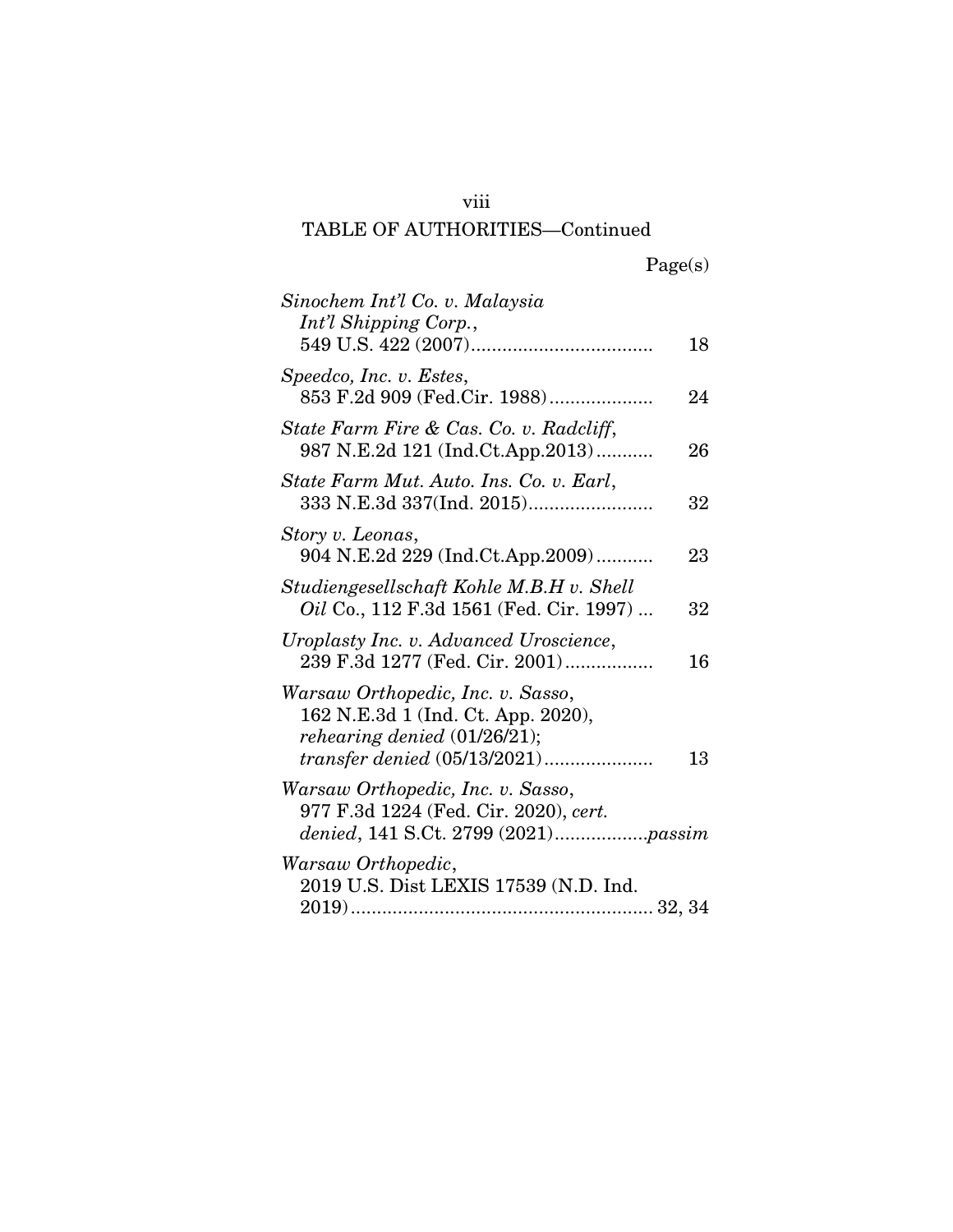## ix TABLE OF AUTHORITIES—Continued

| Warsaw Orthopedic, Inc. v. Sasso,<br>No. 20-1284 (Docketed March 21, 2021)  1, 35 |  |
|-----------------------------------------------------------------------------------|--|
| Xitronix v. KLA-Tencor Corp.<br>916 F.3d 429 (5th Cir. 2019), cert. denied,       |  |

## STATUTES

| 15 |
|----|
|    |
|    |
| 32 |
| 28 |
| 28 |
|    |

## RULES

| - 28 |
|------|
|      |
|      |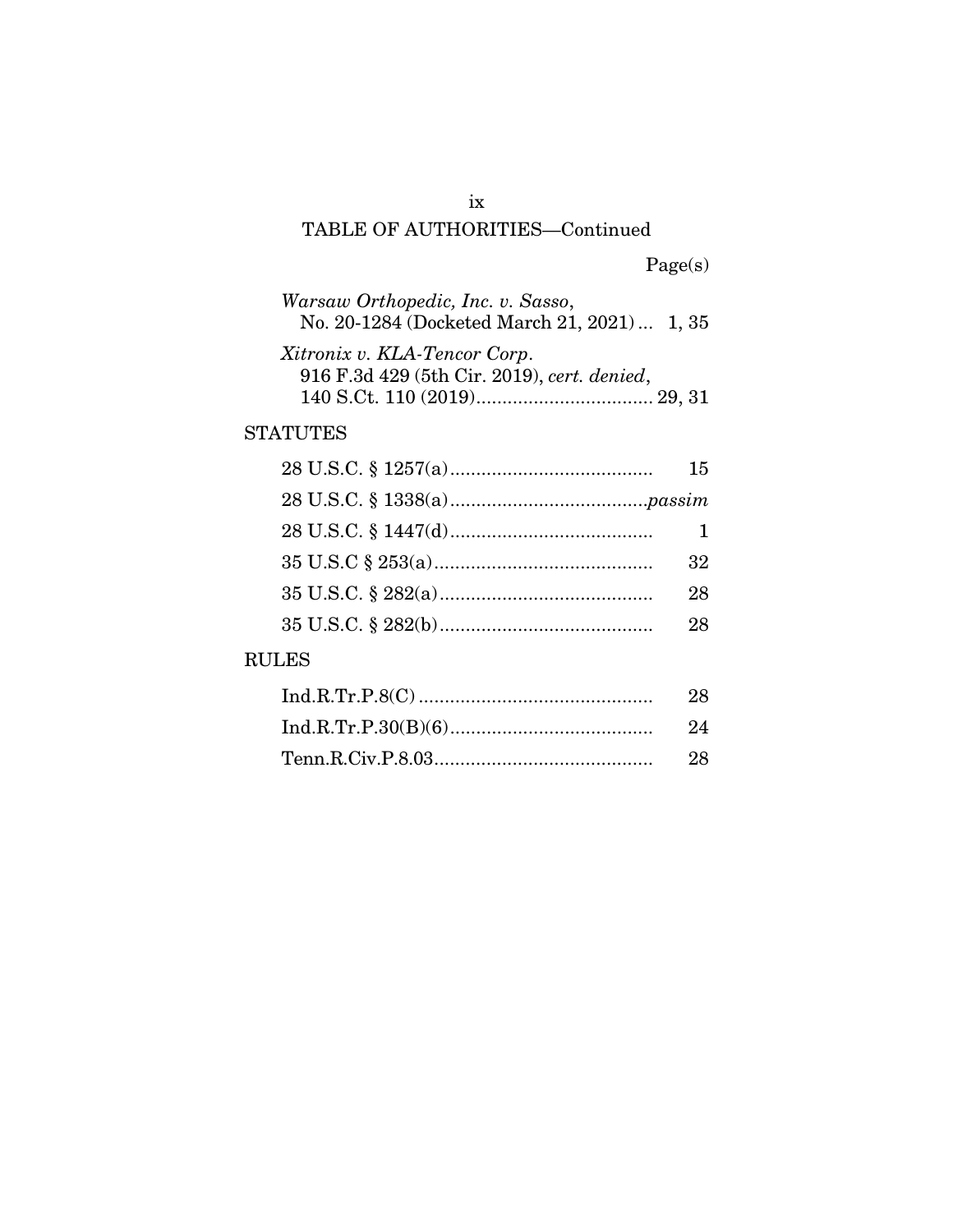#### BRIEF IN OPPOSITION

Respondent, Rick C. Sasso, M.D. ("Sasso"), respectfully submits this brief in opposition to the petition for writ of certiorari to review the judgment of the Indiana Court of Appeals filed by Petitioners, Warsaw Orthopedic, Inc.<sup>1</sup>, Medtronic, Inc., and Medtronic Sofamor Danek, Inc. (collectively, "Medtronic").

#### STATEMENT OF CASE

This case, unlike the federal case before this Court last term in Case No. 20-12842 , involves two separate agreements – Vertex and Screw Delivery – in which Sasso assigned intellectual property, including surgical know-how as products were developed and improved, in exchange for royalties on product sales.

#### 1. 1999 – 2015: The Screw Delivery Agreement and Dispute.

Sasso devised a 5-element technique to minimize surgical incisions with a separate tube (outer cannula)

<sup>&</sup>lt;sup>1</sup> Warsaw Orthopedic, Inc. is an Indiana corporation headquartered in Warsaw, Indiana, where this case was filed. It holds thousands of patents for Medtronic in the spine implant field, including all the patents referenced in this case. Sasso also is a citizen of Indiana.

<sup>2</sup> In *Warsaw Orthopedic, Inc. v. Sasso*, 977 F.3d 1224 (Fed. Cir. 2020), *cert. denied*, 141 S.Ct. 2799 (2021), Medtronic sued for declaratory judgment as to the Screw Delivery Agreement only, expressly honoring in footnote 1 of the complaint (Sasso. App.Vol.XII, p.127) the mandate of 28 U.S.C. § 1447(d) barring review of the 2014 remand order for the Vertex Agreement dispute. The Federal Circuit never considered subject matter jurisdiction for the Vertex dispute, which was decided in Sasso's favor in this case with the 2014 remand. Throughout its petition, Medtronic conflates the subject matter jurisdiction analysis for the two separate disputes. (Pet. i, 2, 11, 15, 17, 21, 28).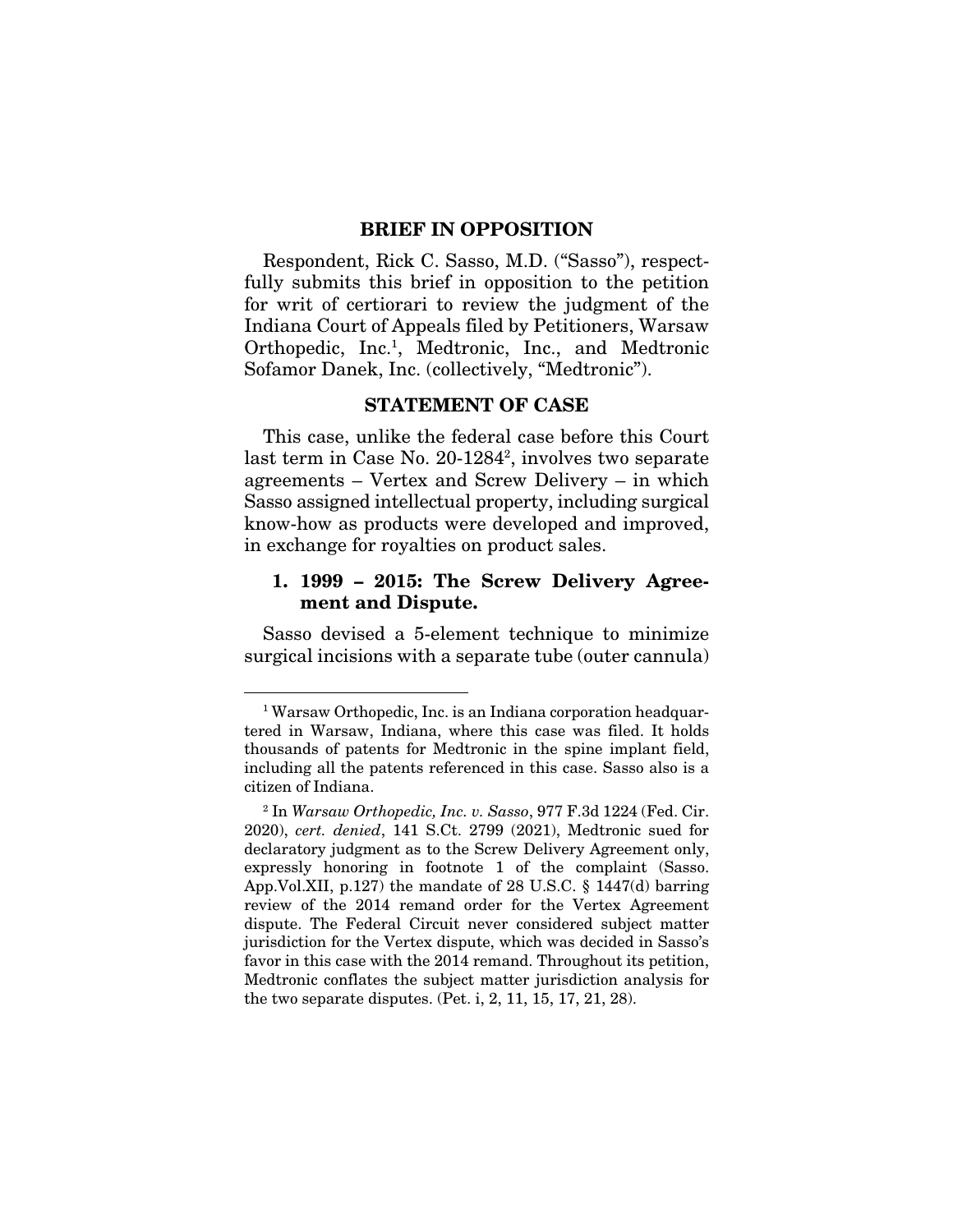to the surgical site to guide surgical instruments and implants. (Tr.Vol.5, p.60). Without an outer cannula, surgeons in minimally invasive surgeries typically placed implants with guidewires. (Tr. Vol. 11, pp.152- 154). Sasso's new "guidewireless" system improved the surgical process in many ways. (Tr. Vol. 5, pp.103-105; Tr. Vol. 11, pp. 158-159).

In May 1999, the parties signed a non-disclosure agreement for a "Bone Screw Delivery System" and Sasso disclosed his prototypes. (PX374\_7, Tr. Vol. 15, pp.139-141). In November 1999, the parties signed a "Purchase Agreement" related to the Screw Delivery System focused on "headless" facet screws. (App. 4; Sasso.App.Vol.II,pp.138-147). This agreement would have paid Sasso a 5% royalty if the "Medical Device" was "covered by a valid claim of an issued patent" and 2.5% if not. (*Id.*,pp.140-141). This agreement was quickly modified and broadened beyond "headless" facet screws. (App. 4). The parties agreed to eliminate the "covered by a valid claim" requirement, and lowered the royalty from 5% to 2.5%, and made payments continue "until the expiration of the last to expire of the patents included in the Intellectual Property Rights, or seven (7) years from the Date of First Sale of the Medical Device, if no patents issue." (App.5). "Medical Device" meant "any device, article, system, apparatus or product including the Invention . . ." (*Id*.) (emphasis added). "Invention" meant "any product, method, or system relating to a facet screw instrumentation and a headless facet screw fixation system. . ." *(Id.*)(emphasis added). "Intellectual Property Rights" included both patents and "all know-how and technology." *(Id.*). Section 7, the "Term of Agreement" was left unchanged and contained language matching the payment provision, Section 4(B). (App.6).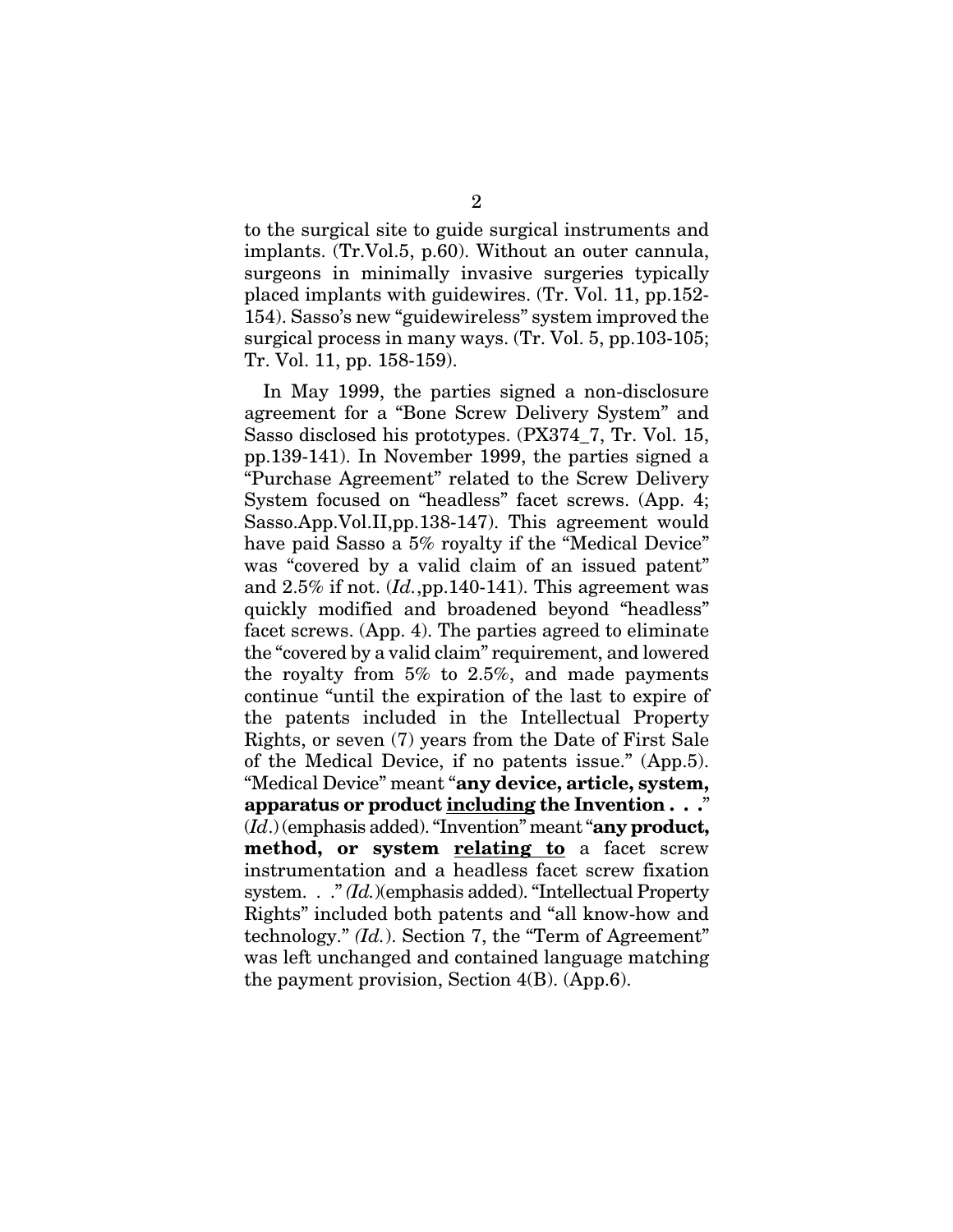At the time the Screw Delivery Agreement was executed, Sasso also had an hourly consulting agreement in place. (PX374-6, Tr. Vol. 15, pp.128-133). It provided that if Sasso brought to Medtronic a new product and Medtronic developed it commercially, Medtronic would pay Sasso 5% of sales if the product were patented and 2.5% if it were not. (*Id.*, p.129). Medtronic's signatory on the consulting agreement and president at the time it was executed, Robert Compton, testified at trial that "even if an invention is not patented, it still has lots of value." (App. 41; Tr. Vol. 6, p. 73). Compton then explained the value Sasso brought to his company. (App. 41; Tr.Vol.6, pp.74-75).

Before the Screw Delivery Agreement was signed, Sasso prepared but did not file a patent application. (App. 6). The application was filed on November 23, 1999, and duly assigned to Medtronic. (*Id.*). The first patent issued on September 11, 2001, as Patent No. 6,287,313 ("the '313 patent") and was admitted without objection at trial. (App. 7). Medtronic paid all maintenance fees to keep the '313 patent and a continuation patent, Patent No. 6,562,046 ("the '046 patent"), in force through November 23, 2019. (Med.App.,Vol.XI, pp.135, 167-168).

Medtronic's initial laboratory notes indicated that Sasso's invention could be used to implant a wide variety of products, not just facet screws. (App. 7). In January 2002, Medtronic's president assured Sasso the Screw Delivery Agreement would pay for more than just facet screws. (App. 8). In 2003, Medtronic invited Sasso to join a team of experts working on navigated surgery. (App. 8). The team incorporated his "guidewireless" screw delivery system into Medtronic's navigated surgery product line. (App. 8). In 2007, Medtronic developed advertising materials using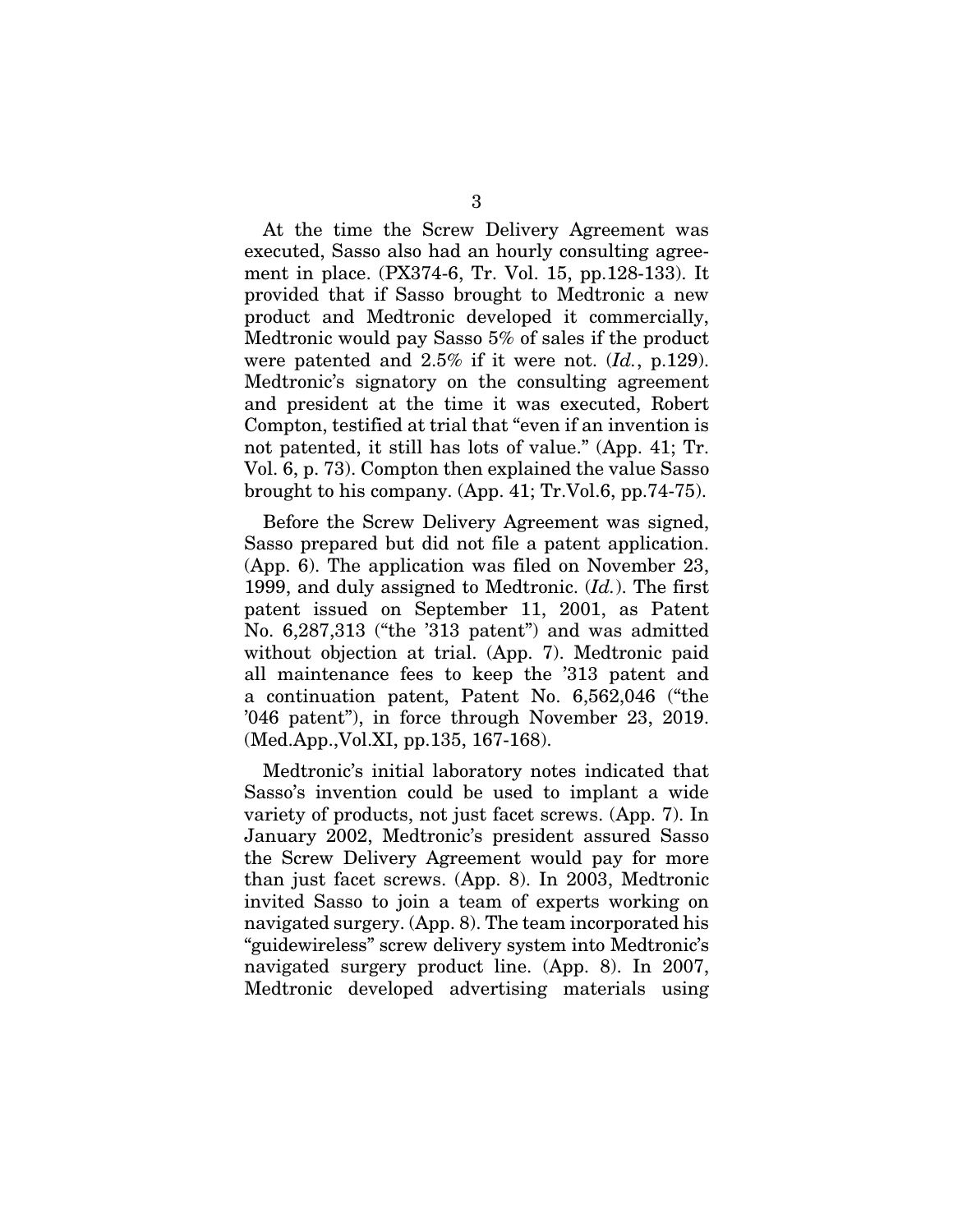Sasso's method called "Guidewireless MAST TLIF." (PX.727, Tr. Vol. 17, pp.47-57). Sasso's "guidewireless" system took over Medtronic's product lines. (App. 42).

Medtronic made its first Screw Delivery payment on January 20, 2003. (App. 9). Medtronic made 46 quarterly payments from 2003 through January 2015. (App. 8-9). By late 2008, Sasso complained he wasn't being paid all he was owed for products implanted using his Screw Delivery System. (App. 9).

#### 2. 1998-2013: The Vertex Agreement and Dispute.

In 1998, Sasso and Medtronic began work on what became Vertex. (App. 9; PX573, Tr.Vol.15, pp.180-184). In the Vertex Agreement, Medtronic agreed to pay Sasso 2% of the Vertex net sales. (App. 10). The payments were guaranteed for 8 years, but if Vertex was covered by any patent "arising out of the Intellectual Property Rights," which included Sasso's ongoing contributions of technical expertise and know-how, then payments would continue for the life of the patent. (App. 10-11). Brad Coates, Medtronic's Cervical Division President at the time, negotiated the Vertex Agreement. (App. 43). Coates made clear at trial the agreement was to be in force if there was a relevant patent covering the system, whether or not Sasso was a "named inventor." (App. 43-44).

In 2002, the first Vertex application issued into Patent No. 6,485,491 ("the '491 patent"). (App. 12). Sasso was a "named inventor." (*Id.*). Soon after the release of Vertex, Medtronic applied for additional patent protection, which issued as Patent No. 7,264,621 ("the '621 patent")(App. 12). Coates—a named inventor on the '621 patent—testified the new patent increased potential screw angulation, and Sasso contributed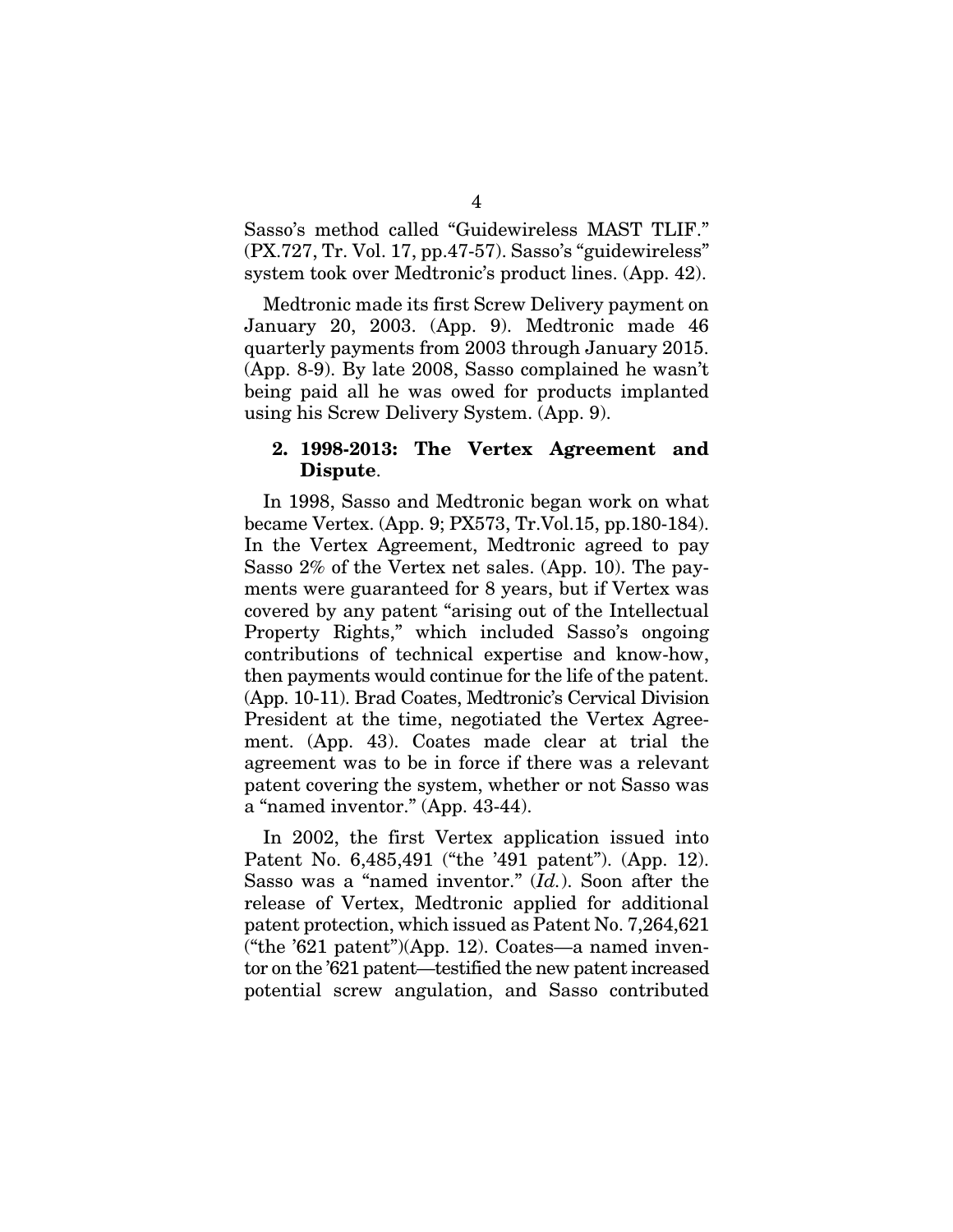ideas and know-how to this improvement. (App. 12; Tr. Vol. 2, p.234). While the agreement's guaranteed term expired in 2008, Coates explained Sasso's payments continued due to '621 patent coverage. (App. 44). Medtronic admitted the '621 patent covered Vertex and that admission was read to the jury. (App. 44). Medtronic never disputed Patent Nos. 7,837,714 ('714), 8,187,277 ('277), and 7,517,359 ('359), admitted into evidence without objection, also cover Vertex.<sup>3</sup> (App. 44). Sasso contributed ideas and know-how relating to those patents such that they are ones "arising out of the Intellectual Property Rights." (App. 44).

After the guaranteed term expired, Medtronic added nearly 2000 new Vertex royalty bearing parts. (App.13). Adding royalty bearing parts started with in-house and outside counsel analyzing the intellectual property and the Vertex Agreement to determine whether the new parts were royalty-bearing. (PX928, Tr.Vol.26, pp.89-96). In 2013, Medtronic stopped paying Vertex royalties, claiming the last 17 quarterly payments (everything since Q3-2008) were "mistakes," because the '491 patent did not cover and Sasso was not a "named inventor" on any others. (App. 13).

#### 3. 2013-14: Sasso's original complaint, removal and remand, and the first amendment complaint.

In August 2013, Sasso sued Medtronic for breaching the Vertex Agreement. (App. 13). In the initial complaint, Sasso alleged, consistent with Coates' testimony five years later at trial, that the Vertex system was covered by valid claims of issued patents arising out of

<sup>3</sup> Medtronic owns these patents, as well as the '621 patent, and they currently are protecting its commercial products. The '491 patent expired on September 15,2020.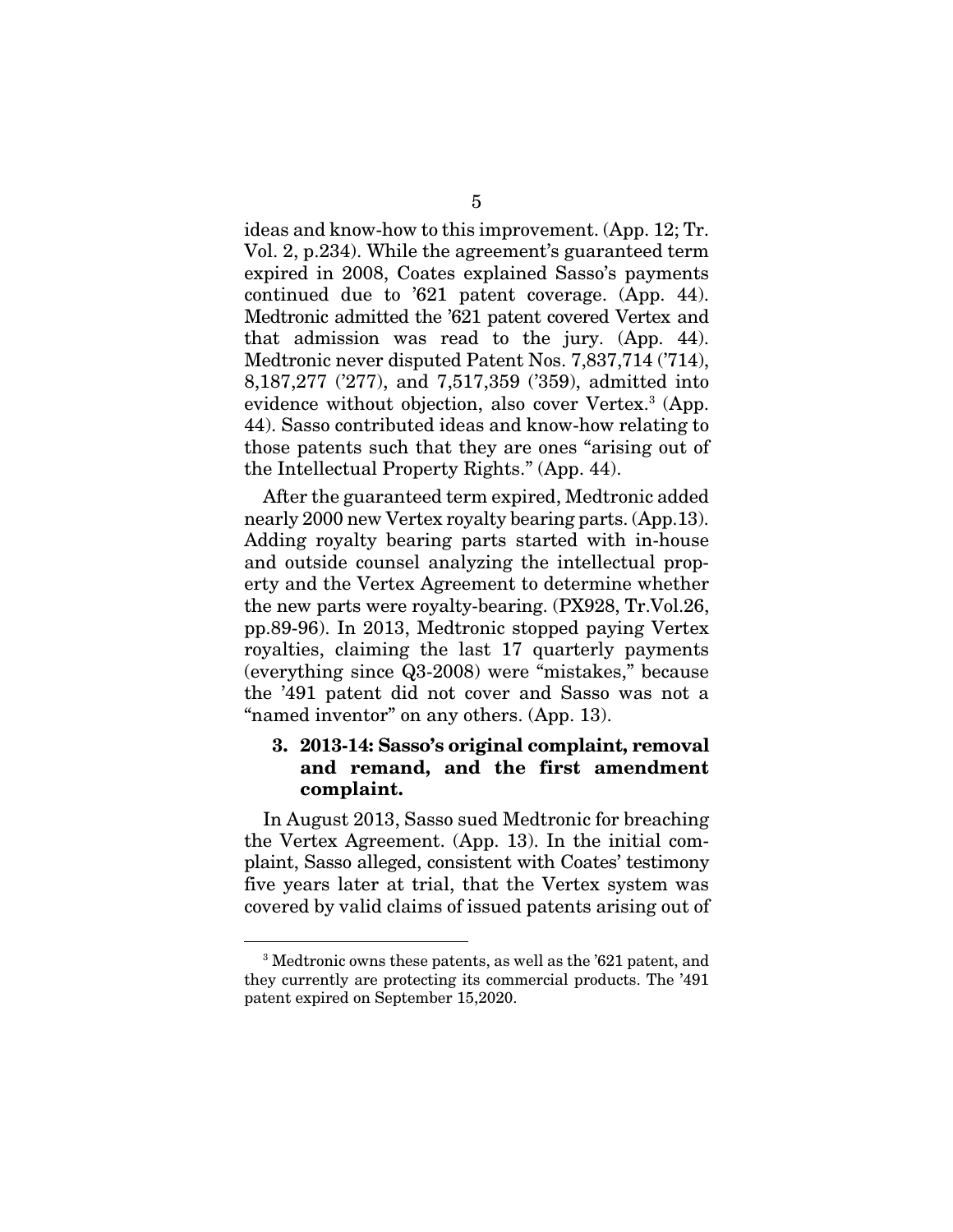the know-how or technical information Sasso had supplied. (Med.App.Vol.II,p.130). Medtronic removed the case. (App. 13). Sasso moved to remand pointing out he was entitled to continuing royalties based on patents Medtronic admitted covered Vertex. (Sasso. App.Vol.II,pp.10,16).4 The federal court remanded "for reasons stated in open court on February 24, 2014" and docketed the transcript of that hearing. (*Id*.,p.54; pp.55-75). At that hearing, Judge Robert Miller found:

The important thing isn't whether the Defendant's products are within the scope of any particular patent, but rather, what the parties intended the agreement to cover.

(Sasso.App.Vol.II.,pg.58). Judge Miller cited *Gunn v. Minton* 568 U.S. 251 (2013) and explained in detail why he believed the *Gunn* factors were not met. (*Id.*, pp.56-59). Judge Miller asked Medtronic whether it was challenging the validity of any patents and Medtronic agreed it was not. (*Id.*, pp.64-65). After remand, Sasso then amended his complaint to add claims under the Screw Delivery Agreement. (App. 13-14).

<sup>4</sup> In federal court before remand, Medtronic admitted that the '621 patent covered Vertex. (App. 44). Later, when the case was back in state court, in response to Paragraph 36 of the First Amended Complaint ("Patent 7,264,621 has claims that cover Vertex products sold today"), Medtronic responded, "Defendants admit the allegations of Paragraph 36, except Defendants deny that Dr. Sasso contributed any know how or technical information to any claims of Patent No. 7,264,621. . ." (Sasso.App.Vol.II,p.216). This disputed issue was of contract law.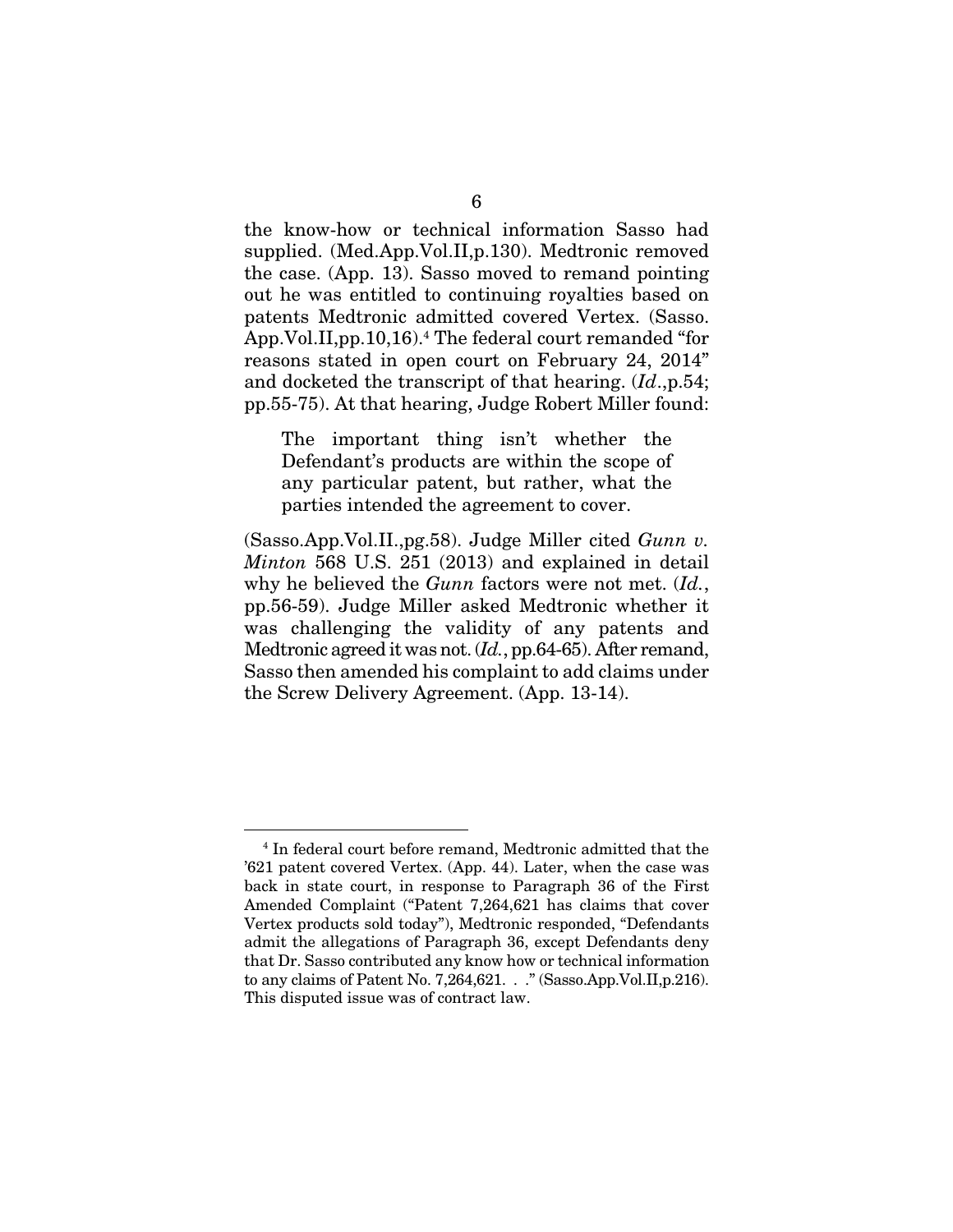#### 4. 2015-17: Expert disclosures and the first round of dispositive motions.

In 2015, Medtronic committed to provide thousands of documents previously produced in 2008 to the United States Senate detailing Sasso's contributions to Medtronic's products. (Sasso.App.Vol.III, p.57). When Medtronic reneged, Sasso moved to compel production and to extend the case management deadlines. The trial court granted relief. Sasso was ordered to identify his experts by May 1, 2016, and Medtronic by June 1, 2016. (Sasso.App.Vol.III,pp.153-154). The parties were to disclose all other witnesses by July 1, 2016. (*Id*.). The Court held, "[N]o enlargements. . .of the above dates are anticipated." (*Id.*). Sasso disclosed 10 expert witnesses in April 2016, six of whom testified without objection. (*Id.*,pp.157-224). Medtronic disclosed six expert witnesses in June 2016 (only one came to trial), and mentioned nothing about invalidity.  $(Sasso.App.Vol.IV, pp.2-44)$ .

The parties filed dispositive motions in October 2016. (App. 14). In a reply brief in support of its summary judgment motion, Medtronic titled a section of its brief "**Nothing in the Facet Screw Agreement**<sup>5</sup> provides for determining royalty products based on patent coverage" and argued:

At most, therefore, the '313 and '046 patents are relevant only to the *term* of royalty payments, not the definition of *products* for which royalties are to be paid.

<sup>&</sup>lt;sup>5</sup> Throughout the litigation, Medtronic referred to the Screw Delivery Agreement as the "Facet Screw Agreement" because it claimed it only applied to "facet screws." The crux of the dispute focused on the definition of "Medical Device" which was not defined by the claims of the '313 or '046 patents.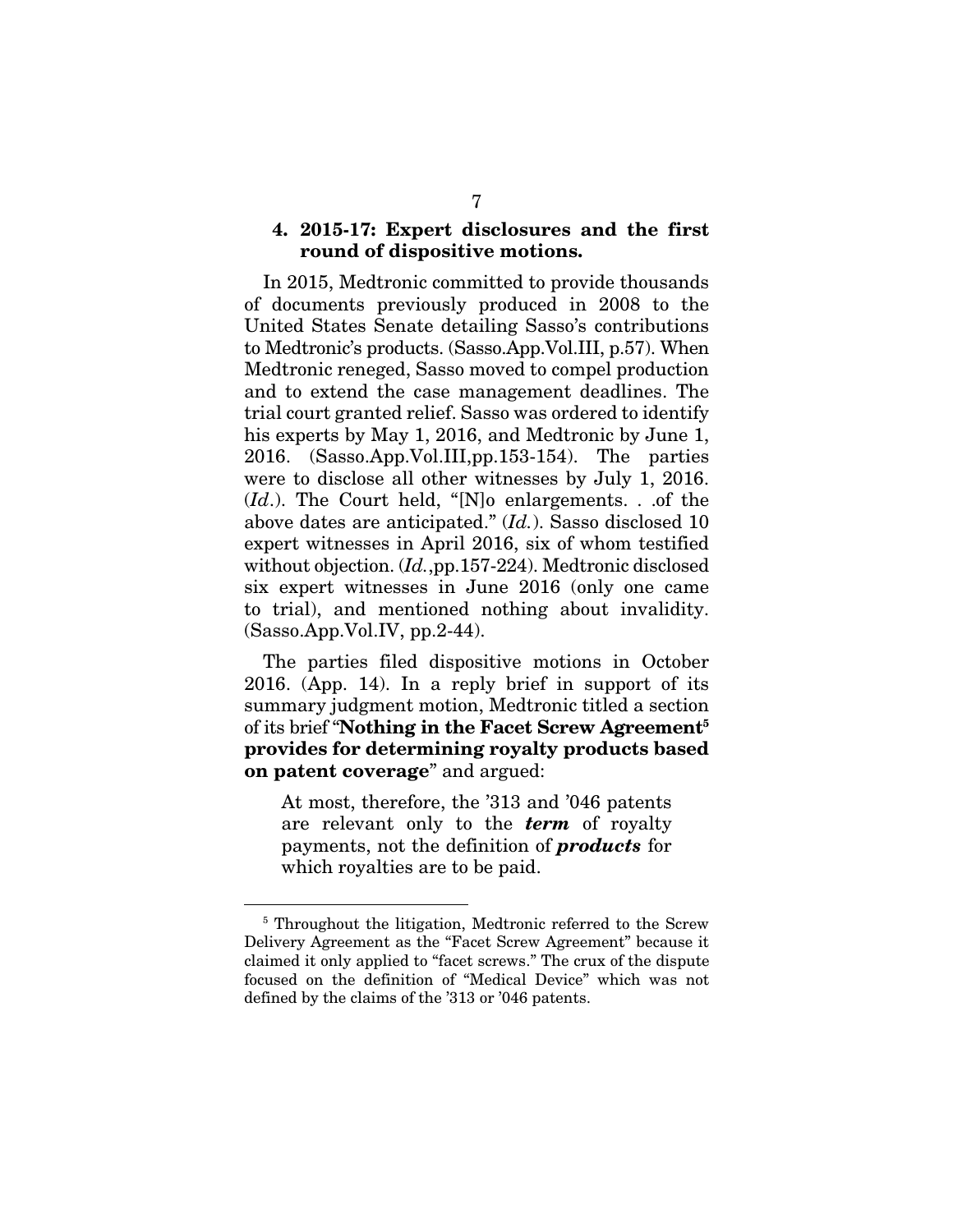(Med.App.,Vol.XI,p.74 (emphasis in the original)). Sasso agreed patent coverage was not required: "[T]he issues of the [the Second Screw Delivery Agreement and the first] are defined by the language of those agreements. What are the 'Medical Device[s]' subject to royalty payments under the agreements? What is 'the Invention'?" (Sasso.App., Vol. VIII, pp.33, 46-47).

In January 2017, the trial court found, "The various counts of the Plaintiff's Amended Complaint(s) should be resolved by contractual interpretation based upon state law principles." (App. 14; Med.App. Vol II, pp.106, 109-110). The court did find in Medtronic's favor that the Screw Delivery Agreement superseded the first. (App. 14; Med.App. Vol. II, p. 106). The ruling cut a 5% royalty based on patent coverage in half and eliminated the patent coverage requirement. (App. 6).

#### 5. 2017: The third amended complaint and answer not raising patent invalidity.

In March 2017, Sasso filed his third amended complaint—the operative complaint at trial—which included an alternative claim for unjust enrichment relating to the Screw Delivery Agreement. (App. 14; Sasso.App.Vol.X,pp.2-182, 29-30 (unjust enrichment)). Medtronic answered, and did not raise invalidity as an affirmative defense. (Sasso.App.Vol.XI,pp.2-56). In August 2017, the trial court entered its 6th case management order, setting trial for November 1, 2018. (*Id*.,pp.57-58).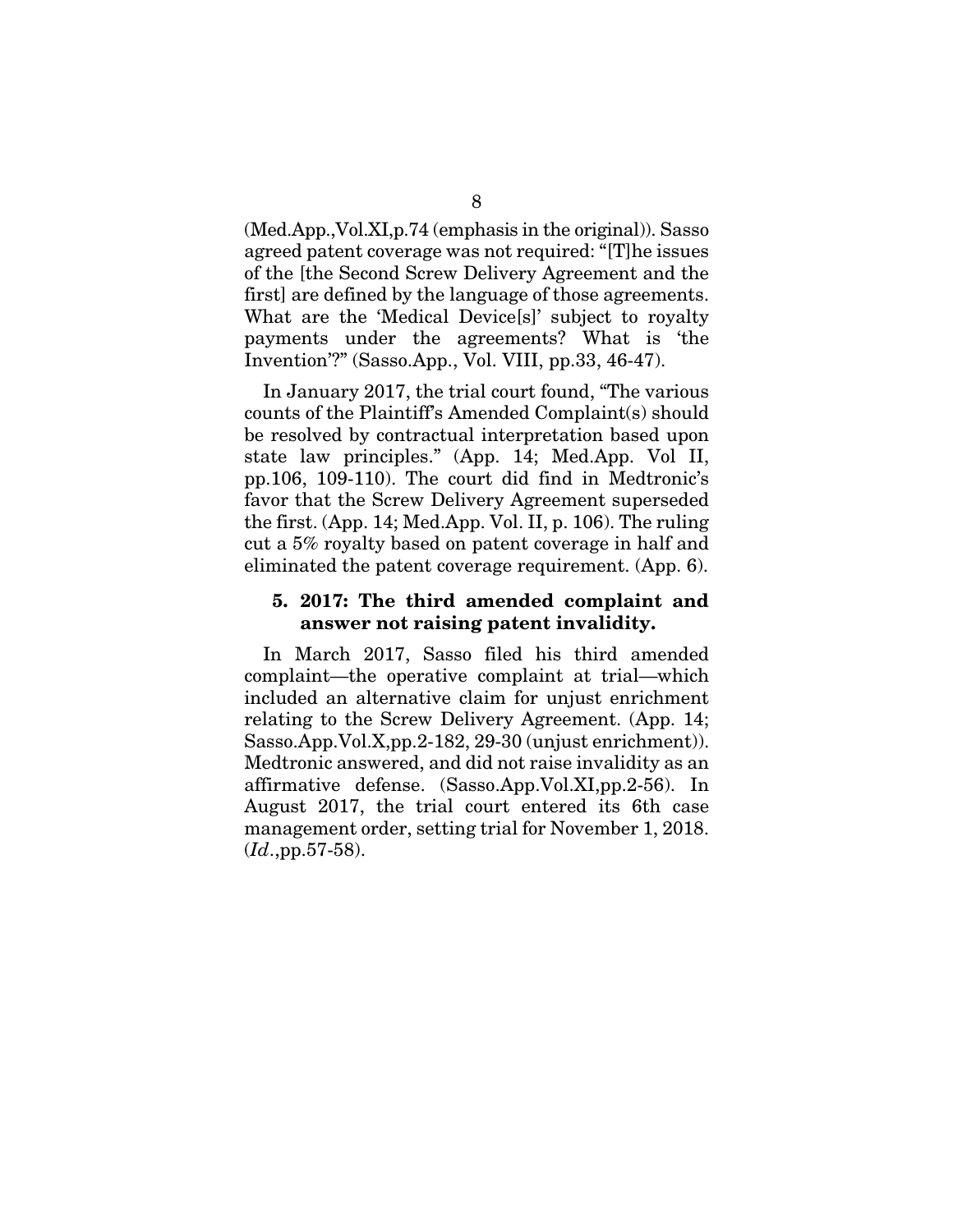### 6. Spring 2018: Raising invalidity for the first time after the close of discovery, with *ex parte* USPTO reexamination petitions and then a new federal lawsuit filed to circumvent the state court trial setting.

On the day discovery closed, Medtronic produced over 30,000 pages of documents related to a never-beforeraised "invalidity" defense. (Sasso.App.Vol.XII,p.95). Medtronic then filed an amended witness list – after the close of discovery – identifying five never-beforedisclosed witnesses and moved to continue the November 2018 trial to explore patent invalidity. (*Id*.,pp.96-102 (witnesses); *Id.*,pp.103-123 (continuance)). That motion was denied. (Med.App.Vol.II,p.59).

On May 1, 2018, just before the hearing on its continuance motion, Medtronic filed *ex parte* petitions requesting the United States Patent and Trademark Office ("USPTO") cancel certain claims in the '313 and '046 patents. (App. 14; Tr.Vol.44,p.137–Tr.Vol.47,p.164). In the petitions, Medtronic submitted voluminous affidavits from physicians, including Dr. Robert Banco. (Tr.Vol.47,pp.21-129; Tr.Vol.46,pp.15-118). Banco was never identified as a witness in this case, yet Medtronic sought to admit his affidavit at trial through the USPTO papers. (*Id*.)6

The *ex parte* petitions were premised on claims that an implant system using guidewires Medtronic sold commercially in the '90s, disclosed in a medical article authored by Dr. Curtis Dickman and Dr. Kevin Foley, two surgeons who worked with Medtronic at that time and after, invalidated certain claims of the '313 and

<sup>6</sup> Medtronic communicated with the USPTO through the summer before trial. (App. 32). The claims were not cancelled until January 2019. (App. 15, 32).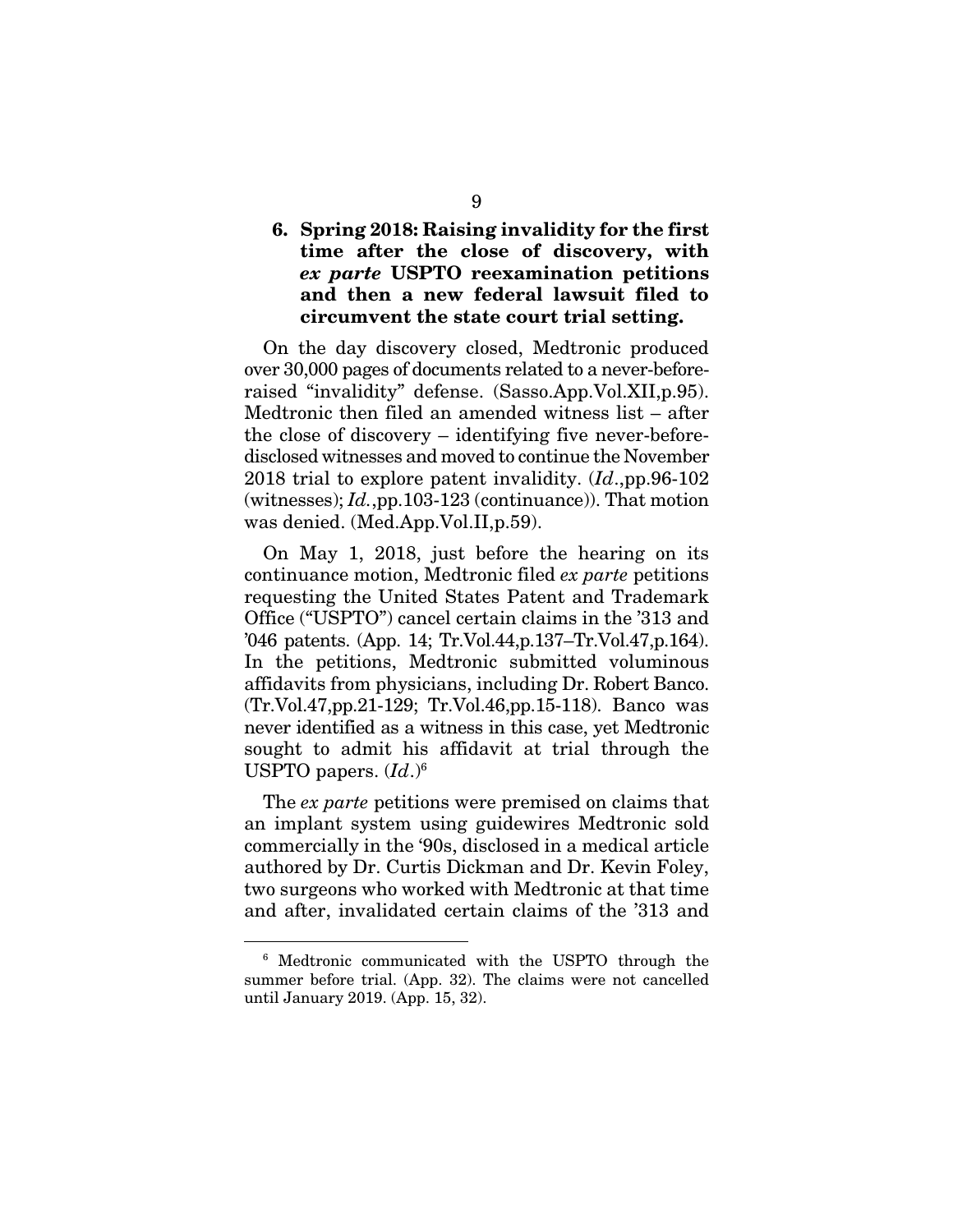'046 patents. (Tr. Vol.45, pp.90-95; Tr. Vol. 8, pp.4-14). At trial, Medtronic called Foley to testify about the system, the Universal Cannulated Screw System ("UCSS"). (Tr.Vol.8, pp.4-14). Guidewire systems, like the UCSS, used screws with holes down the center ("cannulated screws") that were maneuvered down the guidewire during surgery. (*Id.*, pp.4-14). Foley testified at trial about his and Dickman's work on the UCSS system and how it was similar to Sasso's system. (*Id.*). Medtronic's former employee, Steven McAdoo, on the other hand, described at trial the differences and advantages of Sasso's "guidewireless" system as it began to be used across product lines. (Tr. Vol. 3, pp.157-169).

On June 8, 2018, Medtronic filed a federal lawsuit seeking a declaration that it was not in breach of the Screw Delivery Agreement. (App. 15; Sasso.App. Vol.XII,pp.125-140). Medtronic alleged, contrary to the position taken in its October 2016 summary judgment motion, that recovery under the December 1999 Agreement "may hinge" on the validity and coverage of the '313 and '046 patents. (*Id.*, p.125). Medtronic falsely alleged in Paragraph 5 that Sasso contended his right to relief under the December 1999 Agreement depended on coverage of the '313 and '046 patents when Sasso consistently contended otherwise. (*Compare* Sasso App. Vol. XII, p.125 (Medtronic's claim) *with* Sasso App. Vol. VIII,p.33(11/7/16); Medtronic App. Vol. XI, pp.131-133 (07/02/18); Sasso App.Vol.pp.212- 216 (08/17/18)).7 Medtronic's complaint made it appear

<sup>7</sup> In its petition here, Medtronic continues to refuse to acknowledge Sasso's actual position taken throughout the case by: (a) citing section 7 of the Screw Delivery Agreement and not Section 4 (Pet. 6); (b) asserting that Sasso claimed he needed to show patent coverage to recover (Pet. 7); and (c) failing to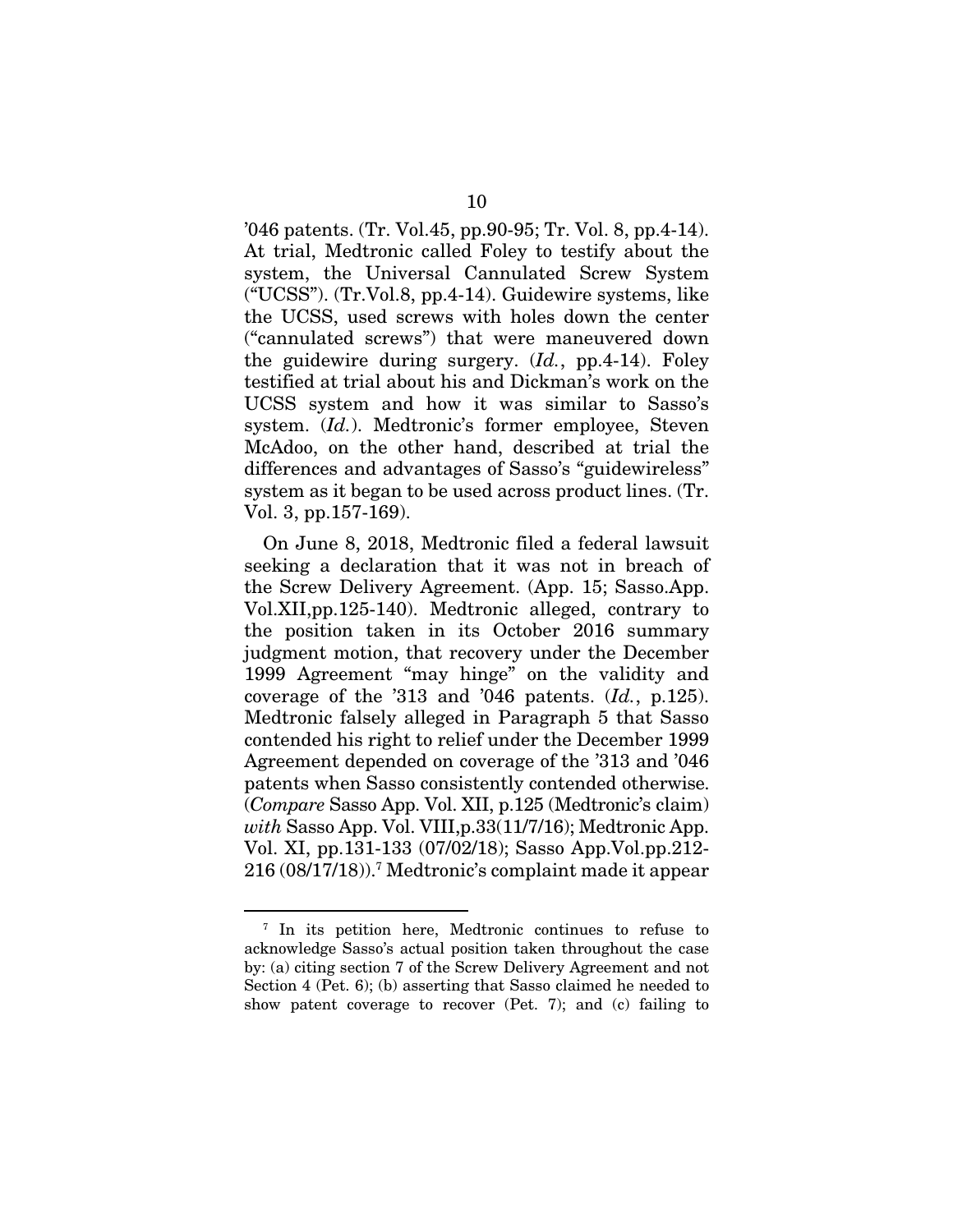that deciding the patent issues for which Medtronic sought declaratory relief was essential to resolve the issues of breach of the Screw Delivery Agreement. (App. 14).

#### 7. Summer 2018: Second round of summary judgment motions and exclusion of Medtronic's new invalidity argument.

On July 2, 2018, in state court, Sasso moved for partial summary judgment on the Screw Delivery Agreement's term and Medtronic's newly raised claim that Sasso must prove "valid claim coverage" to recover. (App. 15; Med.App.Vol.XI,pp.128-Vol.XIII, p.177). Medtronic moved for a "claim construction" order defining certain phrases in the patents. (Med. App.Vol.XIV,p.216-Vol.XVI,p.97). Sasso also moved to exclude Medtronic's untimely identified witnesses and new invalidity arguments. (App. 15; Med.App.Vol. XVI,pp.130-35).

After oral argument, the trial court held the "valid claim coverage" phrase in Section 7 did not operate to require Sasso to prove validity or coverage, as stated in Section 4(B) and at the beginning of Section 7, holding:

The plain and unambiguous language of Section 4(B) [of the Screw Delivery Agreement] states that Dr. Sasso is to be paid "until expiration of the last to expire of the patent(s) included in the Intellectual Property Rights, or seven years from the Date of First Sale of the Medical Device, if no patent(s) issue." The

acknowledge anywhere in its petition any of the adverse orders entered against its new and tardy Screw Delivery Agreement contract interpretation.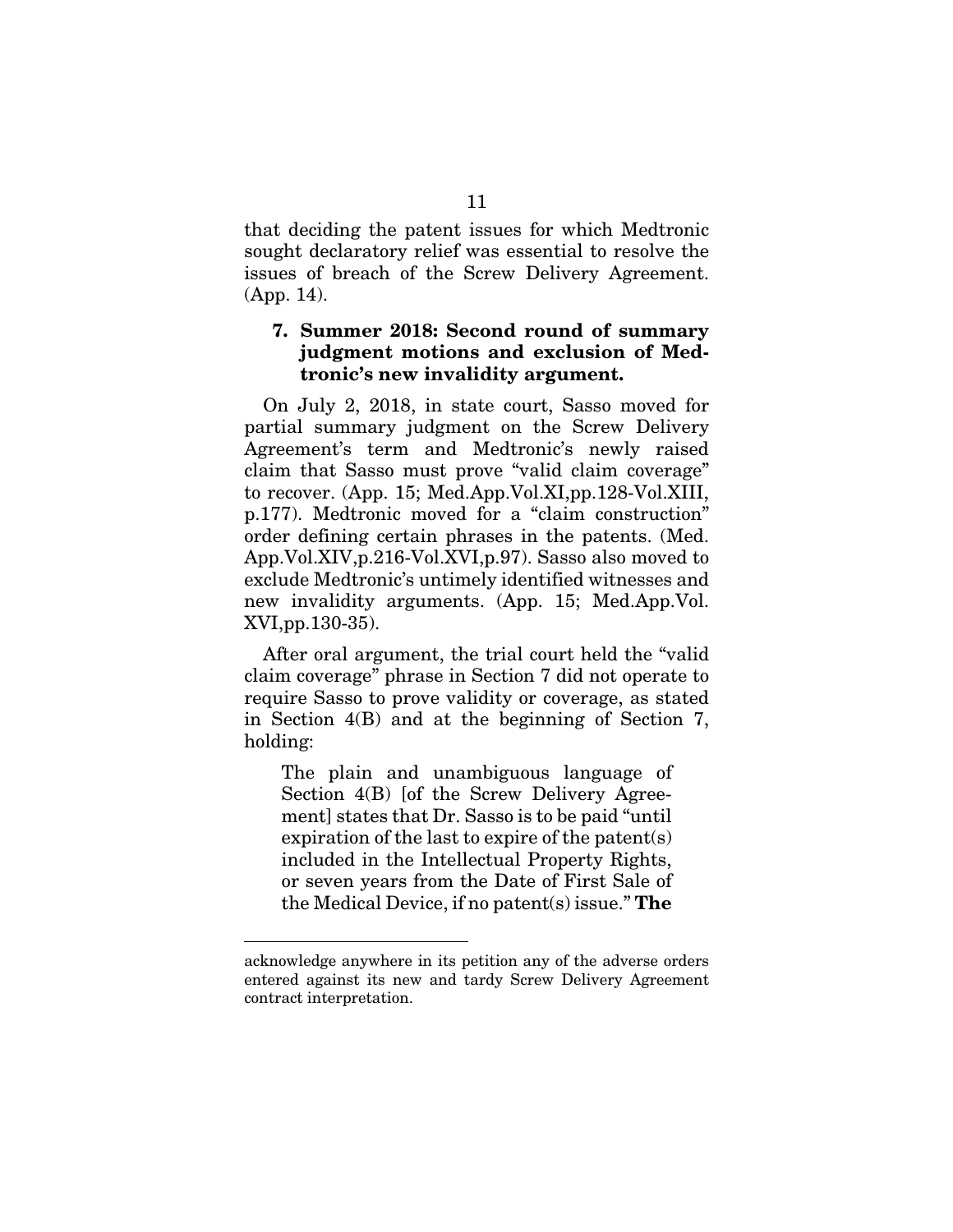amount of money to be paid under the Agreement and the term depend on the issuance of patents and their expiration, not their validity. Patent No. 6,287,313 or 6,562,046 issued and have not expired.

(Med.App.Vol.II.,pp.112-13)(emphasis supplied). The trial court excluded Medtronic's untimely witnesses and "all evidence related to the defense of patent invalidity." (*Id*.,p.111). Finally, the trial court adopted Medtronic's claim construction proposal *verbatim*. (Med.App.Vol.XVI,p.127; Sasso.App.Vol.XVIII.,pp.226- 228 (proposed)). The claim construction order focused primarily on claims of the original Vertex '491 patent, which Medtronic contended was the only patent that could provide continuing Vertex royalties.8 (*Id.*).

#### 8. November 2018: Jury trial, verdict, and final judgment.

Trial started November 1, 2018. (App. 16). Jury deliberations began on November 28, 2018. That evening the jury rendered its verdict: (1) \$32,657,548 on Vertex, and (2) \$79,794,721 on Screw Delivery. (*Id.*). The jury awarded no damages on Sasso's alternative theory of unjust enrichment for the Screw Delivery Agreement and found against Medtronic on

<sup>&</sup>lt;sup>8</sup> Sasso argued throughout this case that no claim construction order was necessary, just as Medtronic had argued in 2007 and 2008 infringement litigation it filed on the '491 patent. *See Medtronic v. Globus*, United States District Court, Eastern District of Pennsylvania, Case No. 2:06-cv-042248. Medtronic's contradictory positions are described in detail in "Sasso's Cross-Appeal Reply Brief," pages 10 through 19, filed in this case on June 17, 2020. The trial court excluded all Sasso's evidence of this Medtronic flip-flop.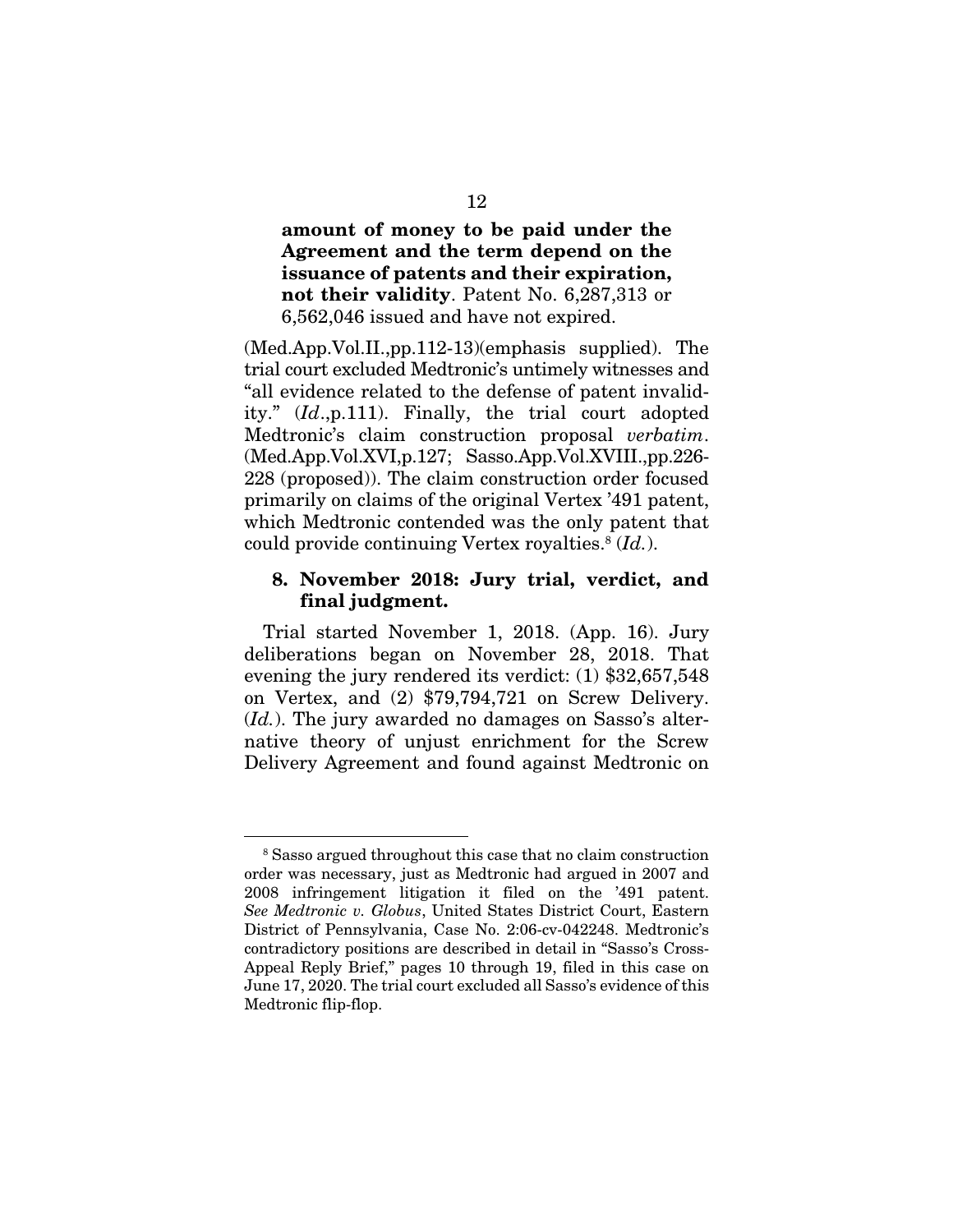its counterclaim of "mistake" for payment of Vertex royalties. (*Id*., n.14).

#### 9. December 2020: Affirmance on appeal.

On December 4, 2020, the Indiana Court of Appeals unanimously affirmed the state court final judgment. *Warsaw Orthopedic, Inc. v. Sasso*, 162 N.E.3d 1 (Ind. Ct. App. 2020), *rehearing denied* (01/26/21); *transfer denied* (05/13/2021); (App. 1-51).

The Court of Appeals first addressed subject matter jurisdiction, recognizing that this contract dispute would not be subject to 28 U.S.C. § 1338(a) jurisdiction unless it was within a "small and special category" of cases meeting all four factors under *Gunn v. Minton*, 568 U.S. 251, 258 (2013). (App. 17-18). The Court focused on the absence of a "substantial" issue without finding that any of the other three factors had or had not been met. (App. 22). Citing *Gunn*, the Court determined that the proper focus for the existence of a "substantial" issue was on the "importance of the issue to the federal system as whole" not its significance to the particular parties in the immediate suit. (App. 22).

The Court cited *MDS (Canada) Inc. v. RAD Source Techs., Inc.*, 720 F.3d 833 (11th Cir. 2013) for its threefactor inquiry on determining whether a federal issue is "substantial." (App. 22). The Court found that none of the three factors supported finding a "substantial" issue here. (App. 22-23). The Court cited *Inspired Development Group LLC v. Inspired Products Group LLC*, 938 F.3d 1355 (Fed. Cir. 2019) as helpful to its analysis. (App. 23-24). As in *Gunn* and *Inspired Development*, regardless of the outcome of Sasso's lawsuit, the related patents remained valid or invalid. (App. 24). The jury verdict had no effect on the development of a uniform body of patent law because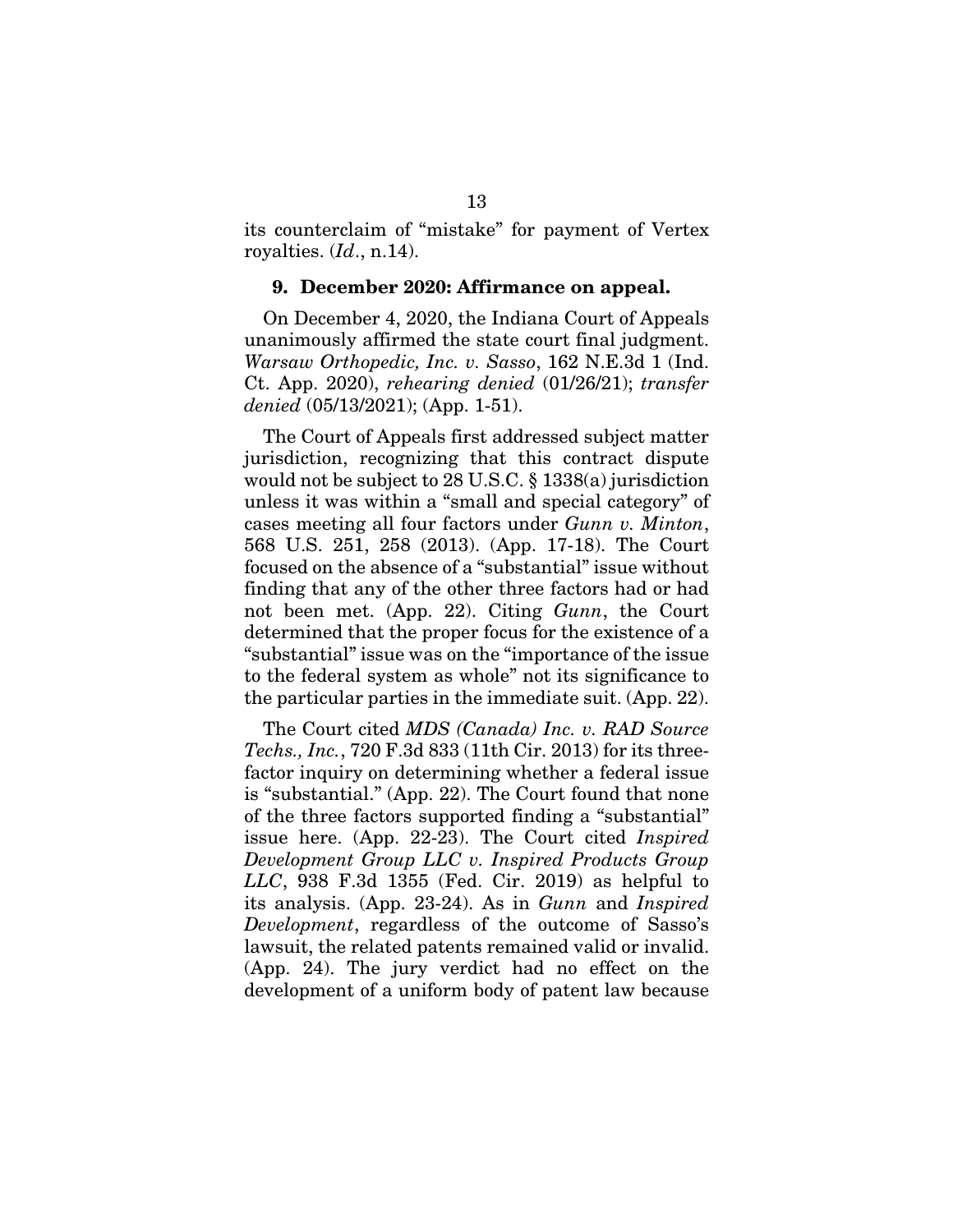it governed only the agreements between the parties to the dispute. (App. 24). There was no "novel" question of patent law to interest the federal government. (App. 24).

The Court considered and distinguished *Jang v. Boston Scientific Corp*., 767 F.3d 1334 (Fed. Cir. 2014). Unlike *Jang*, the jury did not have to determine whether Medtronic's product would have infringed on Sasso's patents. (App. 25). And, unlike *Jang*, the case was proceeding in state court and thus did not implicate a potential for inconsistent federal court judgments. (App. 26).

The Court harmonized its jurisdictional decision with that of the Federal Circuit opinion because the latter was: (a) cursory; (b) based on Medtronic's complaint and its allegations, which were different than the complaint here; and (c) used to support affirmance of the District Court's abstention. (App. 26).

The Court affirmed the summary judgment order that the Screw Delivery Agreement did not turn on the phrase "valid claim coverage" tucked away in Section 7. (App. 34-38). The Court also affirmed the trial court's discretion to exclude evidence of patent invalidity. (App. 32-34). Finally, the Court affirmed the patents on Vertex improvements, including the '621 patent, which Medtronic admitted covered Vertex, supported the payment of continuing royalties. (App. 43-45). On May 13, 2021, the Indiana Supreme Court unanimously denied transfer without discussion. (App. 50-51). Medtronic paid the judgment on June 16, 2021.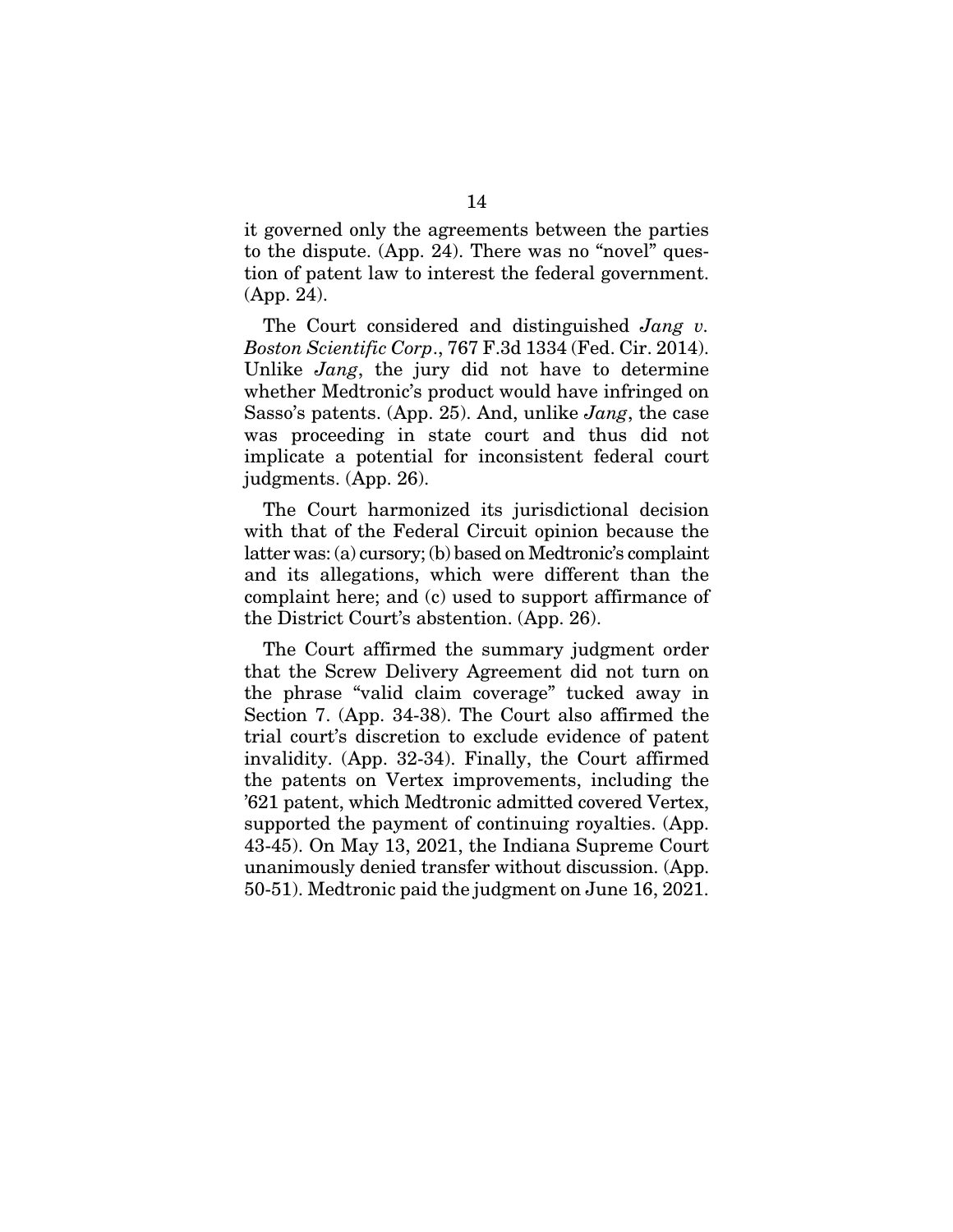#### REASONS FOR DENYING THE PETITION

#### I. This Court lacks subject matter jurisdiction under 28 U.S.C. § 1257(a).

This Court has limited jurisdiction to review "final judgments. . . by the highest court of a state. . ." 28 U.S.C. § 1257(a). Where a state court decision rests on a state-law ground that is independent of the merits of the federal claim and an adequate basis for the court's decision, there is no jurisdiction in this Court. *See Harris v. Reed*, 489 U.S. 255, 260 (1989); *Fox Film Corp. v. Muller*, 296 U.S. 207, 210 (1935) (judgment resting on violation of the Sherman Act and the non-severability of an arbitration clause not reviewable). Here, the Indiana Court of Appeals, a court of general jurisdiction, determined it had subject matter jurisdiction of this contract case *and* issued multiple contract interpretation and case management rulings – ignored by Medtronic in its petition – that eliminated the patent issues Medtronic alleged in its federal action and in the petition here. The Indiana Court of Appeals affirmed that the Screw Delivery Agreement did not require that Sasso prove validity or patent coverage to recover. (App. 34-38). The Court affirmed that the '621 patent, a Vertex improvement patent for which coverage was admitted, qualified as a patent to provide continuing royalties. (App. 43-44). The Court excluded the late raised defense of patent invalidity. (App. 32-34).

Medtronic does not seek review of – or even acknowledge – these rulings in its petition. The Federal Circuit recognized this problem with respect to the Screw Delivery Agreement and affirmed abstention so that Medtronic could complete its appeal. *Warsaw Orthopedic, Inc. v. Sasso*, 977 F.3d 1224, 1225 (Fed. Cir.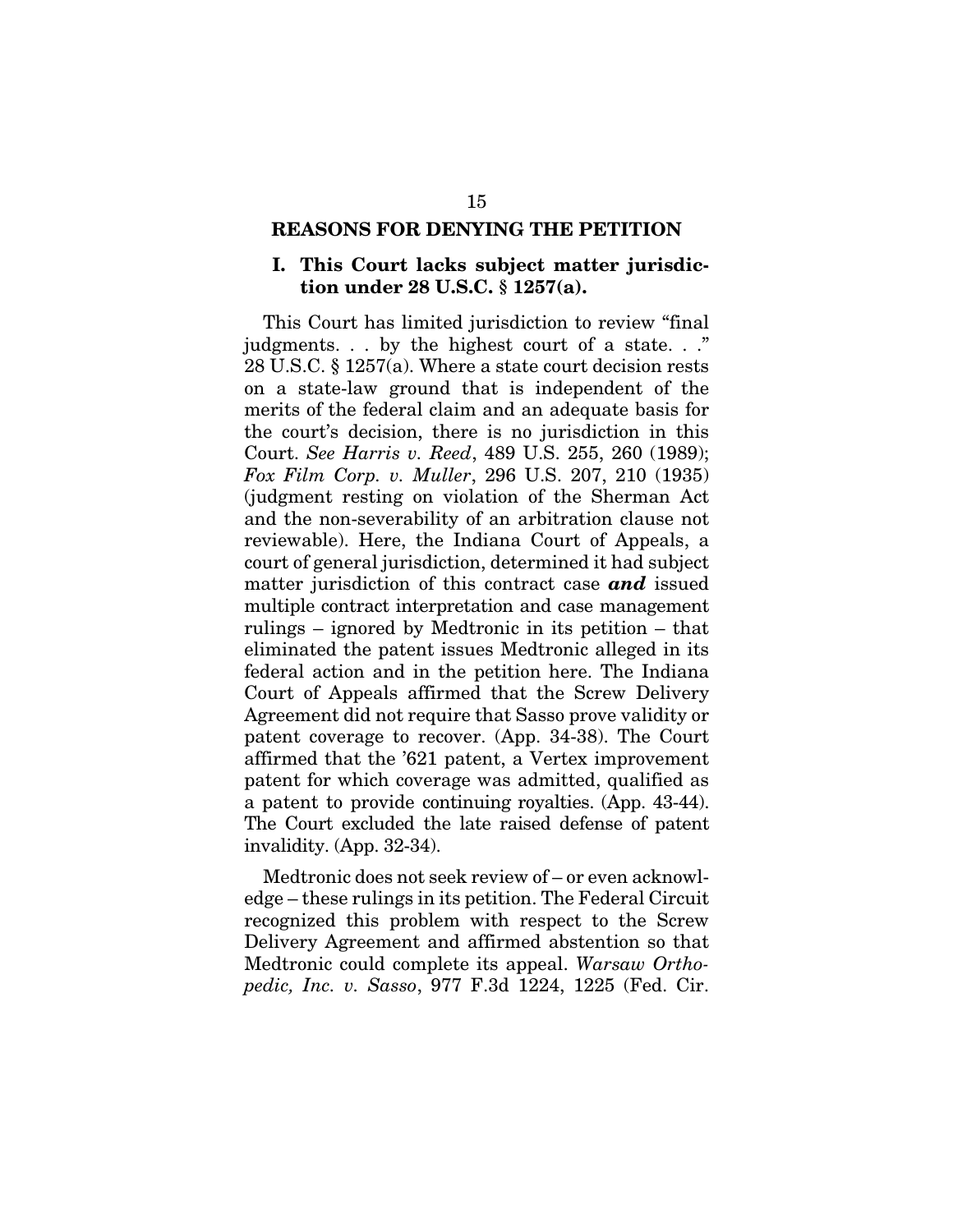2020). The district court remanding the Vertex dispute in 2014 had Sasso's complaint before him, which alleged what was proven at trial with respect to the '621 patent. (Sasso.App.Vol.II,pp.55-75). The appellate process is complete now. The rulings stand. The Indiana Supreme Court did not state the grounds for denying transfer and Medtronic did not address these additional rulings in its petition to transfer to the Indiana Supreme Court or in its petition here. The contract and related case management rulings provide independent grounds for the Indiana Supreme Court denying transfer.

#### II. State courts have jurisdiction to resolve contract disputes involving patents.

Even if this case did present a reviewable issue of 28 U.S.C. § 1338(a) jurisdiction, this Court has long held that state courts have jurisdiction to interpret contracts relating to patents. *Aronson v. Quick Point Pencil Co.*, 440 U.S. 257, 261 (1979); *New Marshall Engine Co. v. Marshall Engine Co.*, 223 U.S. 473,478 (1919). So has the Federal Circuit. *Uroplasty Inc. v. Advanced Uroscience*, 239 F.3d 1277, 1280 (Fed. Cir. 2001) ("The '406 patent may be evidence in support of Uroplasty's allegations, but the mere presence of a patent does not create a substantial issue of patent  $law.'$ ).

State courts have routinely exercised jurisdiction over contract disputes involving patent issues. *See*, *e.g.*, *Caldera Pharms. v. Regents of Univ. of Cal.*, 205 Cal.App.4th 338,357-362 (2012); *MGA, Inc. v. LaSalle Mach. Tool, Inc.*, 384 N.W.2d 159,160-62 (Mich.Ct.App.1986); *Heath v. Zenkich*, 437 N.E.2d 675,678-79 (Ill.Ct.App.1982); *Consolidated Kinetics Corp., v. Marshall, Neil & Pauley*, 521 P.2d 1209,1211- 1213 (Wash.Ct.App.1974).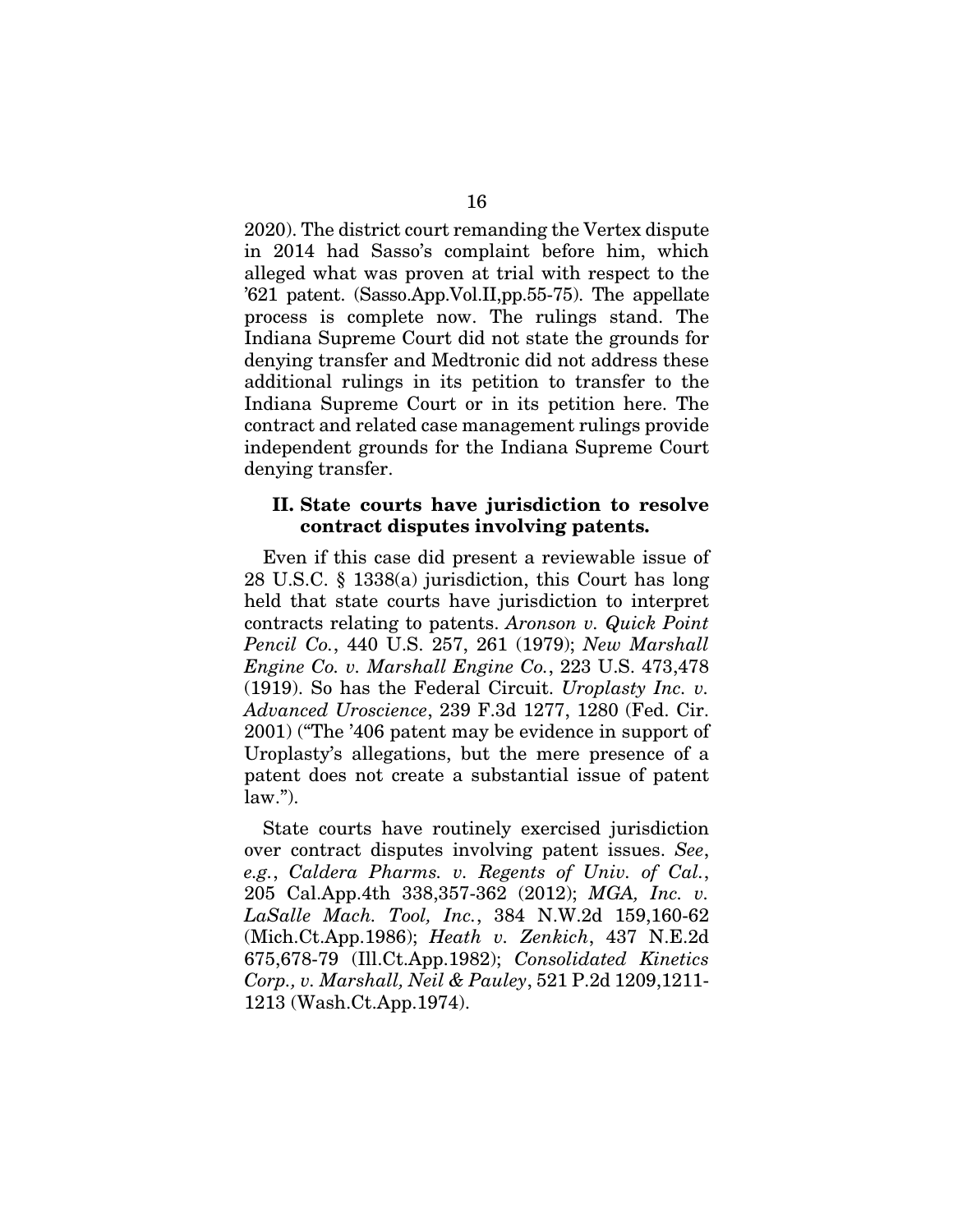*Every* court reviewing this dispute on appeal has prudently applied the law and followed existing precedent for this contract case involving the transfer of intellectual property. For exclusive jurisdiction under 28 U.S.C. §1338(a), in a contract case such as this, patent issues must be: (1) necessarily raised; (2) actually disputed; (3) substantial; and (4) capable of resolution in federal court without disrupting the federal-state balance approved by Congress. *Gunn v. Minton*, 568 U.S. at 258. Unless each element exists, there is no 28 U.S.C. §1338(a) jurisdiction — federal courts do not have exclusive jurisdiction over all "questions in which a patent may be the subject of the controversy." *Id.* at 264.

#### III. The Indiana Court of Appeals opinion and the Federal Circuit opinion are not conflicting.

In its petition, Medtronic ignores the actual course of this case and uses the discredited allegations in its federal action to concoct a conflict that does not exist. Medtronic's federal case, filed after discovery closed and its attempt to continue the trial was rejected, and based upon a flip flop in contract interpretation positions, was properly dismissed by the federal system.

In affirming dismissal of Medtronic's complaint, the Federal Circuit held:

We conclude that the district court acted within its jurisdiction, abstaining without prejudice on the facts hereof, for the question of contract interpretation is on appeal in the Indiana state court, and federal action based on federal issues is not precluded.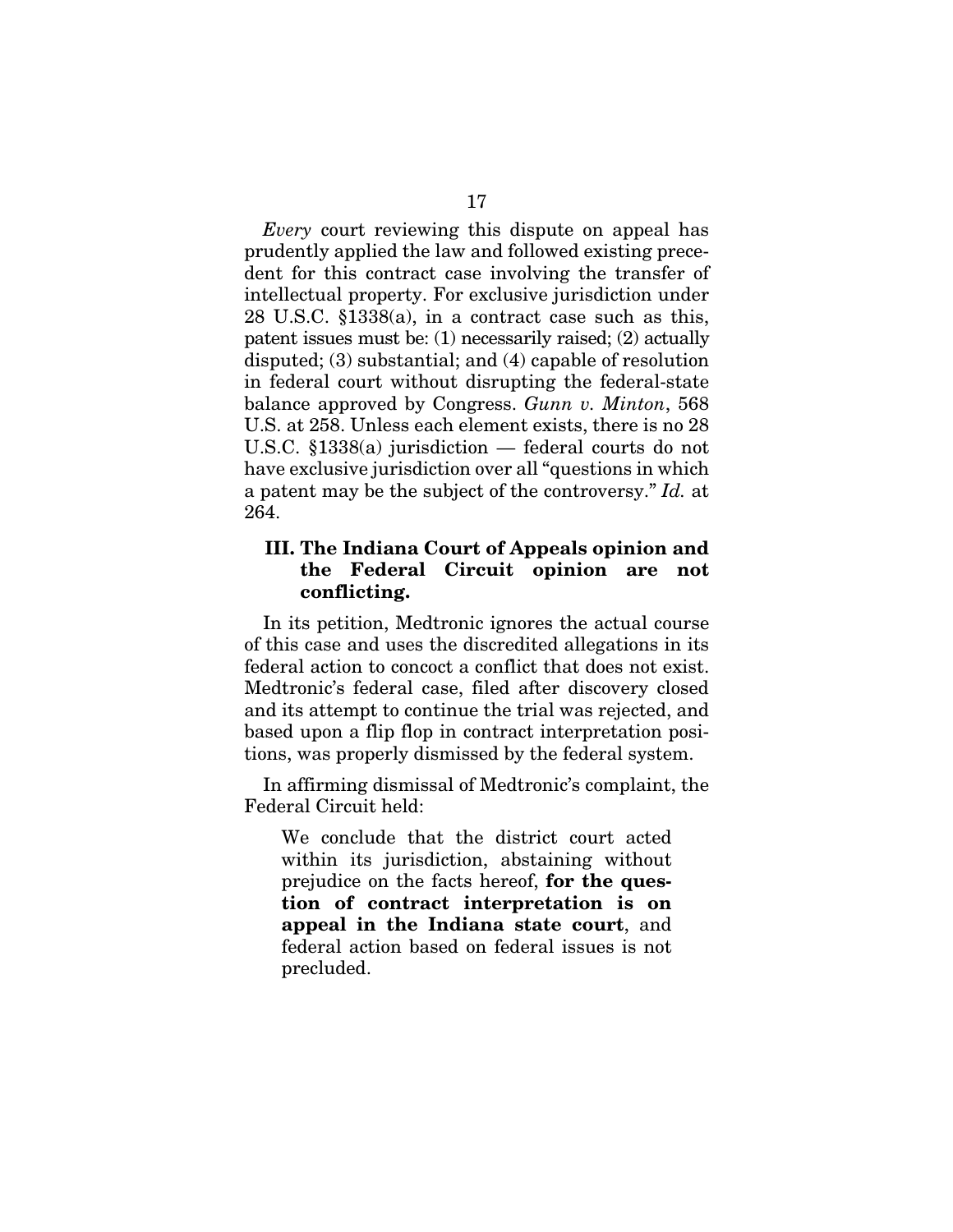*Warsaw*, 977 F.3d at 1225 (emphasis added). The Federal Circuit had the trial court's decision holding the Screw Delivery Agreement did not require proof of "valid claim coverage." (Medtronic.App.Vol.II.,pp.112- 113). Medtronic was still appealing. The Federal Circuit simply respected the jurisdiction of state courts to decide issues of state contract law. The Indiana court system then affirmed. (App. 34-38).

The Indiana Court of Appeals appropriately found that the Federal Circuit's jurisdictional finding was (1) cursory; (2) based upon the language of Medtronic's complaint; and (3) used to abstain from exercising jurisdiction. (App. 26). Medtronic concedes that the Federal Circuit provided no analysis (Pet. 19)("But the Federal Circuit was under no obligation to reinvent the wheel. . ."), asserting no analysis was needed. But reason (1) and (3) are related. The Federal Circuit needed no analysis because it was affirming dismissal without prejudice, making the jurisdictional finding *dicta*. A federal court has leeway to choose among threshold grounds for denying audience to a case on the merits. *Sinochem Int'l Co. v. Malaysia Int'l Shipping Corp.*, 549 U.S. 422, 431 (2007). "Jurisdiction is vital only if the court proposes to issue a judgment on the merits." *Id.* If the Federal Circuit had dismissed on the absence of subject matter jurisdiction, the result would have been the same as affirming the abstention decision of the district court. *See Sinochem*, 549 U.S. at 434.

The second and more important reason given for not following the Federal Circuit's finding was that it was based upon Medtronic's complaint, not Sasso's. (App. 26). This reason is sound and based upon precedent that Medtronic does not challenge. In exercising jurisdiction to hear the appeal, the Federal Circuit held, "the issues of validity and claim scope are well-pleaded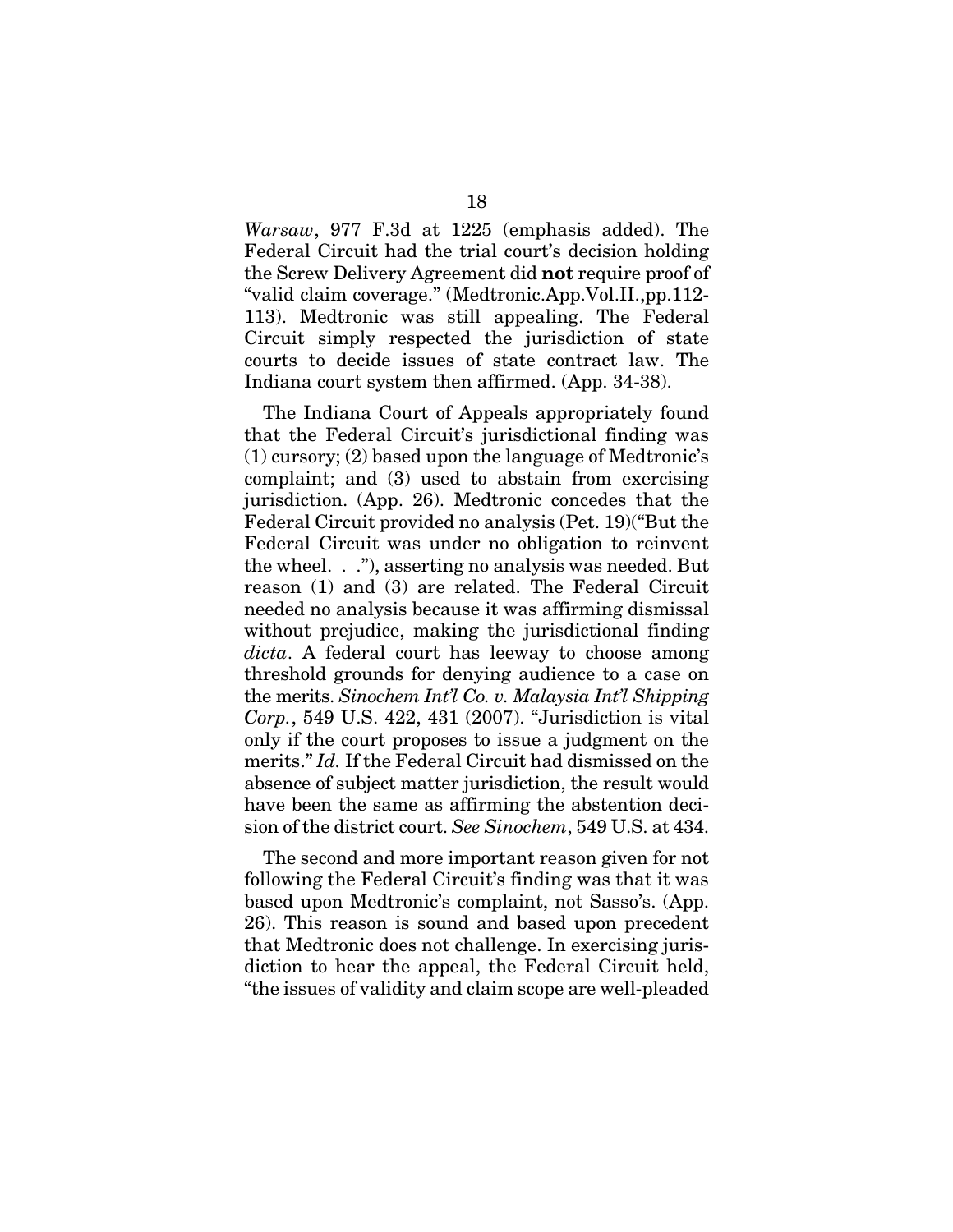in this declaratory complaint . . . . " *Warsaw*, 977 F.3d at 1229 (emphasis added). The "well-pleaded complaint" rule for ascertaining 28 U.S.C. §1338(a) jurisdiction assumes the truth of Medtronic's allegations in its complaint. *Christianson v. Colt Indus. Operating Corp*., 486 U.S. 800, 808 (1988)("whether a claim 'arises under' patent law' must be determined from what necessarily appears in the plaintiff's statement of his own claim"). Since the Federal Circuit's affirmance of the without prejudice dismissal, Medtronic's Section 7 "valid claim coverage" argument was rejected by the entire Indiana state court system. But Medtronic's allegation that the world was otherwise was enough to allow the Federal Circuit to consider Medtronic's appeal and affirm dismissal on abstention grounds.

#### IV. The Indiana Court of Appeals followed precedent in holding that the patent issues in this dispute were not "substantial."

There is nothing suspect about the Indiana Court of Appeals' analysis of "substantial" using *Gunn* and the Eleventh Circuit's subsequent interpretation in *MDS (Canada), Inc. v. RAD Source Techs, Inc.*, 720 F.3d 833 (11th Cir. 2013). Both cases rely on this Court's earlier decision, *Empire HealthChoice Assur., Inc. v. McVeigh*, 547 U.S. 677 (2006). This Court held a health insurance reimbursement claim was not "substantial" because it was "fact bound and situation specific." *Empire*, 547 U.S. at 701.

While "substantial" was a close call in *Empire*, there could not be a more "fact-bound and situation specific" consideration of federal patent law as in this case. There are two separate agreements in dispute, yet Medtronic conflates them. Vertex was removed and remanded in 2014. In Vertex, Sasso had a clear theory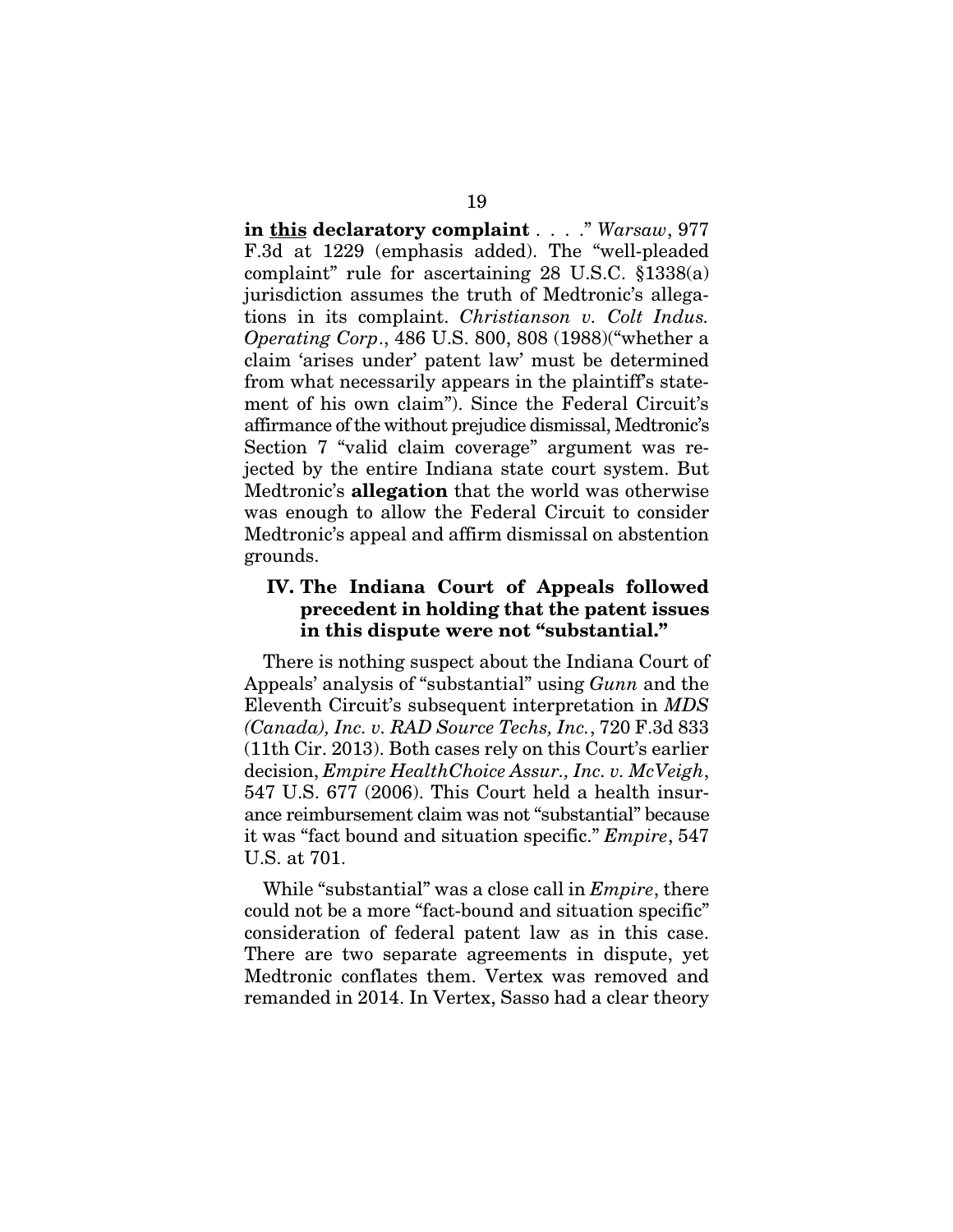of recovery, set forth in his complaint and presented in his motion to remand, that did not require consideration of disputed patent issues. In Screw Delivery, Medtronic changed positions on the meaning of the agreement to attempt to stop a looming trial and was rejected. The Indiana state court system had before it a myriad of case management and contract interpretation decisions to resolve a dispute over two different contracts, something designed for state court systems of general jurisdiction. The jury issued a general verdict for contract damages, with no specific findings on patent issues. This case is quintessentially "fact bound and situation specific."

In *Sasso v. Warsaw Orthopedic, Inc.*, 2020 U.S.Dist.LEXIS 37365 (N.D. Ind. 2020), the district court – analyzing practically the exact issues as the Indiana Court of Appeals nine months later – came to the same conclusion as the Indiana Court of Appeals on the issue of "substantial." The district court found, "the real crux of this case is an issue of contract interpretation." *Sasso v. Warsaw Orthopedic, Inc.*, 2020 U.S.Dist.LEXIS 37365, \*5.

#### V. The Indiana Court of Appeals opinion demonstrates that patent issues were not "necessarily raised."

The Indiana Court of Appeals focused on the absence of a "substantial" issue of patent law, assuming for purposes of argument only, that the other three *Gunn* factors were met. This Court should not make the same assumption here. *See Arbaugh v. Y&H Corp.*, 546 U.S. 500, 514 (2006)(There is "an independent obligation to determine whether subject-matter jurisdiction exists, even in the absence of a challenge from any party.").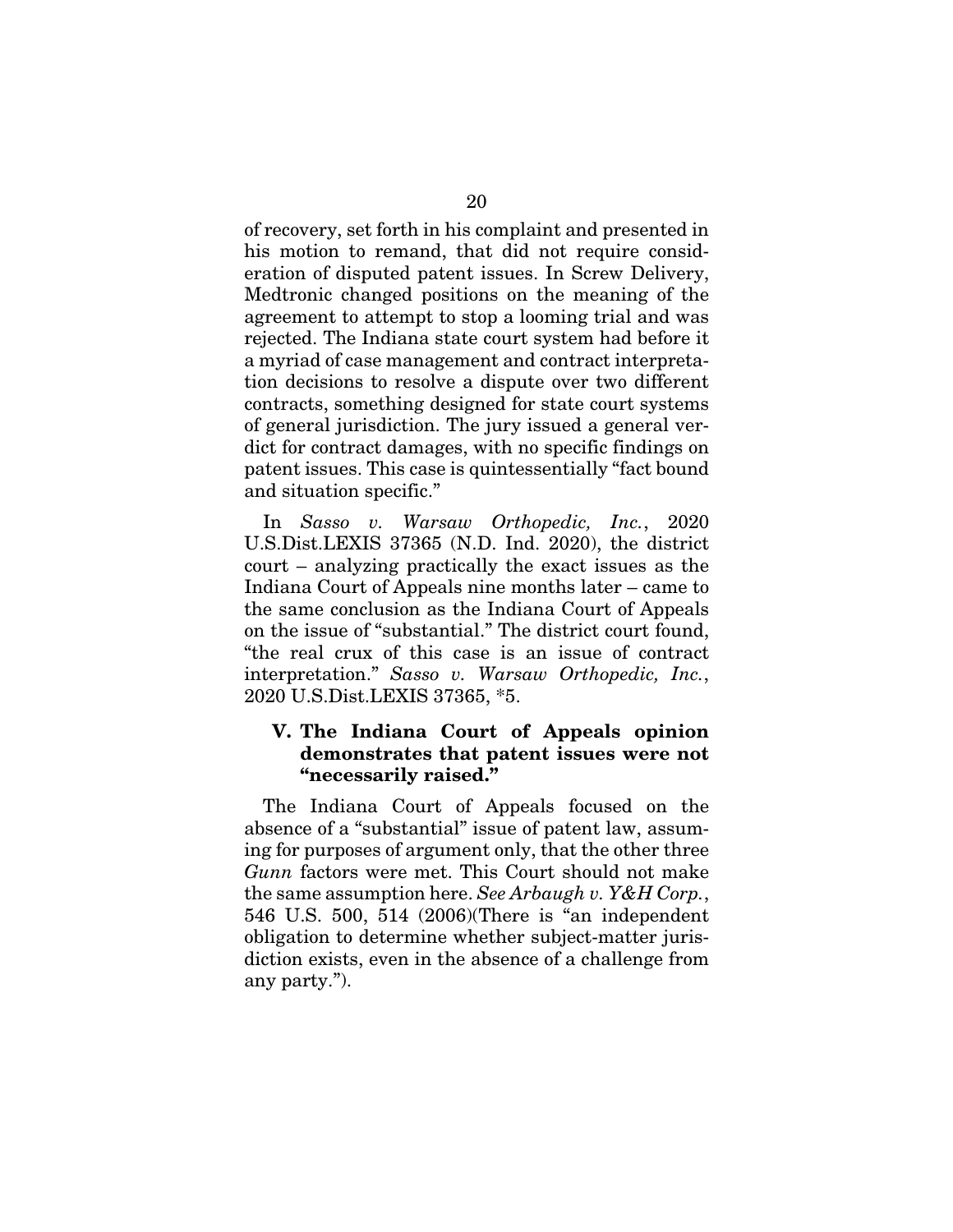*Gunn's* first requirement is that patent issues must be "necessarily raised." *See, e.g., Christianson*, 486 U.S.at 810 ("a claim supported by alternative theories in the complaint may not form the basis for §1338(a) jurisdiction unless patent law is essential to each of those theories.") As in *Christianson*, there were alternative theories in the complaint – and established at trial – that did not require proof of patent issues. A claim resting upon both patent and non-patent theories does not give rise to 28 U.S.C.  $$1338(a)$ jurisdiction. *Id.*

In *Sasso*, 2020 U.S.Dist.LEXIS 37365, the district court also persuasively analyzed the contract issues existing in this very case which eliminate the requirement of "necessarily raised," citing *Christianson*. *Sasso*, 2020 U.S.Dist. LEXIS 37365, \*12 (Screw Delivery), \*19 (Vertex). No other case – state or federal – conflicts with these specific holdings. In affirming dismissal, the Federal Circuit assumed a Screw Delivery contract interpretation now discredited unanimously by the entire Indiana state court system.

Sasso also pleaded an alternative claim of unjust enrichment, also given to the jury, as allowed under Indiana law. (Medtronic Appendix,Vol.II,p. 209; Tr. Vol. 12, p.101) Because the elements of unjust enrichment do not raise 28 U.S.C. §1338(a) issues, the "necessarily raised" element also was eliminated by this alternate theory. *See Inspired Dev. Group, LLC v. Inspired Prods. Group*, 938 F.3d 1355, 1361-1362 (Fed.Cir.2019). Medtronic sought no declaratory relief in its federal lawsuit as to Sasso's unjust enrichment claim, did not raise it with the Indiana Court of Appeals or Indiana Supreme Court, and does not raise it here.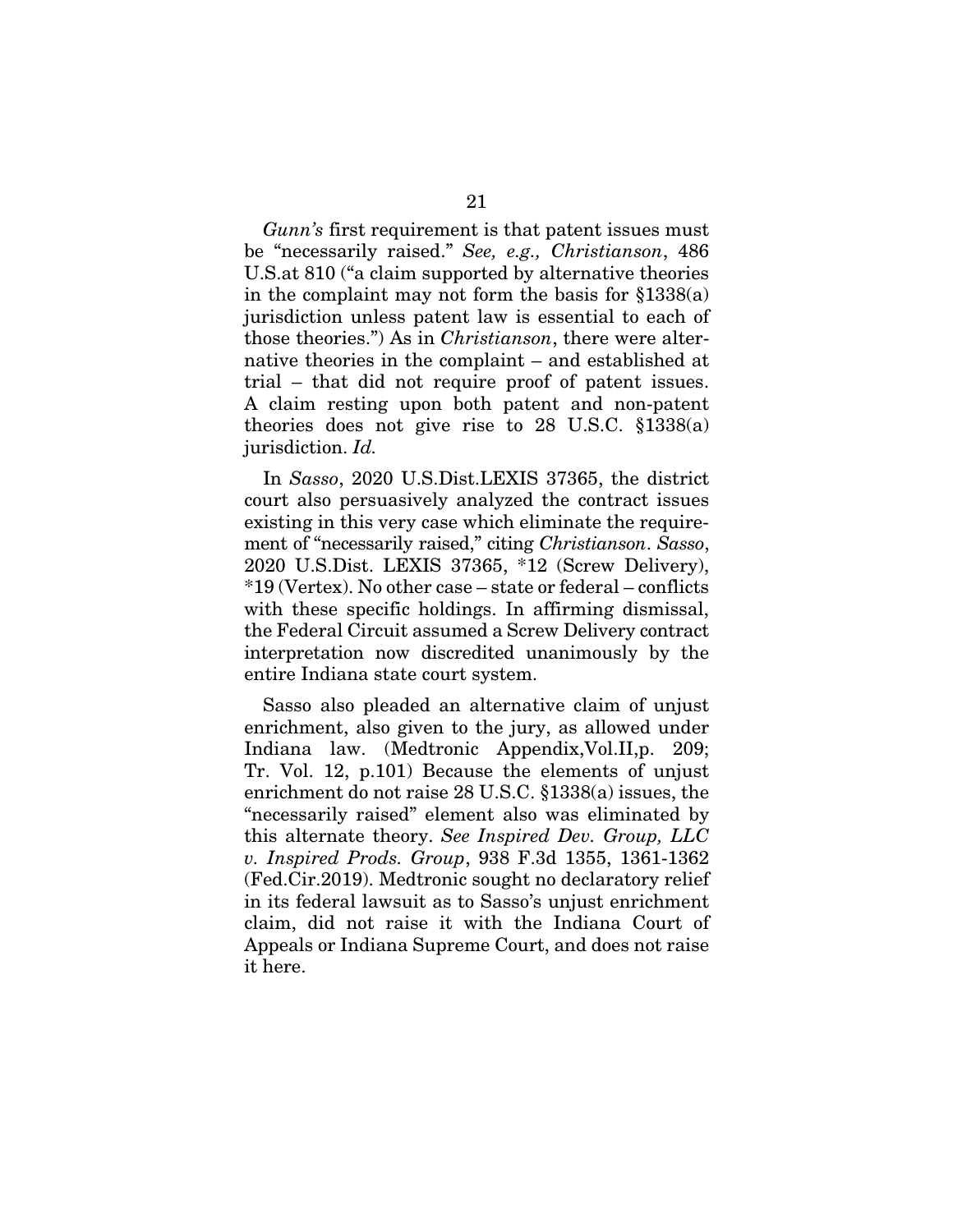#### VI. The Indiana Court of Appeals opinion preserved the federal/state balance.

The Indiana Court of Appeals and the Federal Circuit worked together to preserve the federal-state balance approved by Congress for contract actions involving intellectual property. In *Ruhrgas AG v. Marathon Oil Co.*, 526 U.S. 574, 586 (1999), this Court held:

Most essentially, federal and state courts are complementary systems for administering justice in our Nation. Cooperation and comity, not competition and conflict, are essential to the federal design.

The fourth *Gunn* factor – capable of resolution in federal court without disrupting the federal-state balance approved by Congress – would not have been met by the Federal Circuit ripping this case from the state court system in October 2020. The Federal Circuit refused to move forward until and unless Medtronic's new Screw Delivery contract interpretation theory flipped Medtronic's way on appeal. *Warsaw*, 977 F.3d at 1225. The Federal Circuit found abstention proper because Medtronic had not completed its state court appeal and the without prejudice dismissal would allow for litigation as Medtronic proposed if the Indiana appellate courts reversed. *Id.* Interpretation of a contract transferring intellectual property has long been found to be of state law. *Aronson*, 440 U.S. at 261; *New Marshall Engine Co.*, 223 U.S. at 478.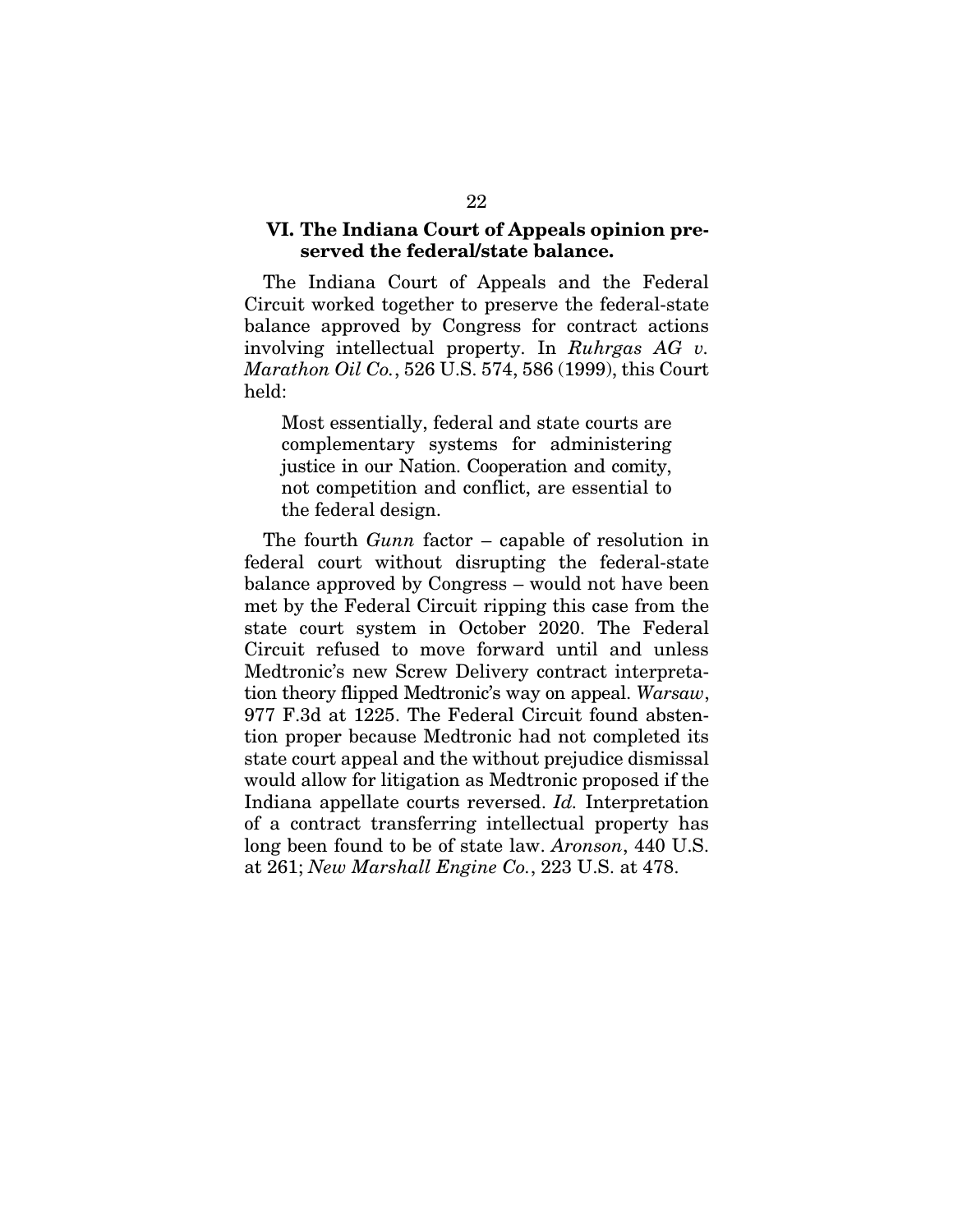Medtronic's alternative, to allow its late filed "declaratory judgment"9 federal action based on its new and now discredited contract interpretation to take precedence over a state court case that negated the need to resolve Medtronic's concocted patent issues would have created the conflict and competition to be avoided under *Ruhrgas*. Instead, the federal system appropriately used abstention to allow the state system to decide state law issues.

The Indiana Court of Appeals also affirmed the state trial court's discretion to exclude evidence of patent invalidity. (App. 31-34). Medtronic's late disclosure of witnesses and tens of thousands of documents relating to invalidity unfairly prejudiced Sasso. Timely disclosure would have given Sasso the ability to conduct discovery to rebut the new defense. That is why Medtronic moved to continue the state court trial. Medtronic knew invalidity could not be considered and ruled on in the short time before trial, scheduled to begin more than five years after the filing of the case. Such circumstances supported waiver under Indiana procedure. *See, e.g., Freedom Express, Inc. v. Merchandise Warehouse Co., Inc.*, 647 N.E.2d 648, 651 (Ind. Ct. App. 1995).

The invalidity exclusion order also was entitled to cooperation and comity by abstention. The appropriate federal/state balance should also allow state courts to manage their case dockets to exclude late raised defenses. *See, e.g., Story v. Leonas*, 904 N.E.2d 229,238 n.5 (Ind.Ct.App.2009)

<sup>&</sup>lt;sup>9</sup> A "declaratory judgment" action to establish no breach of contract filed four years after the party was sued for the breach is unprecedented.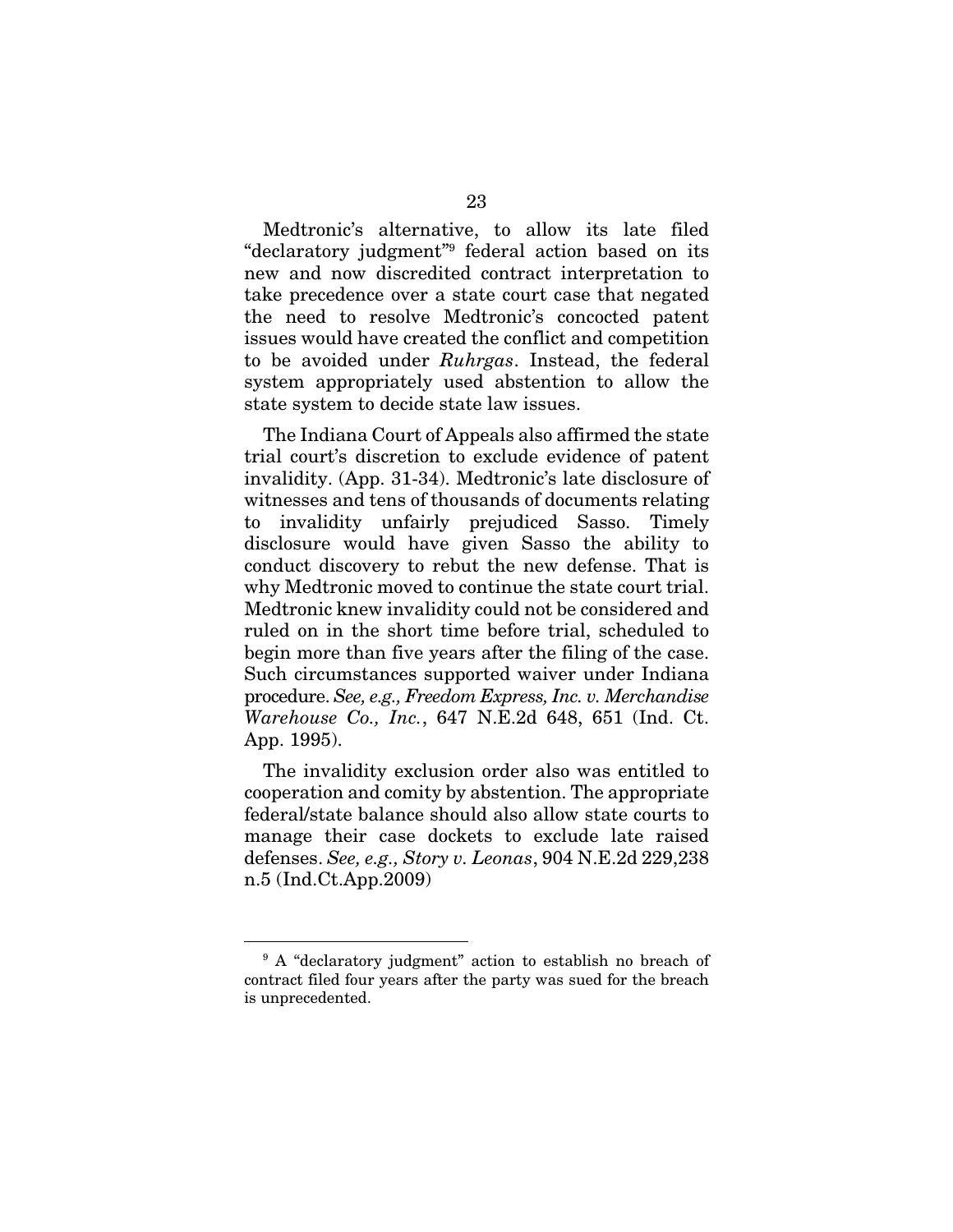### VII. Embedded patent issues in a contract case do not create 28 U.S.C. § 1338(a) jurisdiction.

This Court has long given state courts jurisdiction to interpret contracts that relate to patents. *Aronson*, 440 U.S. at 261; *New Marshall Engine*, 223 U.S. at 478. The possibility a state court will incorrectly resolve patent issues in a state lawsuit is not enough to trigger patent jurisdiction. *Gunn* 568 U.S. at 263. "Statutory limits on the jurisdiction of. . . the federal courts, in conjunction with the well-pleaded complaint rule, can and do result in state courts resolving patent issues." *Speedco, Inc. v. Estes*, 853 F.2d 909, 913 (Fed.Cir. 1988), cited in *Sasso*, 2020 U.S. Dist. LEXIS 37365, \*14. Medtronic simply ignores *Gunn's* holding that state courts may consider patent issues when all four factors are not met.

Medtronic's first complaints, the entry by the trial court of a claim construction order and the use of Federal patent jury instructions (Pet. 10-11), should be barred independently by the doctrine of invited error. *Booher v. State*, 773 N.E.2d 814, 822 (Ind.2002); *Key Pharms. v. Hercon Labs. Corp.*, 161 F.3d 709, 715 (Fed. Cir.1998). Medtronic drafted the order which was entered *verbatim*. (Med.App.Vol.XVI,p.127; Sasso.App.Vol. XVIII.,pp.226-228 (proposed)). Medtronic proposed and the court accepted the federal jury patent instructions, which were used primarily for Medtronic's defense that the '491 patent did not cover Vertex.

Patent law jurisdiction is based on allegations in the well pleaded complaint, not pretrial discovery, for good reason. *See Sasso*, 2020 U.S. Dist. LEXIS 37365, \*14. Medtronic cites a Ind.R.Tr.P.30(B)(6) deposition taken in April 2016 of Robert Farris, one of the inventors of the Vertex '491 patent. (Pet. 8; Med.App.Vol.IV,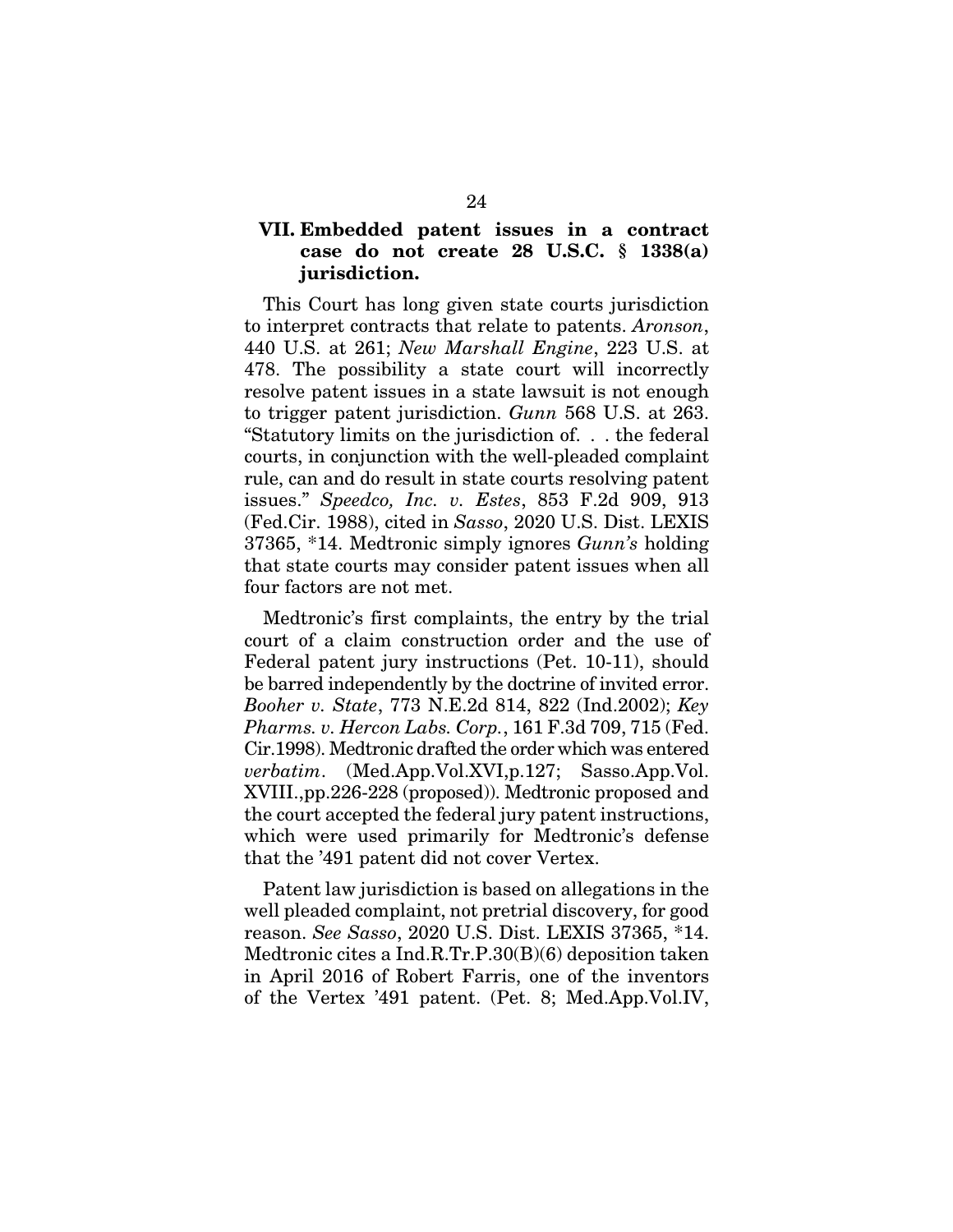p.166). Medtronic's claim that this deposition was taken to "pursue [Sasso's] theory that he was entitled to additional royalties because the '313 and '046 patents covered various Medtronic products" is false. (Pet. 7-8). The deposition concerned Vertex. (Med.App.Vol.IV, pp.166-180). Farris testified at trial for Medtronic, but not on '491 patent coverage nor about the Screw Delivery System. (Tr.Vol.9, p.215 to Tr.Vol.10, p. 77). His testimony instead was directed to the issue of whether Sasso was part of the original Vertex team or helped on the '621 improvement patent. (Tr. Vol. 9, pp. 222-235; Tr.Vol.9, p.249 to Tr.Vol.10, p.20). That testimony went to the meaning of "arising out of the Intellectual Property Rights" in the Vertex Agreement, contract evidence not adopted by the jury.

Medtronic cites to a claim construction chart attached to the "Declaration of Kevin Foley" (Pet. 8; Med.App.Vol.III, pp.105-121), and claims that to be one of "Sasso's expert reports." This also is false. Dr. Foley, Medtronic's most highly compensated surgeon inventor ever, testified live for Medtronic at trial. (Tr. Vol.7, p.234 to Tr.Vol.8, p.69). Before trial, Dr. Foley, also one of the named inventors of the '491 patent, provided a detailed analysis of why he believed the '491 patent covered Vertex. (Med App. Vol. III, pp.105- 121). In the affidavit, Dr. Foley testified that he had reviewed the contested claims of the '491 patent and approved the filing of the claims in September 2000 specifically because he read them as an inventor skilled in the art to cover the Vertex system. (*Id.*, pp. 108-109). Dr. Foley did not testify as to the claims of the '491 patent at trial. His testimony instead was directed primarily to his contention that he, not Sasso, invented the Screw Delivery System described in the '313 patent. (Tr. Vol. 8, pp 16-44). That testimony went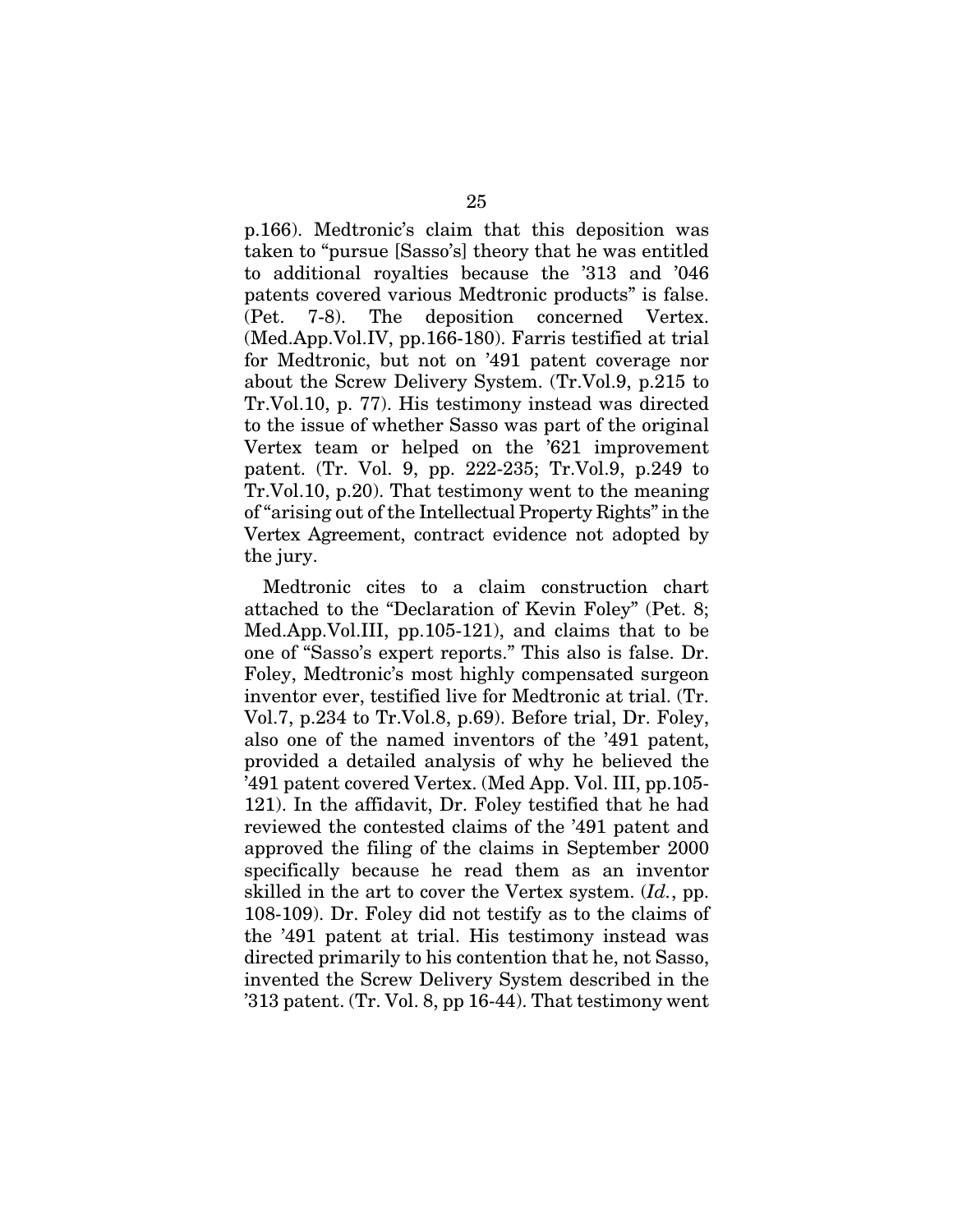to the issue of what was the defined "Invention" in the Screw Delivery Agreement, contract evidence also not adopted by the jury. *Id.*

Medtronic cites the testimony of Irving Rappaport, an experienced patent attorney who testified, also without objection at trial, $10$  on the nature of patents generally, including the difference between the descriptions and the claims. (Pet. 9; Tr.Vol.III, pp. 78-105) Medtronic moved to limit his testimony and the Court ordered that he could testify to "General opinions on patent practice and procedure, but opinions as to breach of contracts are not admissible." (Med.App., Vol.II, p.118). Rappaport used the '313 patent to demonstrate patent practice and procedure and to show the nature of the Screw Delivery System Sasso invented and disclosed to Medtronic. Again, this testimony was contract evidence on the nature of "the Invention" Sasso brought to Medtronic.

In this petition (Pet. 8), Medtronic claims that its lawsuit was prompted by Sasso's May 22, 2018, expert disclosures. This also is false. Sasso provided his position as to coverage under the '313 patent by interrogatory response in March 2016 (Sasso Second Supplemental Appendix (01/20/21), pp.27-30), which response is cited without a date in Paragraph 30 of Medtronic's federal complaint. (Sasso App. Vol. XII, pp. 133-34). Medtronic filed a motion to dismiss in state court for lack of subject matter jurisdiction in October 2016, in part based upon the same interrogatory responses. (Sasso Second Suppl. App. (01/20/21),

<sup>10</sup> In Indiana, when a party fails to object to evidence at trial, regardless of the filing of a pretrial motion, any argument on appeal is waived. *State Farm Fire & Cas. Co. v. Radcliff*, 987 N.E.2d 121,153 (Ind.Ct.App.2013) Pretrial objections do not preserve error.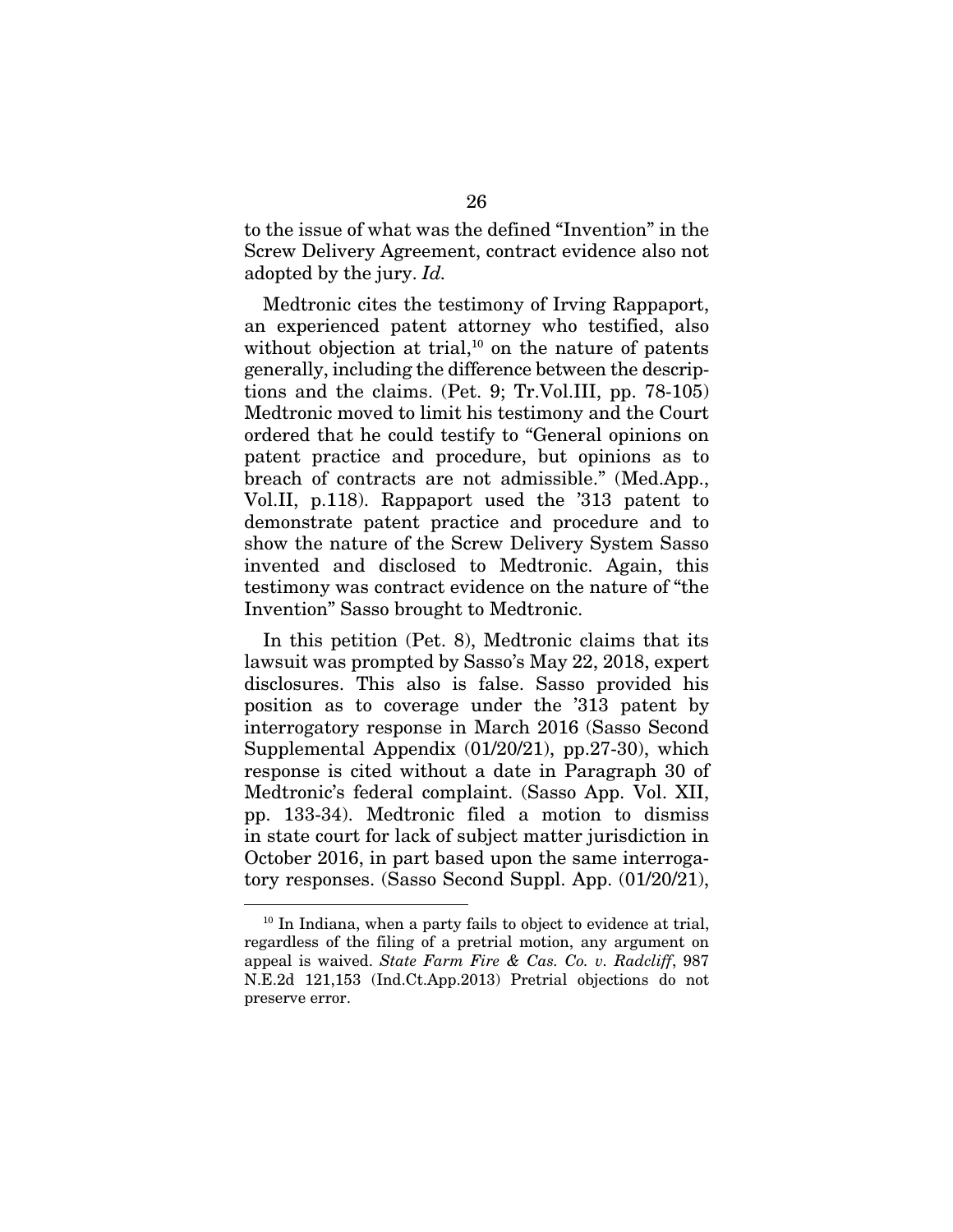pp.13-14). Medtronic filed the *ex parte* USPTO petitions to invalidate some of the claims of its own patents, on May 1, 2018. (App. 19).

What matters is not what is tried but what is alleged in the well pleaded complaint. *Christianson*, 486 U.S. at 814; *Sasso*, 2020 U.S. Dist. LEXIS 37365, \*13-14. Sasso alleged in the Third Amended Complaint that he could be compensated under the Screw Delivery Agreement for what was described in the drawings and Summary of the Invention in the patent application and issuing patent. The patent application, including its claims – whether or not the application became an issued patent – describes "the Invention" better than any lab notes, emails, or oral testimony at trial, although all those things helped to demonstrate the parties' intent under the Screw Delivery Agreement at trial. The definition of "the Invention" used to describe the royalty bearing "Medical Device[s]" was broad and encompassing and did not require that the royalty bearing medical devices be "covered by a valid claim of an issued patent." (App. 6). Sasso transferred intellectual property described in the '313 patent including prototypes, a patent application, and surgical know-how—to Medtronic. He then worked with Medtronic to refine his system. Using the '313 patent to describe "the Invention" was an issue of evidence in this contract case and Medtronic again did not object at trial to any of the expert testimony on the meaning of the patent descriptions and claims.

Medtronic's argument that the state court conducted a "patent infringement trial" is incorrect. (Pet.i). The Screw Delivery dispute focused on full payment for the new "guidewireless" screw delivery system Sasso introduced to Medtronic. The Vertex dispute focused on whether Sasso needed to be a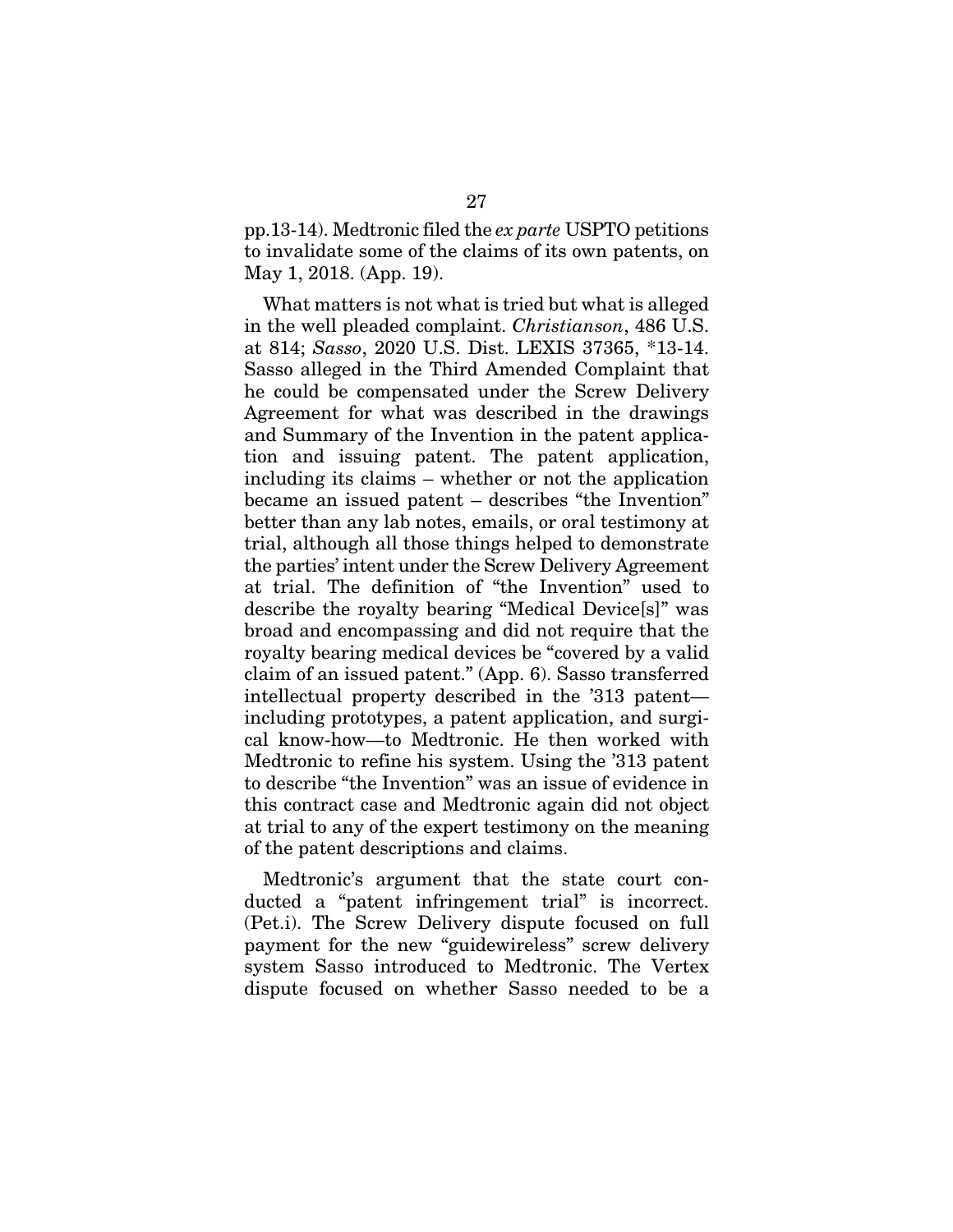"named inventor" for a patent to be one of "arising out of the Intellectual Property Rights." The trial took place over the month of November 2018. Several fact witnesses testified, both on the development of Vertex and on the development of the system described by the '313 patent. (App. 7-8; 12; 41; 43-44).

While the state court did not allow evidence on a never-pleaded, late-raised invalidity defense, that was a case management decision appropriately left to its discretion in managing a complex case. Medtronic's invalidity claim was an affirmative defense. Federal law presumes an issued patent is valid and invalidity must be pleaded as an affirmative defense. 35 U.S.C. §282(a),(b). When pled, it must be proven by clear and convincing evidence. *Microsoft Corp., v. i4i Ltd. P'ship*, 564 U.S. 91, 95-98 (2011). Both Tennessee and Indiana law require affirmative defenses to be pled. Tenn.R.8.03; Ind.T.R.8(C). In any contract case involving patents, the patents themselves may well be introduced as evidence. The presumption applies to attacking them – an affirmative defense must be raised in the answer. $<sup>11</sup>$ </sup>

Nor does Medtronic's cite to the closing argument (Pet.10), to intimate a never made objection to Sasso's counsel arguing the '313 patent was "in force," show a "state court patent trial." (Pet. i). That part of closing argument, reviewed and considered by the Indiana Court of Appeals specifically on rehearing, explained to the jury the pretrial order – ignored by Medtronic in its petition here – that Sasso was not required to show '313 patent coverage under the contract and that

<sup>&</sup>lt;sup>11</sup> Judge Miller made sure in the remand hearing in 2014 that Medtronic was not challenging the validity of the patents at issue, before remanding. (Sasso. App. Vol. II, pp. 64-65). That exchange put Medtronic on notice of this affirmative defense from February 2014 forward.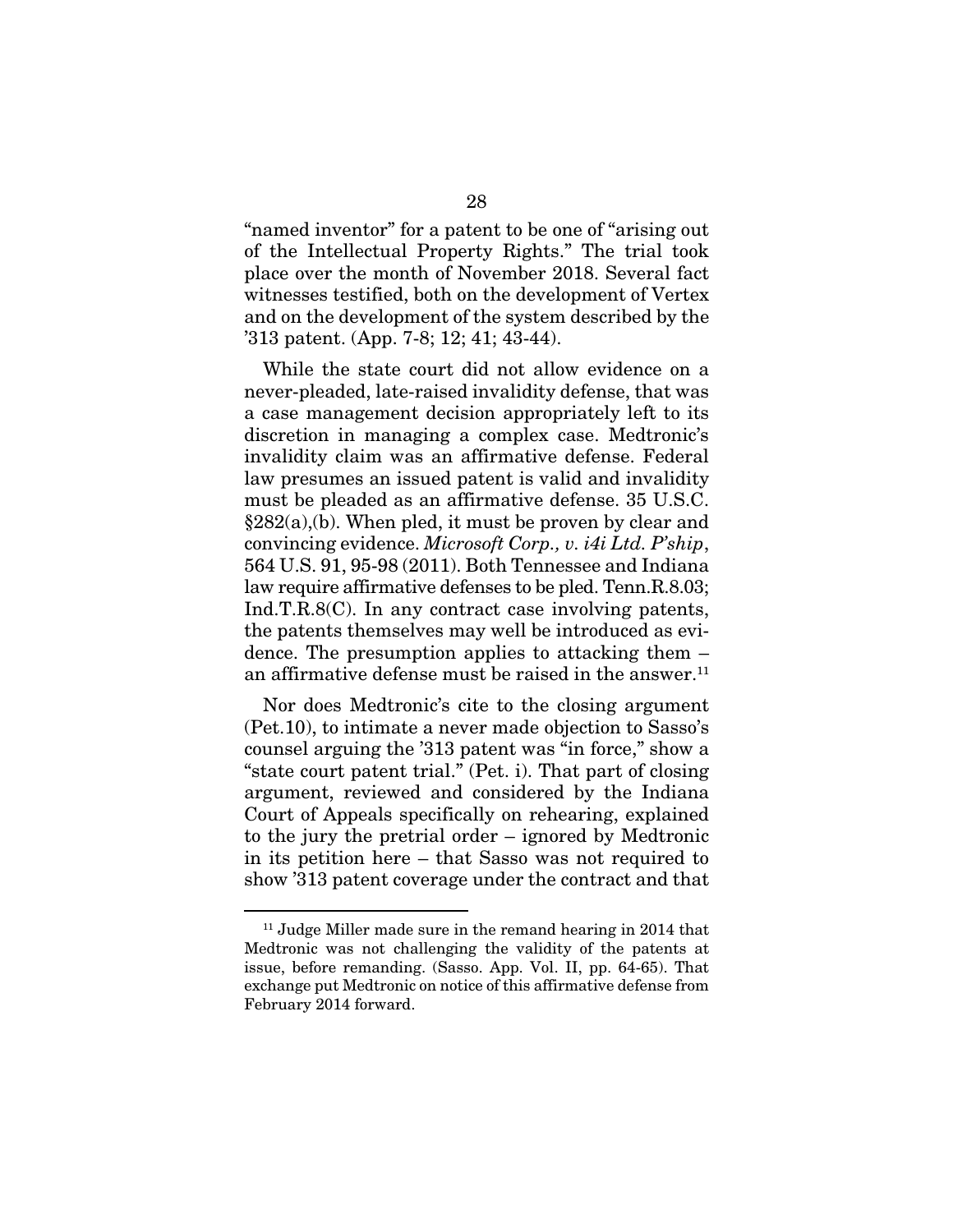the term of the contract did not expire until the '313 patent did. (Tr. Vol. XII, pp. 39-40).

This Court's statement in *Gunn* to "hew closely to pertinent federal precedents" – set forth in Medtronic's federal complaint (Sasso.App.Vol.XII,p.130) – was intended to urge state courts, where there was no 28 U.S.C. § 1338(a) jurisdiction, to consider federal patent procedures in trying their own cases. Nothing in the actual transcript shows the state court was doing anything but properly trying a contract case involving patents.

#### VIII. Directing appellate traffic among the federal courts of appeal is not at issue here.

Medtronic devotes a substantial portion of its petition to alleged confusion among the federal Circuits (Pet. 21-25), citing an Emory University law review article, *Xitronix v. KLA-Tencor Corp*. 916 F.3d 429 (5th Cir. 2019), *cert. denied*, 140 S.Ct. 110 (2019), and *Jang v. Bos. Sci. Corp.*, 767 F.3d 1334 (Fed. Cir. 2014). These cases do not demonstrate that the final judgment entered here should be vacated for a new trial in federal court. *Xitronix* related to a patent infringement trial and judgment and a subsequent "Walker Process" claim that the Federal Circuit refused to consider. *Xitronix*, 916 F.3d at 436. The Fifth Circuit objected to the Federal Circuit's use of *Christianson* to decline jurisdiction. *Xitronix*, 916 F.3d at 438. The Fifth Circuit then held:

The four-factor test applied in *Gunn* was developed to sort cases between state and federal courts, and it is not a tool for the task of sorting cases between the circuits.

*Xitronix*, 916 F.3d at 442.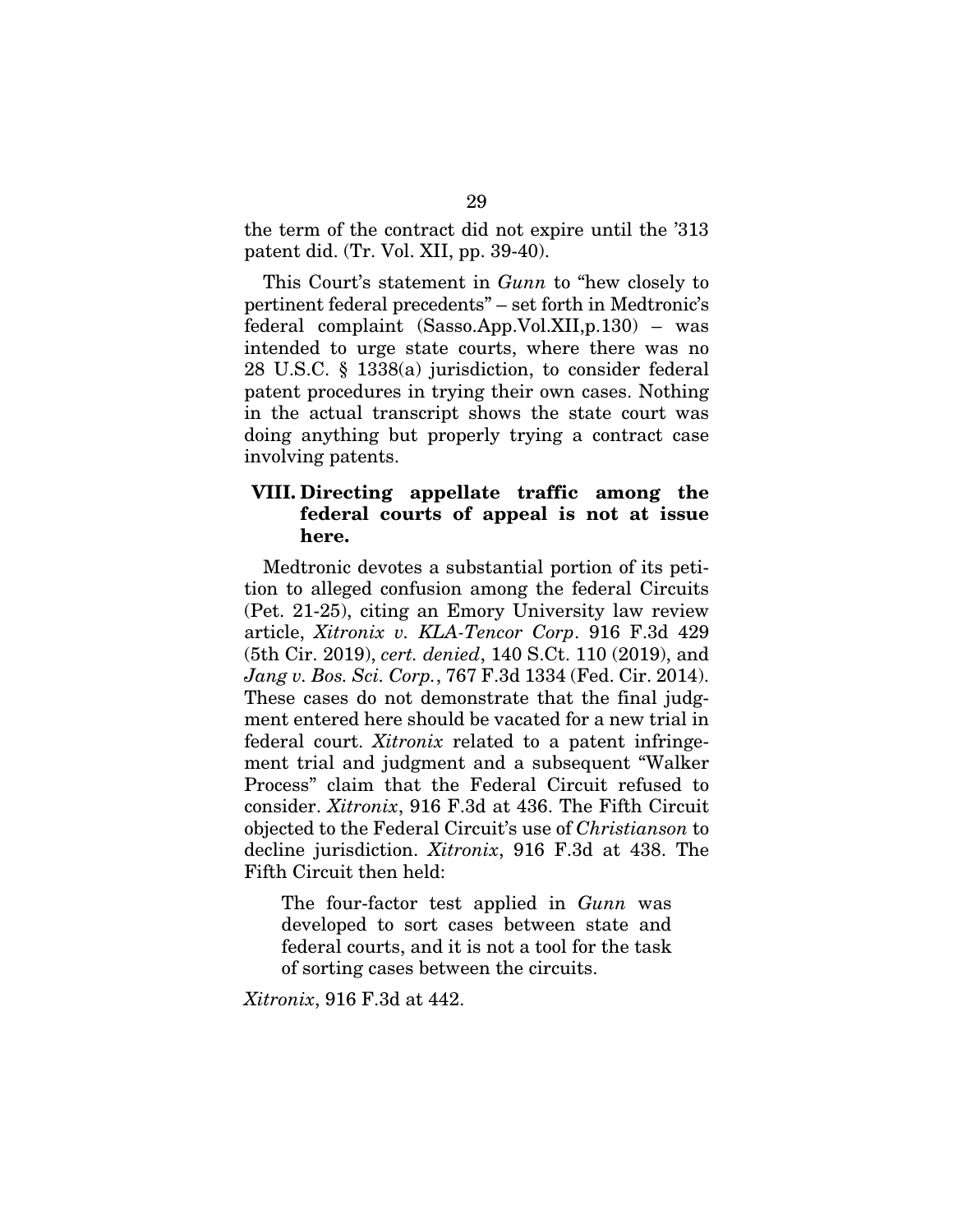Whether the four factor *Gunn* test fits the federal system is irrelevant to this state court dispute. The Indiana Court of Appeals appropriately applied the *Gunn* test, as suggested by the Fifth Circuit, to determine that Indiana state courts did have subject matter jurisdiction to resolve the parties' contract dispute.

Nor does *Jang* have relevance here. *Jang* has a long history with the Federal Circuit beginning in 2008. The language at issue in *Jang* was "covered by (i.e. would have infringed)." *Jang v. Boston. Scientific. Corp*., 532 F.3d 1330, 1331-32 (Fed. Cir. 2008) (quoting the contract). *Jang* therefore, unlike the Screw Delivery Agreement in this case, required an infringement analysis as part of the contract. *Id.* at 1334 n.5. The Vertex Agreement does not require that analysis, as determined independently by the U.S. District Court for the Northern District of Indiana in 2014 and 2020.12 Second, the more recent *Jang* decision, while after *Gunn*, involved parties and a Court that previously stipulated to Federal Circuit jurisdiction. *Id.* at 1332, 1338. Finally, like *Xitronix*, the jurisdictional issue decided was whether the issues of appeal would be heard by the Federal Circuit or another federal appellate court. *Jang*, 767 F.3d at 1338.

The Indiana Court of Appeals appropriately used *Inspired Development Grp. LLC v. Inspired Prods Grp.*, 938 F.3d 1355 (Fed. Cir. 2019) to distinguish *Jang*. (App. 23-25). As in *Inspired Development*, at issue for purposes of subject matter jurisdiction was a

<sup>&</sup>lt;sup>12</sup> No court, state or federal, ever held that the Vertex Agreement dispute invoked 28 U.S.C. §1338(a) jurisdiction. *Every* court has found otherwise. Medtronic ignores all adverse evidence introduced on the Vertex "mistake" in its petition as well as the undisputed coverage of the Vertex improvement patents. (App. 42-44).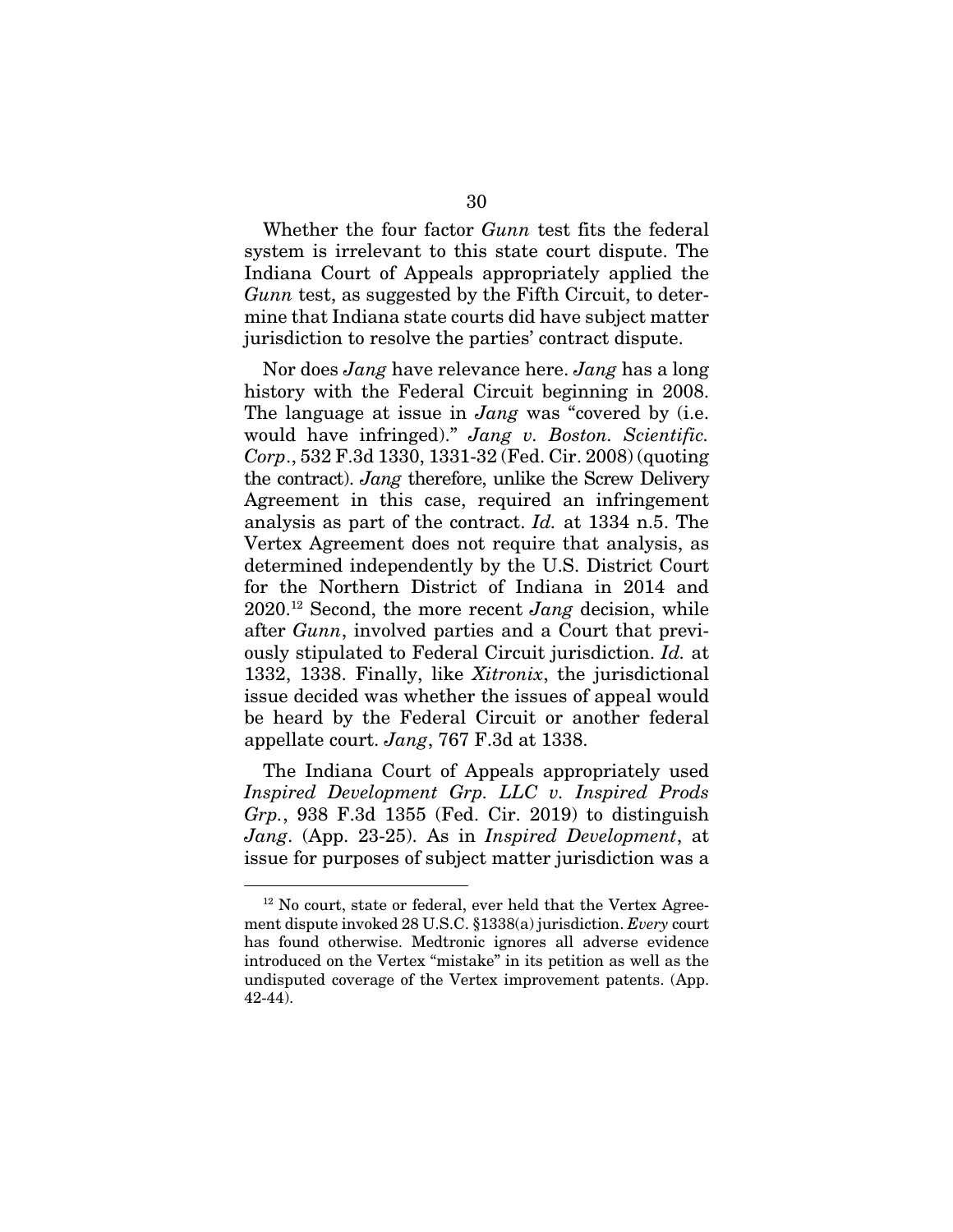state court dispute for which there was no diversity jurisdiction. When there is no "task of sorting cases between the circuits" as there was in both *Xitronix* and *Jang*, the four factor *Gunn* test is a good "tool" for sorting cases. *See Xitronix*, 916 F.3d at 442.

#### IX. This case would be a poor vehicle for review of questions of patent law jurisdiction in contract cases involving patents.

#### A. The jurisdictional circumstances of this case were made complex by Medtronic's pleading and case management failures.

This case, tried and affirmed on appeal, and Medtronic's federal case are *sui generis* parallel actions. Medtronic tried to reverse course in this case to create a patent case from a contract dispute. The state court rejected its attempts with the pretrial orders. Medtronic fails to explain why this Court should disregard the pretrial orders that eviscerated the allegations of "patent issues" in its federal court complaint or why it should be entitled to raise new defenses after the close of discovery. The state court managed a complex case, construed two contracts, found breaches of both, and entered an award of damages. This case never was a patent infringement trial and Medtronic's attempts to add patent issues should continue to be rejected.

> B. Medtronic's "unusual" *ex parte* reexamination of its own patents with its own prior art after maintaining them for nearly 20 years does not raise legitimate issues of interplay between the USPTO and court systems.

Medtronic makes much of its *ex parte* USPTO petition filed immediately before the hearing to con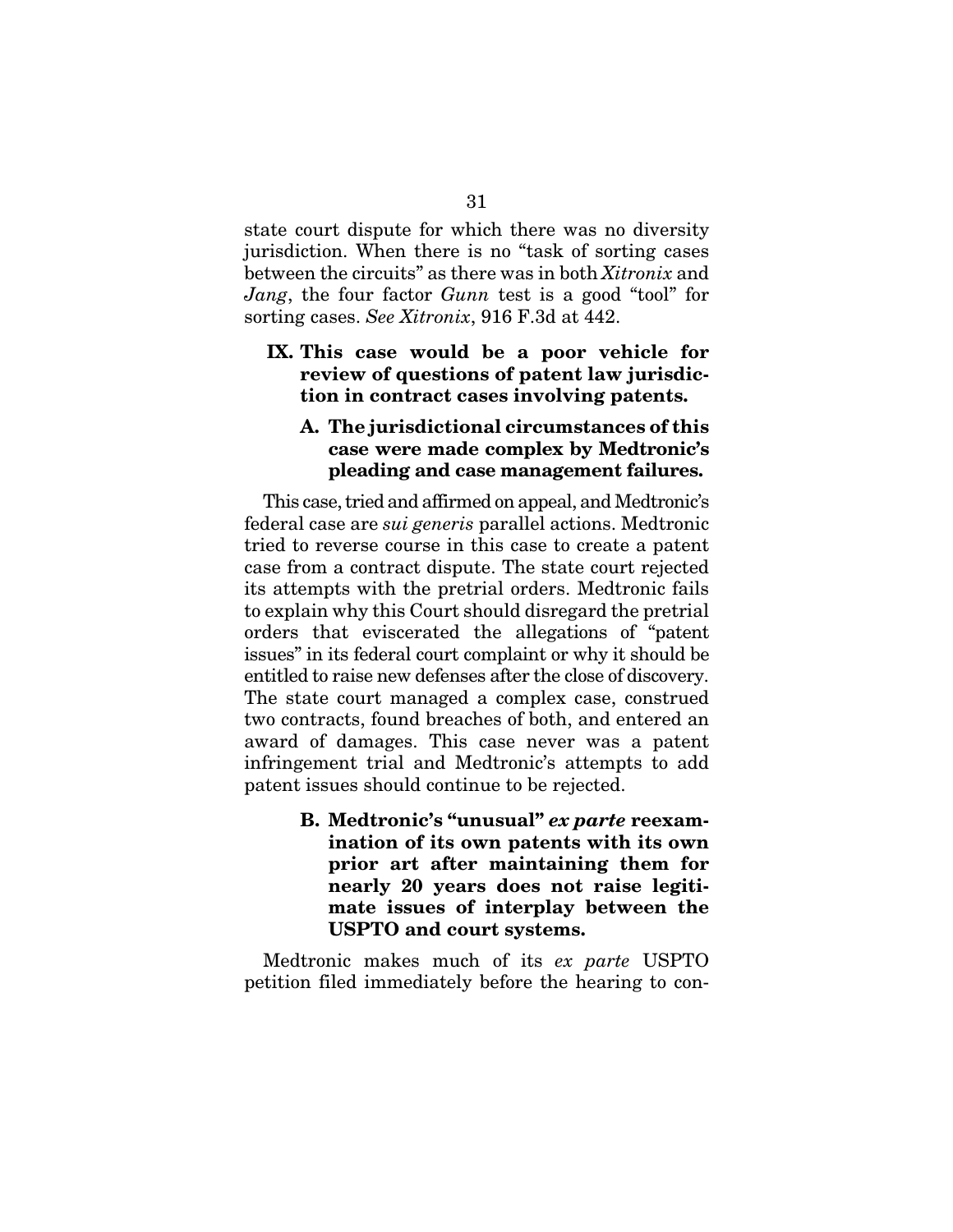tinue the state court trial. Medtronic could have "disclaimed" any claim at any time after 2001 with a simple notice filing to the USPTO, but did not. 35 U.S.C §253(a). The district court called Medtronic's position before the USPTO that its own patents were invalid "unusual." *Warsaw Orthopedic*, 2019 U.S. Dist LEXIS 17539, \*2, n.3 (N.D. Ind. 2019). "Unusual" is understated. In the *ex parte* proceeding, Medtronic used its own prior art – its UCSS system in commercial use in the nineties, as testified to by Dr. Foley at trial (Tr. Vol. 8, pp.4-14) – to invalidate patent claims it prosecuted to issuance in 2001.

Medtronic not only enjoyed the protection of the '313 and '046 patents for 18 of their 20 years, Medtronic paid 4 maintenance fees to keep the patents alive, including \$7,400 in 2014 – while this litigation was pending. (Med.AppVol.XI, pp.167-168). Medtronic changed its mind about the patents only when facing a looming trial on breaching the contract that assigned Medtronic the patent applications it prosecuted in the first place. A patent owner destroying its own patent claims to avoid payments owed under a contract eliminates any system wide issues. *Sasso*, 2020 U.S. Dist LEXIS 37365 at \*13.

These facts led the Indiana Court of Appeals to hold, "Decisions regarding the admissibility of evidence are entrusted to the sound discretion of the trial court. *State Farm Mut. Auto. Ins. Co. v. Earl*, 333 N.E.3d 337 340 (Ind. 2015)." (App. 31). The Court then held, after reciting the late filed USPTO proceeding timeline, "A patent licensee must pay royalties until the date it first challenges validity. *Studiengesellschaft Kohle M.B.H v. Shell Oil* Co., 112 F.3d 1561, 1566-68 (Fed. Cir. 1997)." (App. 33). This is a well-established point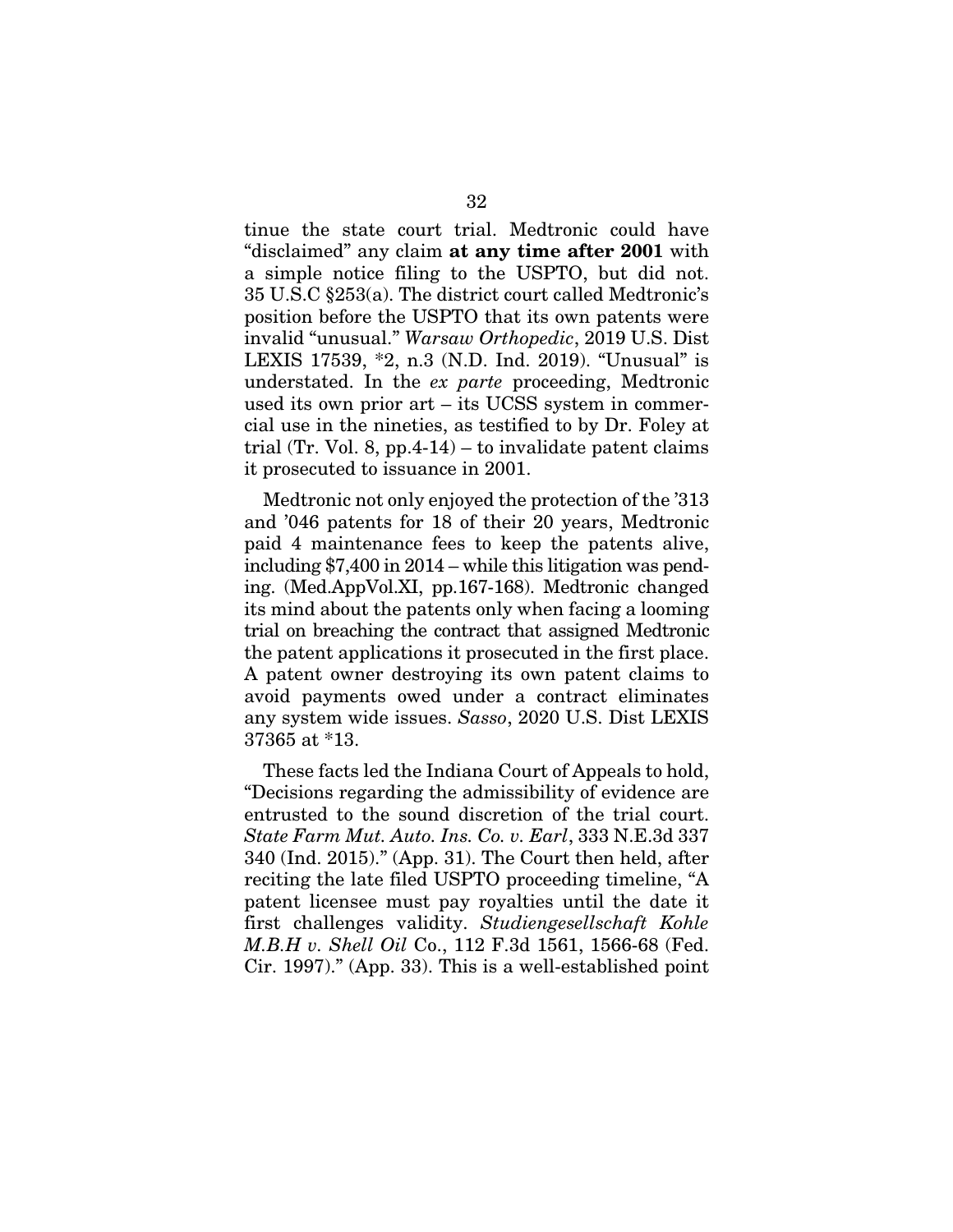of law that should not be re-examined by this Court on the facts of this case.

Even if there was some marginal relevance to the USPTO proceeding, and there was not, the trial court properly excluded the evidence. Any probative value was substantially outweighed by unfair prejudice, confusion, and the potential to mislead the jury. *E.g., Sims v. Pappas*, 73 N.E.3d 700,708 (Ind.2017) (providing standard). The pretrial contract ruling eliminated the requirement of proving validity or patent coverage. At no point during its attempt to tender this invalidity evidence, did Medtronic demonstrate why it prosecuted the original application if its own prior technology rendered these claims invalid, or why it waited until May 2018, after the close of discovery and just months before trial before filing the *ex parte* proceedings. The purpose for the voluminous *ex parte* proceedings was either to continue the trial or seek admission of rank undisclosed hearsay at trial.

Taking this case would circumvent a state trial court's legitimate exercise of discretion to reject this unfairly prejudicial, late disclosed, and manufactured evidence.

> C. Medtronic should not be able to litigate subject matter jurisdiction in two separate court systems with a complaint based on a discredited interpretation of the Screw Delivery Agreement to manufacture a jurisdictional "conflict."

Medtronic first picked the Indiana court system to litigate subject matter jurisdiction for the Screw Delivery Dispute, after removal and remand of the Vertex dispute. (Pet.7). Its June 2018 federal action circumvented the state court case management dead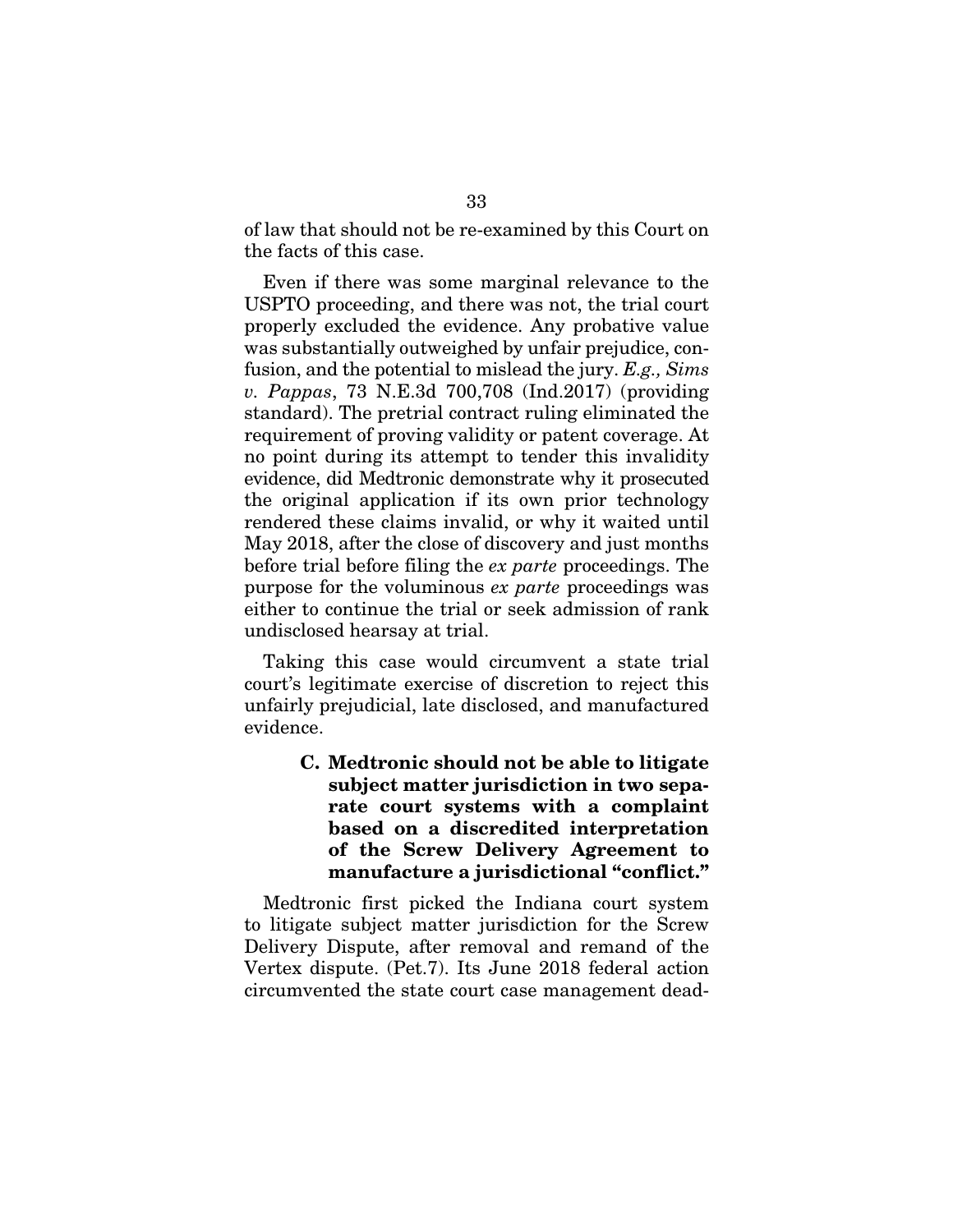lines. Once the state court pretrial orders – ignored in Medtronic's petition – were entered in September 2018, the allegations of the federal complaint were demonstrably false, yet Medtronic did not dismiss the federal action. The federal district court in abstaining after trial found that Medtronic's action served "no legitimate purpose" and that it was filed "in large part to collaterally attack the state court orders, and to use an opinion from this court to try to convince state courts that they lack jurisdiction." *Warsaw Orthopedic v. Sasso*, 2019 U.S. Dist. LEXIS 17539, \*3, \*5 (N.D. Ind. 2019). In other words, Medtronic appealed a make-believe set of facts –after a without prejudice dismissal – to create two separate opportunities to challenge subject matter jurisdiction. Our federal/ state court system should not be used this way.